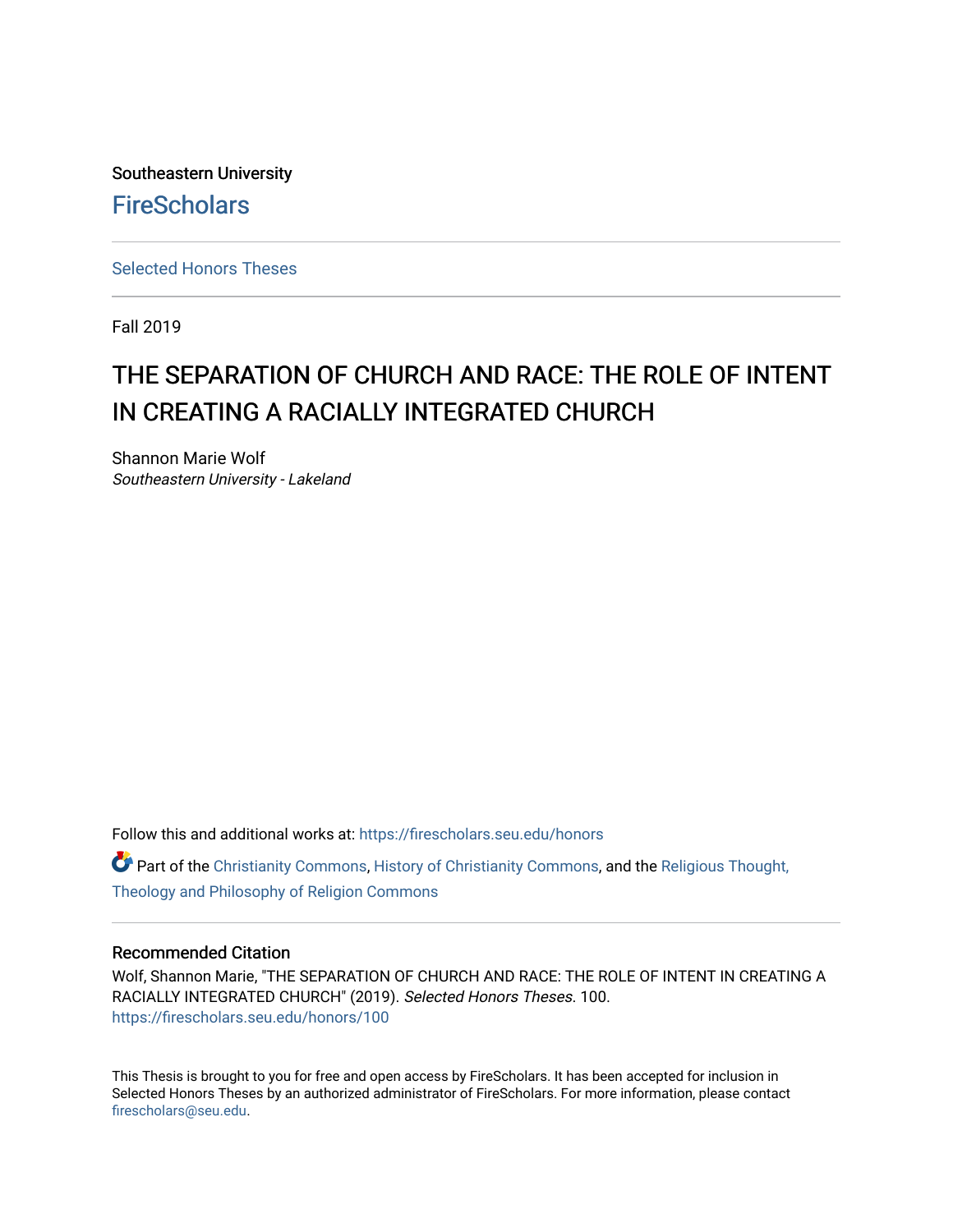### Running Head: THE SEPARATION OF CHURCH AND RACE

### THE SEPARATION OF CHURCH AND RACE: THE ROLE OF INTENT IN CREATING A RACIALLY INTEGRATED CHURCH

by

Shannon Marie Wolf

Submitted to the School of Honors Committee

in partial fulfillment

of the requirements for University Honors Scholars

Southeastern University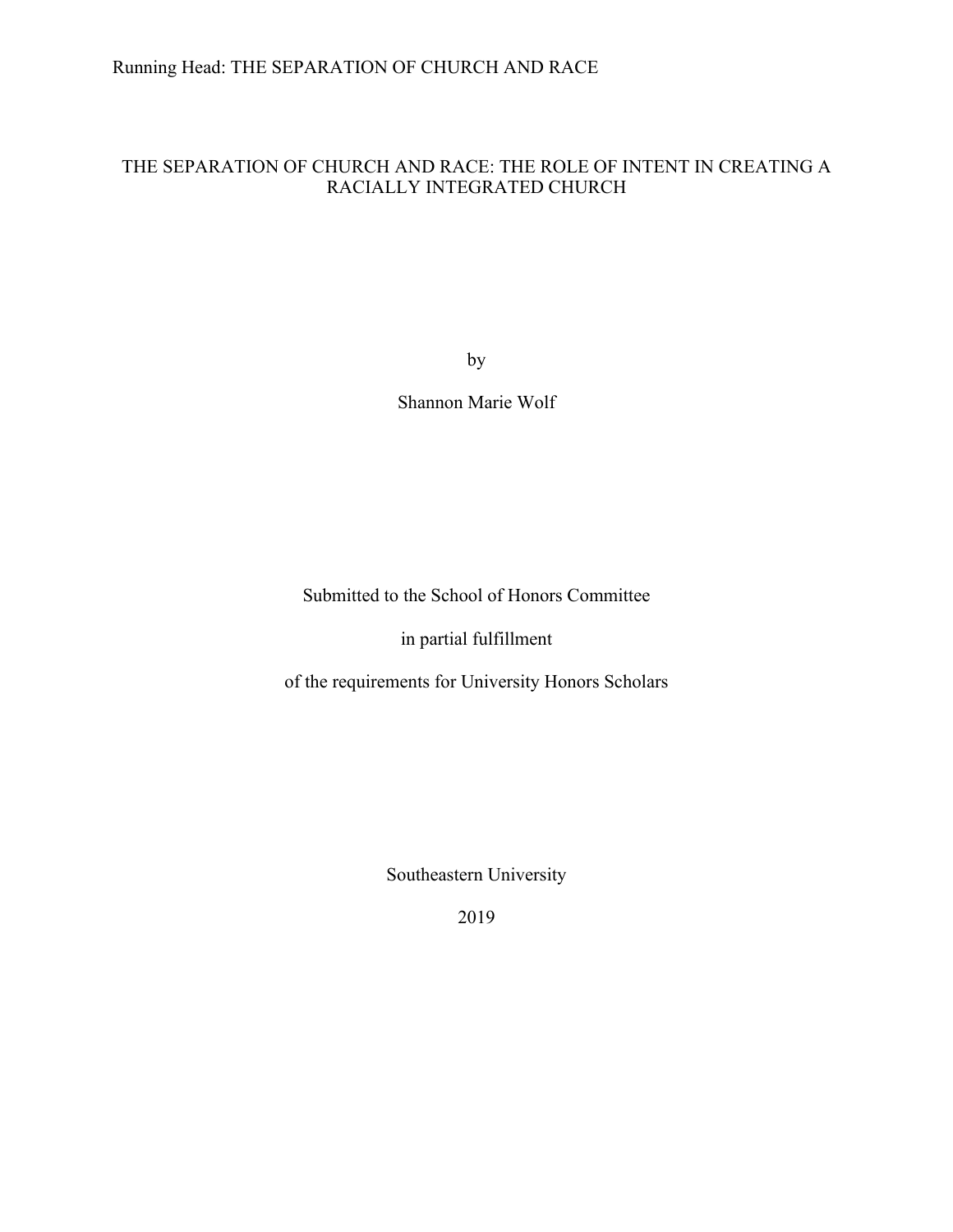Copyright by Shannon Marie Wolf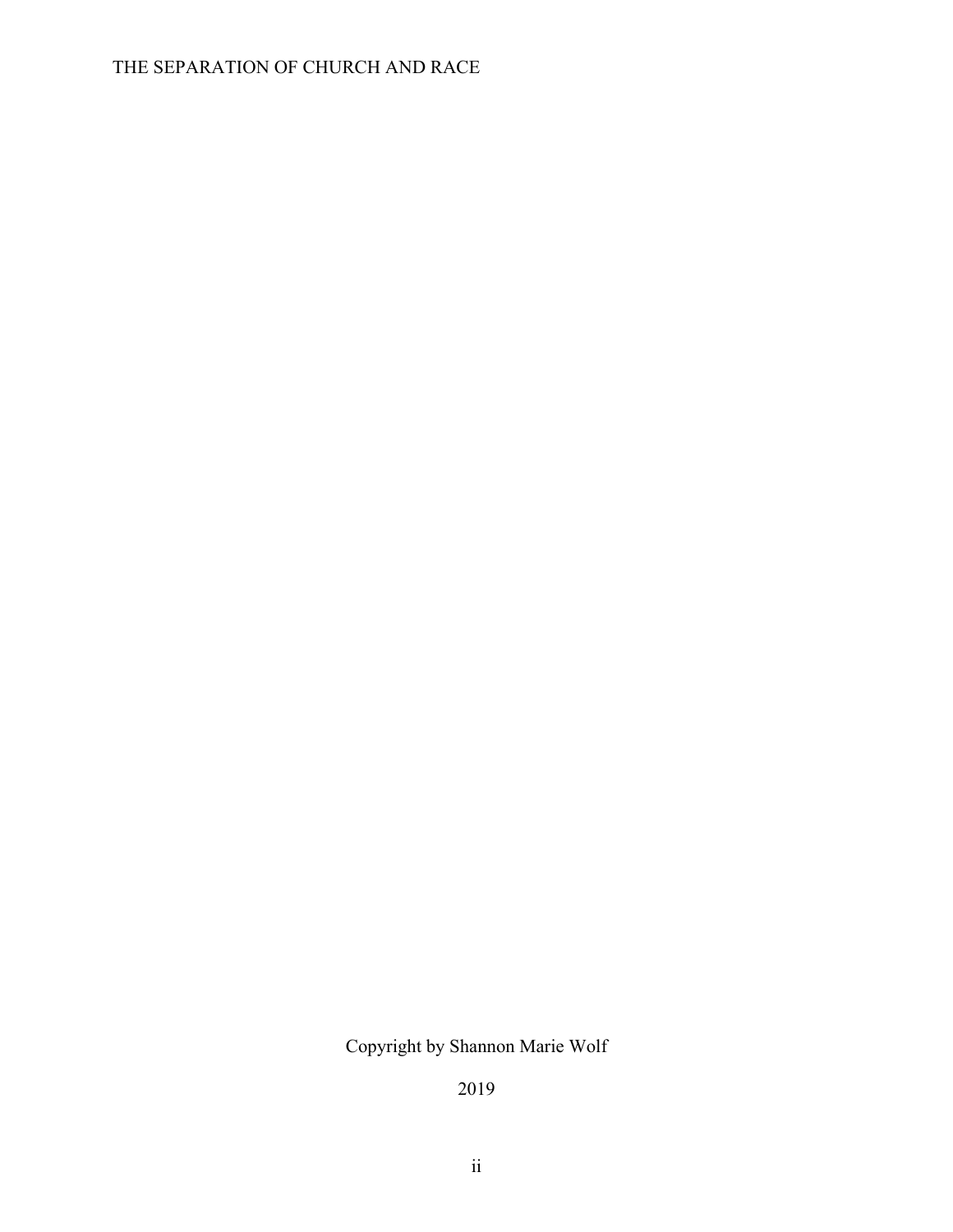### **Acknowledgements**

I want to thank my advisors, Dr. Harris and Dr. Weaver, for their guidance and support

throughout this project.

I also want to thank my parents, who encouraged me and prayed for me every step of the way.

Finally, I want to thank the friends who proofread my drafts and who never failed to build me up

when I felt discouraged.

Without each of you, this thesis would not exist. My gratitude goes beyond expression.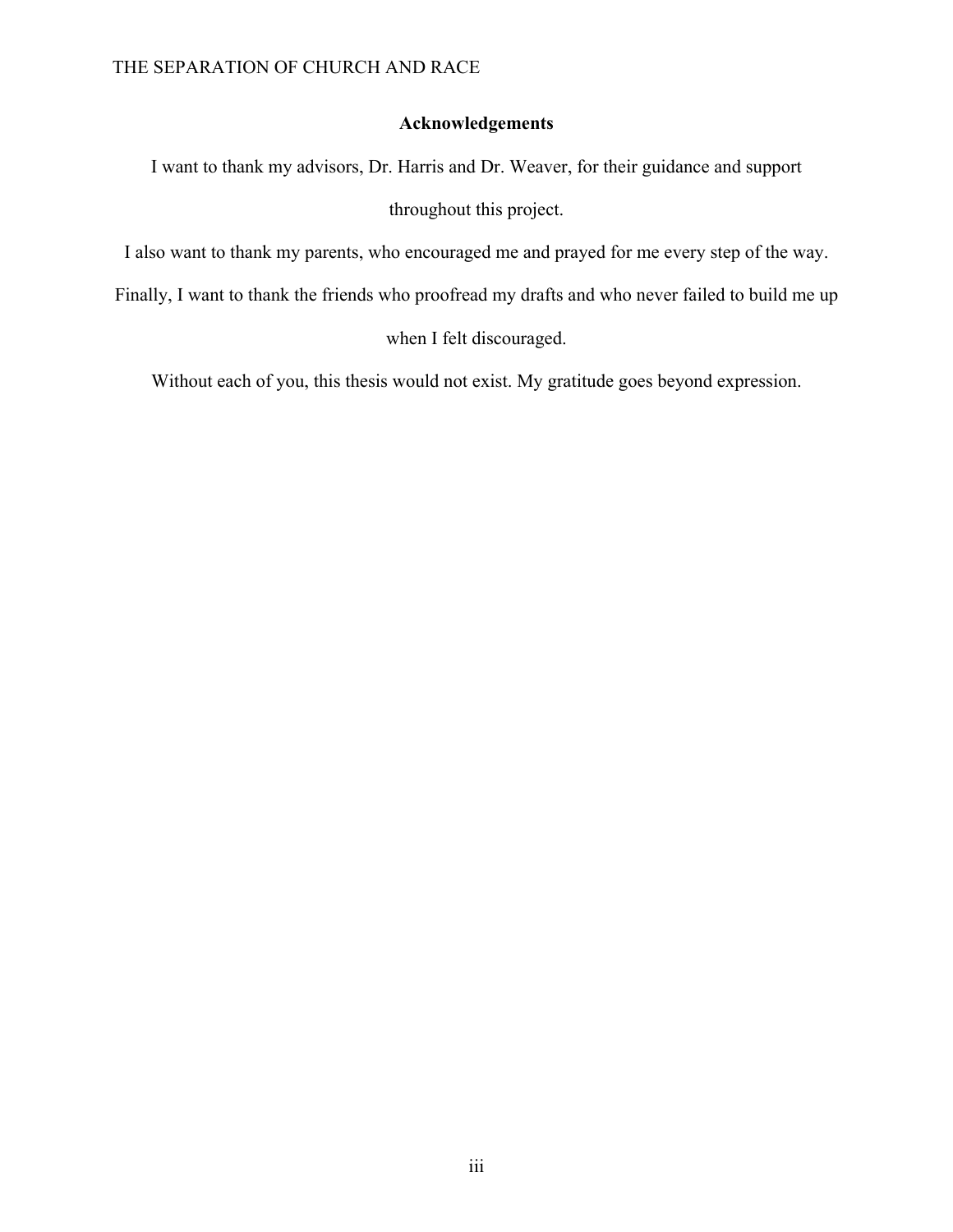#### **Abstract**

This thesis reviews the role of intent in creating a racially integrated church congregation in the United States. It considers a brief history of the American church's relationship to race, surveying church involvement in slavery, segregation, and Civil Rights. It reviews the current state of race relations in the church through modern research on church responses to race and integration efforts, and it presents novel research on the factor of church mission in building racial integration in individual congregations. Research consisted of interviewing members of leadership at a successfully integrated church in the northeastern United States. Findings indicate that intent to be racially diverse must be followed by specific actions in various structural aspects of an individual church to be successful.

KEY WORDS: racism and Christianity, congregational diversity, racial integration**,** multiracial church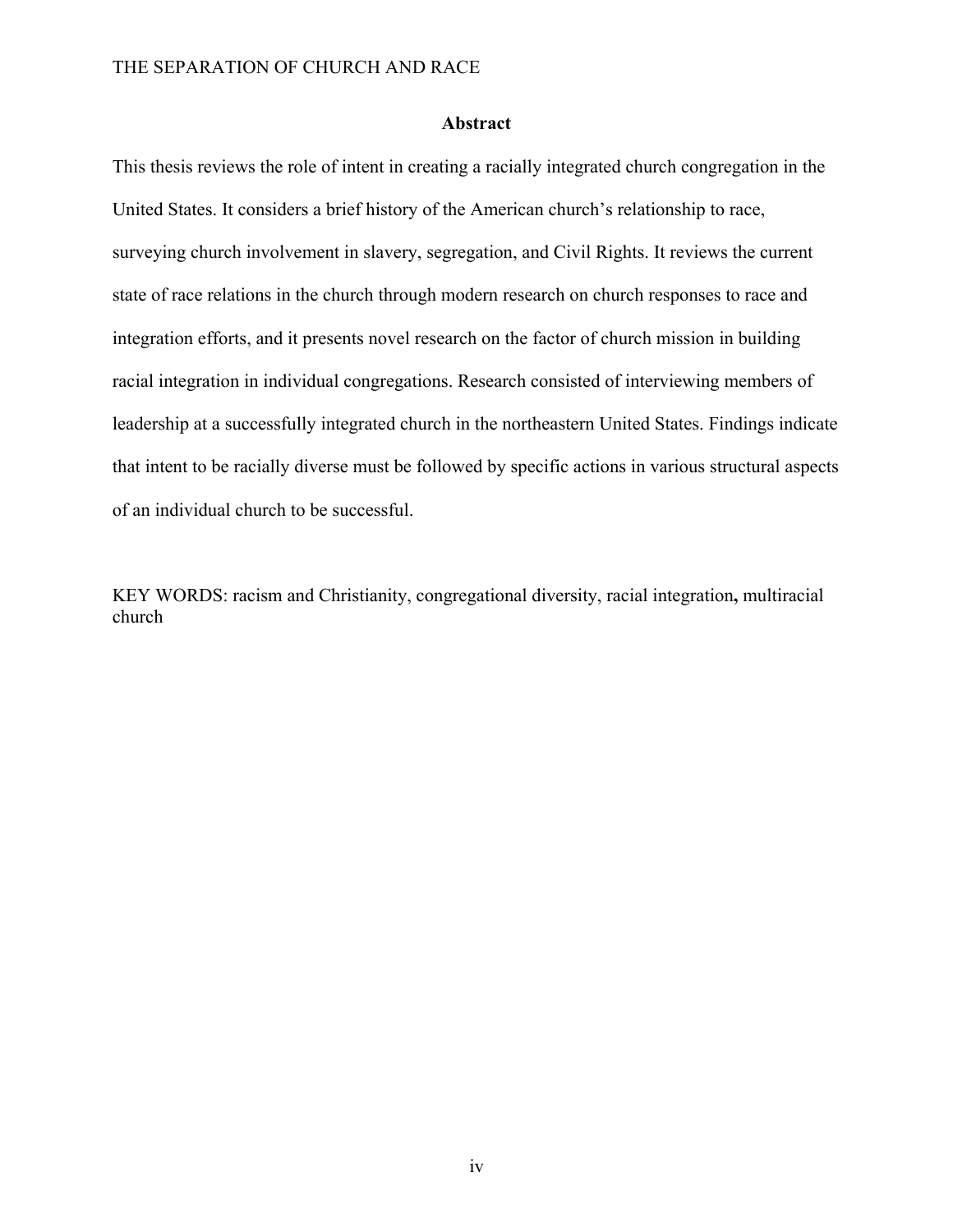# TABLE OF CONTENTS

| $\mathbf{I}$ . |                |                     |  |  |  |
|----------------|----------------|---------------------|--|--|--|
|                | a.             |                     |  |  |  |
|                |                |                     |  |  |  |
| II.            |                |                     |  |  |  |
|                | a.             |                     |  |  |  |
|                |                | $\mathbf{i}$ .      |  |  |  |
|                |                | $\ddot{\mathbf{i}}$ |  |  |  |
|                |                | iii.                |  |  |  |
|                |                | iv.                 |  |  |  |
|                |                | V.                  |  |  |  |
|                | $\mathbf{b}$ . |                     |  |  |  |
|                | $\mathbf{c}$ . |                     |  |  |  |
|                | d.             |                     |  |  |  |
|                | e.             |                     |  |  |  |
| III.           |                |                     |  |  |  |
| IV.            |                |                     |  |  |  |
|                |                |                     |  |  |  |
|                | $b_{-}$        |                     |  |  |  |
|                | $c_{\cdot}$    |                     |  |  |  |
|                | d.             |                     |  |  |  |
|                |                | $\mathbf{i}$ .      |  |  |  |
|                |                | 11.                 |  |  |  |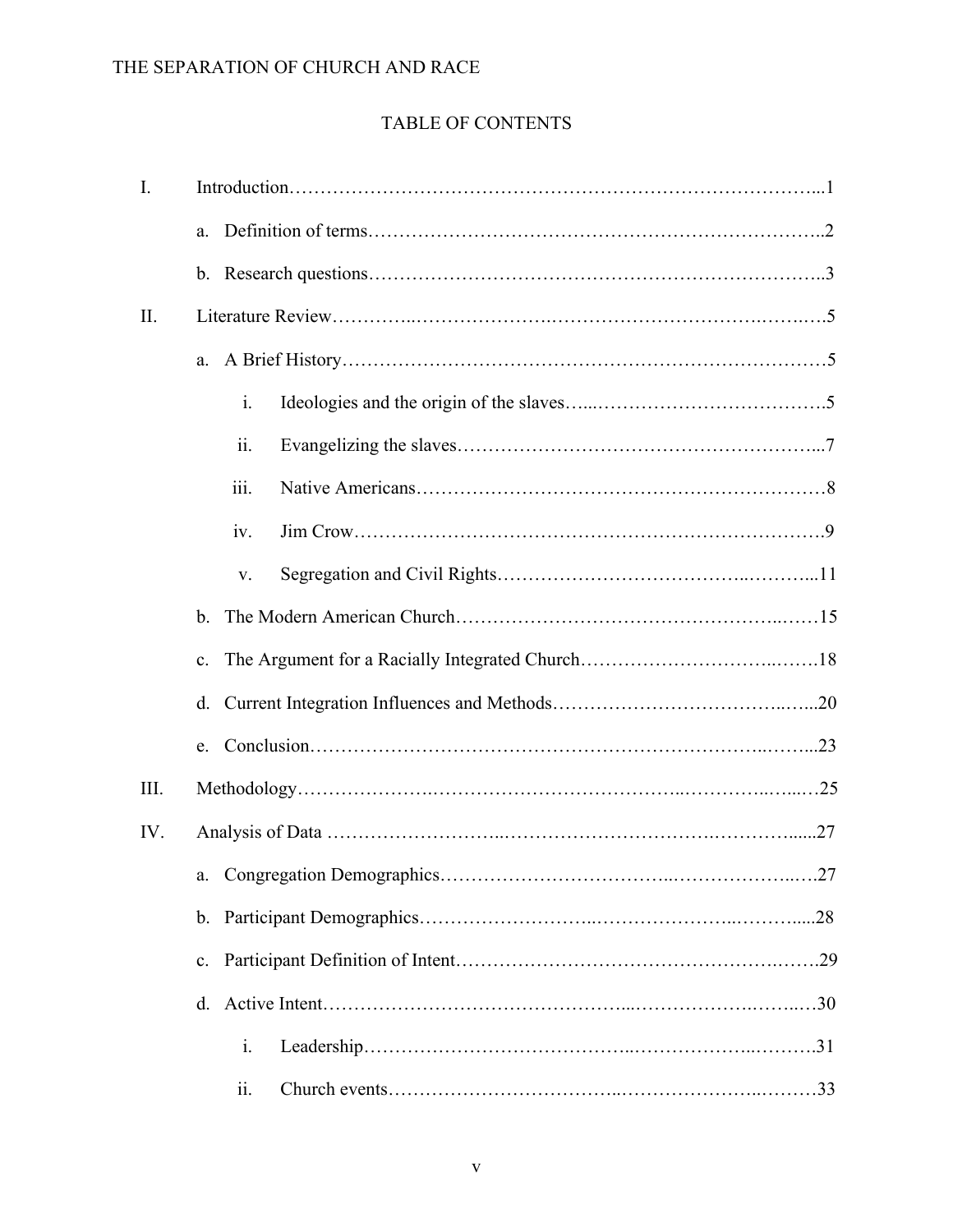|             |             | 1V <sub>1</sub> |  |  |  |  |  |
|-------------|-------------|-----------------|--|--|--|--|--|
|             | $f_{\cdot}$ |                 |  |  |  |  |  |
| $V_{\cdot}$ |             |                 |  |  |  |  |  |
|             |             |                 |  |  |  |  |  |
|             |             |                 |  |  |  |  |  |
|             |             |                 |  |  |  |  |  |
|             |             |                 |  |  |  |  |  |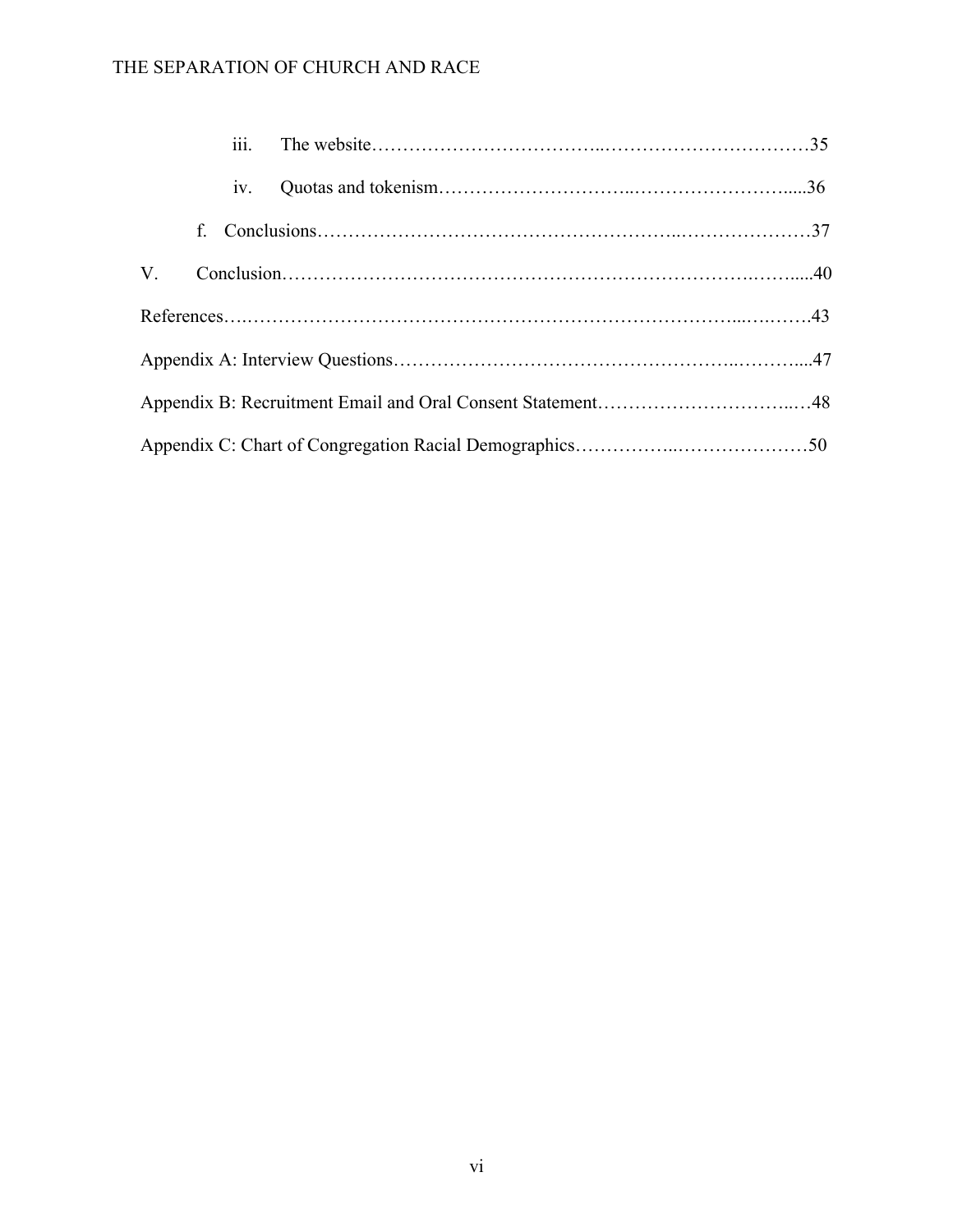#### **Chapter One: Introduction**

It has been said that the most segregated hour in America is eleven o'clock on a Sunday morning (Buswell, 1964). This is, of course, referring to the service times of many American church congregations. Although racial segregation was abolished in 1964 with the Civil Rights Act, many of today's scholars have noted that churches remain racially segregated and struggle to integrate (Barron, 2016; Bracey & Moore, 2017; Cobb, Perry, & Dougherty, 2015). This assertion seems out of place in a religion such as Christianity, which emphasizes unity in Christ.

The church is not without hope, however. Dougherty and Emerson's 2018 study of data from the National Congregations Society reported that the percentage of American multiracial congregations increased from 6.4% in 1998 to 12% in 2012 (Dougherty & Emerson, 2018). Multiracial congregations are defined as those in which no more than 80% of members are of one race (Dougherty & Emerson, 2018; Emerson & Kim, 2003; Wadsworth, 2010). Although the number of these congregations is small, the data does show an upward shift in the trend of racial integration in the church.

While there has been an increasing desire for racial unity in churches, the subjects of race and racism are not often addressed. There is a widespread silence of the American church on these subjects, as though they are past issues with no influence on the modern church. Even the history of the issue of race as it relates to the development of Christianity in America has often been ignored, separating historic issues of race from Christian history (Hatch, 1978). This silence, both past and present, has caused many African Americans to leave their congregations, disillusioned that their diverse churches did not address the racism that they continued to experience (Robertson, 2018).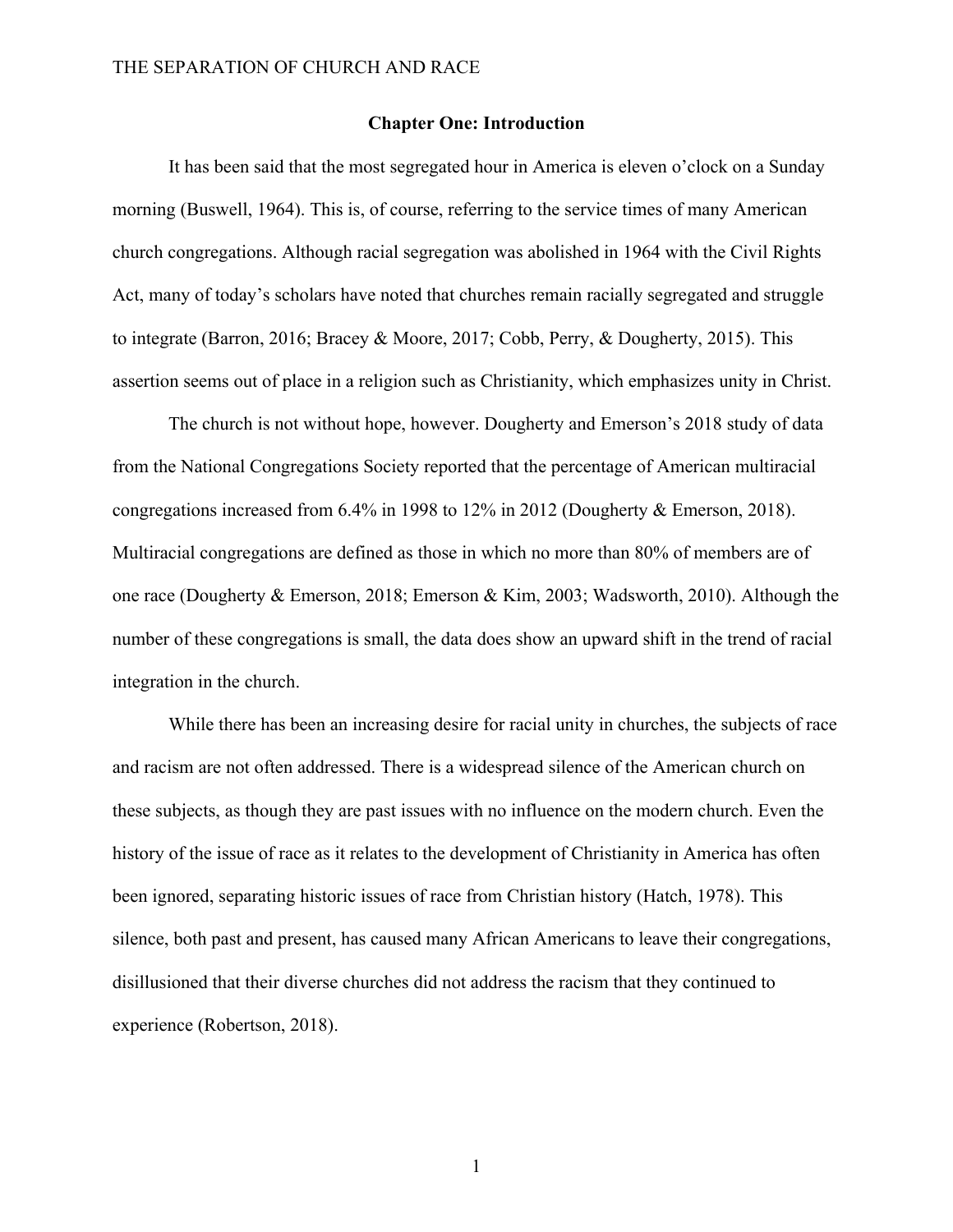The silence of the American church on the subject of race is what inspired this thesis. It aims to contribute to the current conversation of race relations in America and to examine the role of the church in addressing racism throughout history and in modern society.

#### **Definition of Terms**

Before reviewing the literature that exists concerning the American church and race relations, it is necessary to define four key terms: race, racism, a multiracial church, and a successfully integrated church.

Heschel (2015) has noted that most modern scholars would agree that the concept of race is a social construct, meaning that there is little scientific evidence to support the idea that distinct races exist. Barndt (2007) agrees, noting that the concept of race developed as a way to create a hierarchy of categories, at the top of which was the white race. Although the scientific support for race has faded, the concept continues to remain influential in American society and in the church. Throughout this thesis, the term *race* is used to refer to the social perception of the identity of a person or group of people based on external features, the most common of which being skin color.

The term *racism* has been used in a variety of ways, but a common definition of what racism is has been difficult to determine. In response to the lack of a common understanding of racism, Barndt (2007) proposes the following definition: "racism is the collective power to enforce prejudice" (p. 60). He contends that racism is not the same as racial prejudice or bigotry, since these do not operate on the factor of power. The same concept is applied in this thesis to racial bias and stereotyping. Everyone has racial bias, but not all bias is supported by systems with power (Barndt, 2007). Throughout this thesis, whenever the term *racism* is used, it is referring to this concept of power-enforced prejudice. It is important to note that, despite the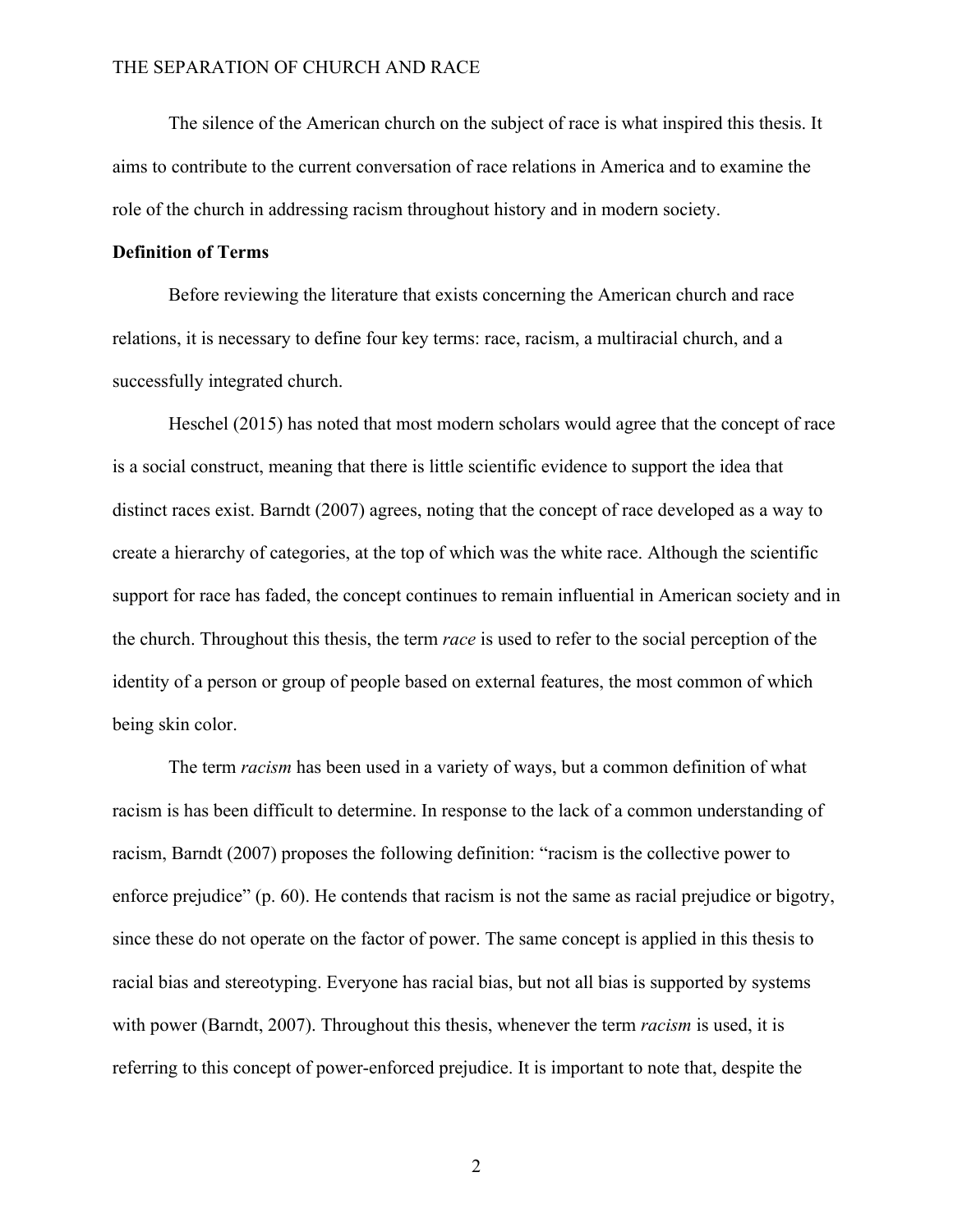difference between racism and racial prejudice, bigotry, bias, and stereotyping, all are harmful in the pursuit of improved race relations, and none should have a place in the church.

Scholars have defined multiracial congregations as those in which no more than 80% of the congregation is of one race (Dougherty & Emerson, 2018; Emerson & Kim, 2003; Wadsworth, 2010). This percentage is accepted because, when 20% of a group is comprised of members of those racial groups that are not the majority in that group, interaction between the majority group and non-majority group members is unavoidable and the group begins to be influenced by the non-majority members (Dougherty & Emerson, 2018; Emerson & Kim, 2003). For the purpose of this thesis, this definition of a multiracial church is considered to be the minimum requirement for measuring whether a church qualifies as being racially diverse.

A church may go beyond this minimum requirement for being multiracial. For this thesis, for a church to be considered successfully racially integrated, significantly less than 80% of the congregation should be of one race. A guiding principle for determining whether a church is successfully integrated may be as follows: the smaller the percentage of the racial majority, the more successfully integrated the congregation. This definition focuses on the amount of racial non-majority members present in the congregation and emphasizes balance between racial groups.

Now that these definitions have been set up, the research questions and a brief overview of the following chapters are presented.

#### **Research Questions**

The research conducted for this thesis was built upon the following three questions:

- How has the American church responded to the concept of race?
- How are contemporary churches responding to the concept of race now?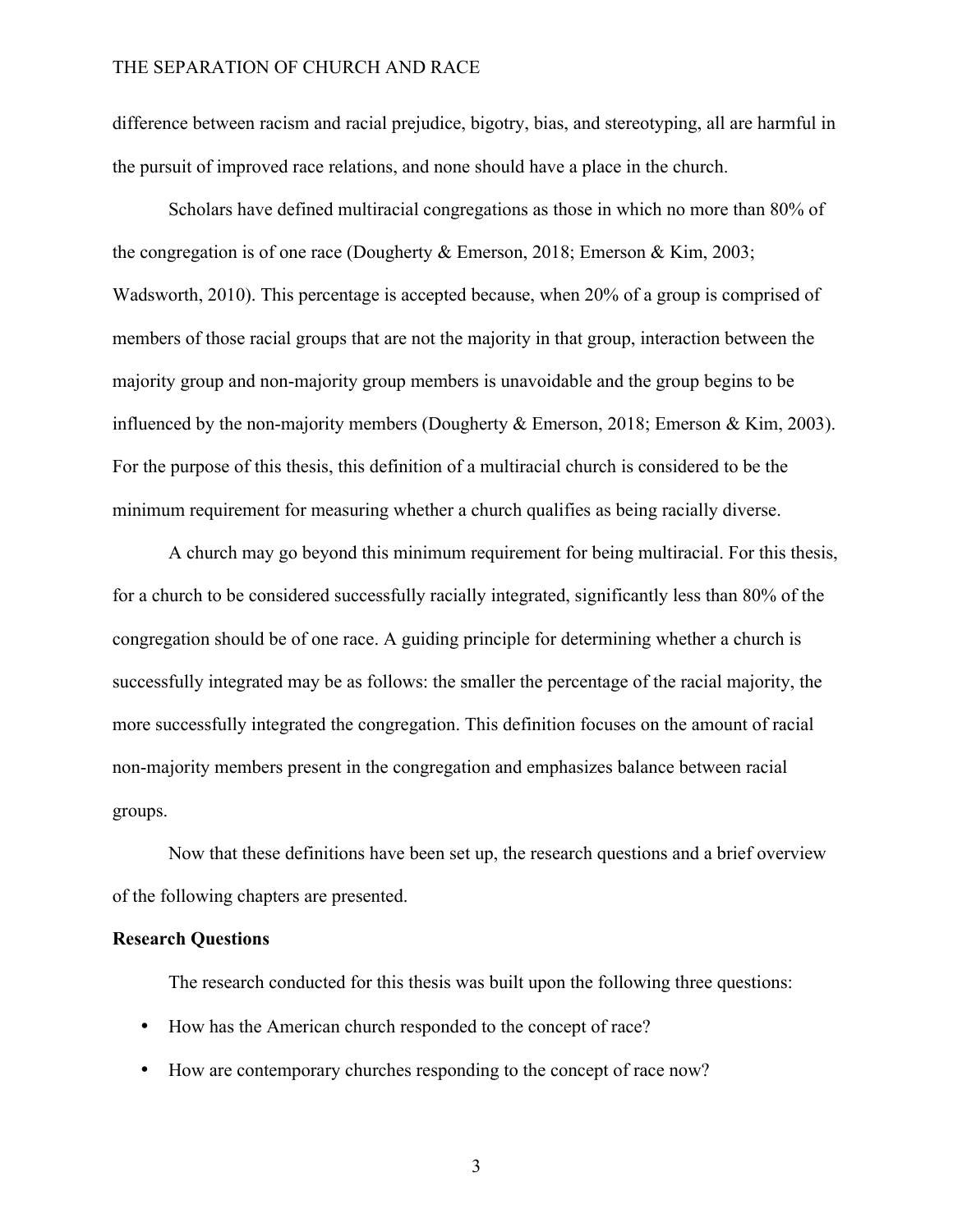• What efforts are contemporary churches making to become racially integrated?

The second chapter, the Literature Review, focuses on the first two questions, sifting through historical information and contemporary research to understand the relationship of the American church to the concept of race. Chapter three, the Methodology, introduces a study conducted by the researcher, which is described in chapter four, the Analysis of Data. Both of these chapters consider the second and third research questions by examining a model of a successfully integrated congregation.

Having examined these research questions and the definitions set forth in this Introduction, the most salient literature regarding race relations and the American church is reviewed.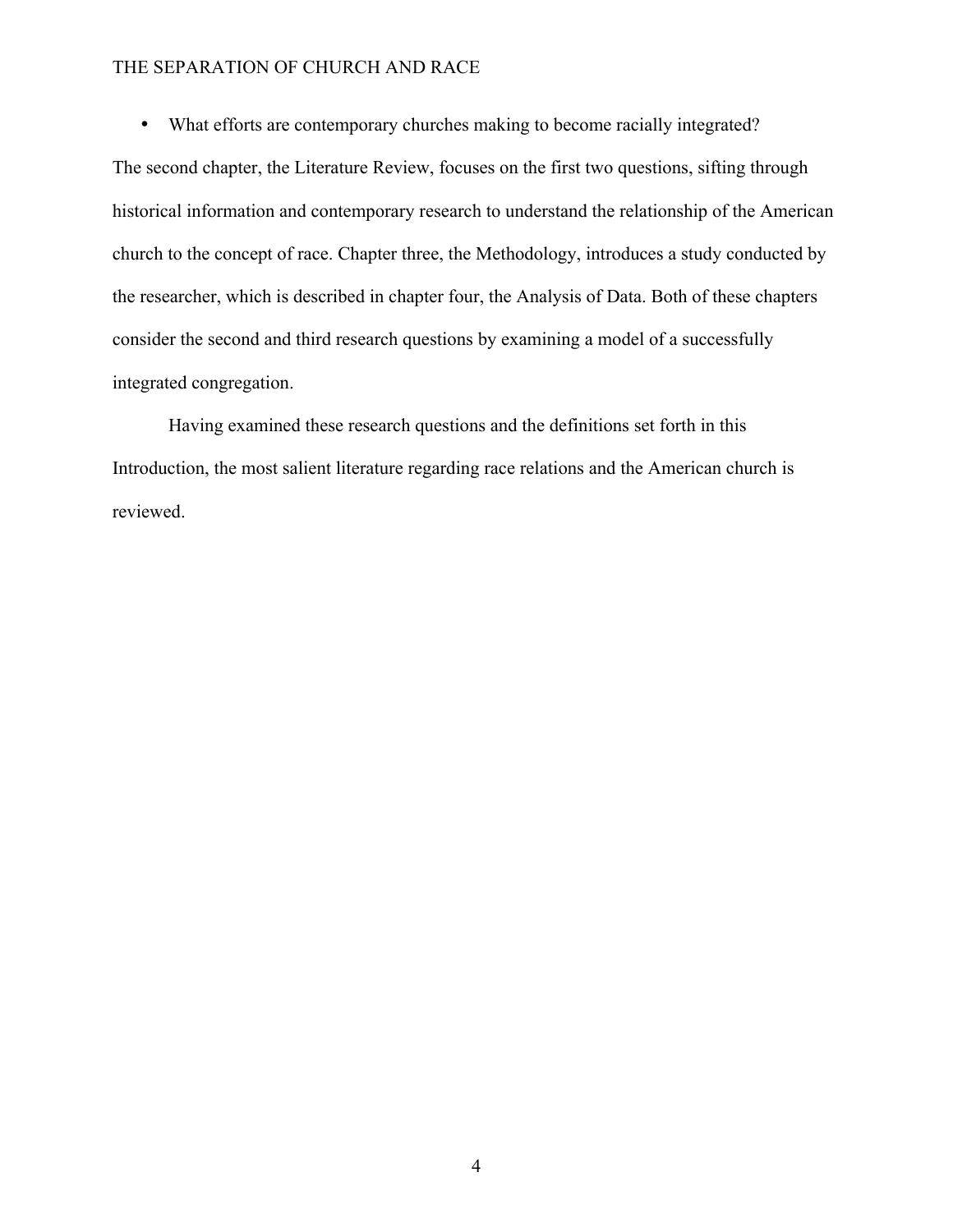#### **Chapter Two: Literature Review**

#### **Introduction**

In order to understand the importance of the study at hand, a review of existing literature on the subject of race relations and the American church is necessary. First, a brief history of the relationship that the American church has had with race and racism, both negative and positive, will be reviewed. Second, an overview of modern perspectives of responses to race in the American church will be provided. Lastly, a selection of contemporary research on approaches to racial integration within church congregations will be summarized.

#### **A Brief History**

Throughout its history, the American church has had many an encounter with racist ideologies. In every encounter, it has both challenged such ideologies and consented to them. Following is an overview of such consents and challenges.

#### **Ideologies and the origin of the slaves.**

Whitford (2010) examines the racial views of Puritans in colonial America regarding African slaves. He focuses on the "Curse of Ham" as a pervading guide of theological thought in the Early Modern Era between 1600-1775. The Scriptural basis for the "Curse of Ham" is found in Genesis 9, when Abraham curses Canaan into slavery after his son Ham looks at his father's nakedness (Genesis 9:25, NIV). According to many proslavery arguments, the African race was descended from Ham, whose name meant "black" as a reference to both his skin color and his deteriorated morality (Buswell, 1964). Slave owners frequently defended slavery and its foundational racist ideology with what Whitford calls the "Curse of Ham matrix." The Matrix was composed of three elements: 1) God's curse on the African people, evidenced by their dark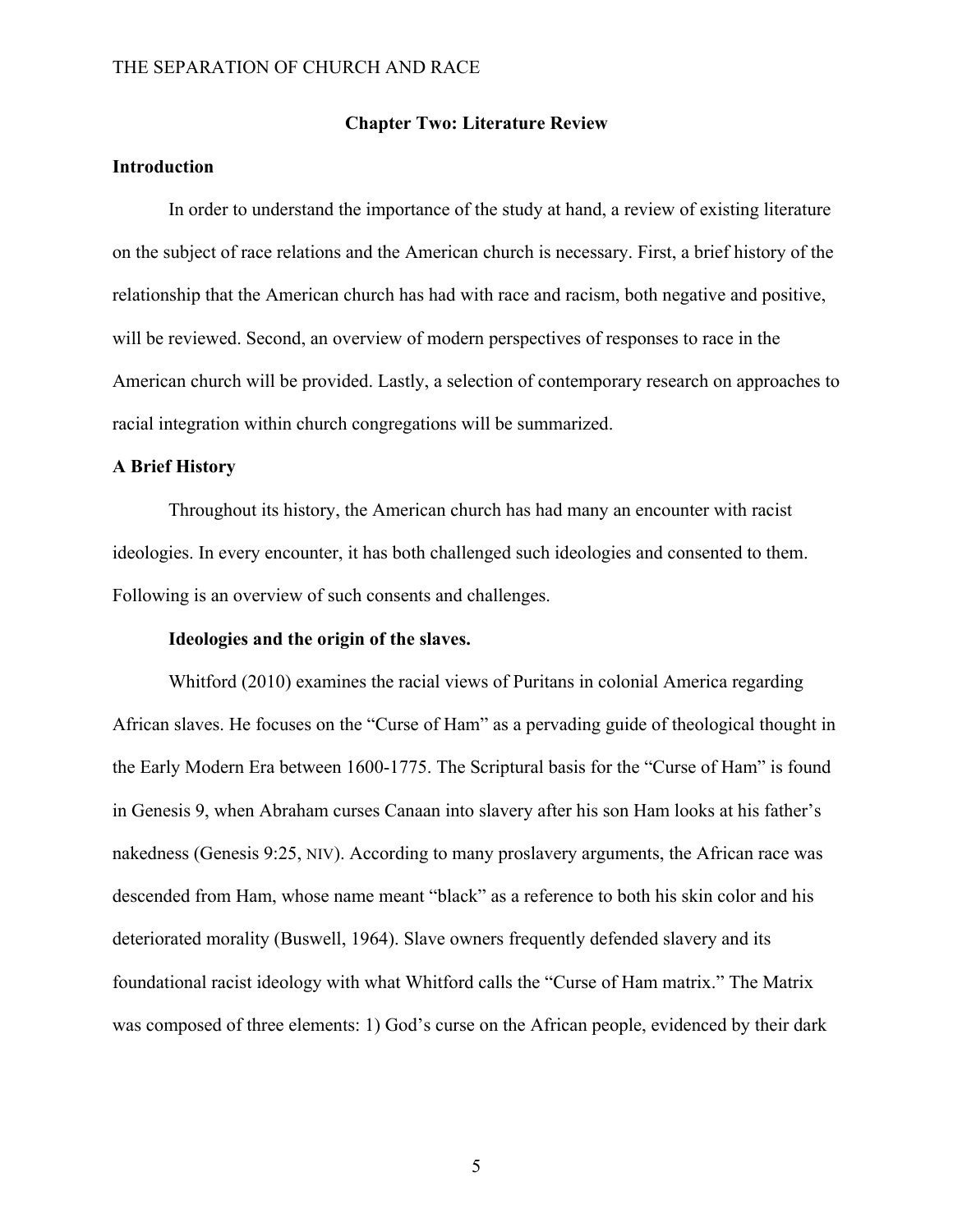skin; 2) the hypersexual nature of Africans; and 3) the benefit of slavery as an avenue of exposing the African people to the Gospel (Whitford, 2010).

Similar to the "Curse of Ham" concept was the idea that the Africans were descended from Cain, the son of Adam and Eve who murdered his brother and left for the land of Nod. It was argued that God had "put a mark on Cain, lest any who found him should attack him," (Genesis 4:15, ESV). A number of ideas developed from this, one being that Cain's mark from God was black skin. Others stated that Cain married an ape in the land of Nod, creating a lineage for the Africans that was steeped in depravity. This marriage was sometimes referred to as a Second Fall, which differentiated Africans from the rest of humanity that had fallen under Adam and Eve's first sin (Kelsey, 1965). Still others asserted that Ham was born with black skin and other notoriously African features, and that Ham married a descendant of Cain and thus inherited his punishment (Buswell, 1964). Church leaders, such as Cotton Mather of the Puritans and Samuel Purchas of the Anglicans, often wrote derogatorily of the Africans during the Early Modern Era, referencing the supposed immoral sexuality and satanic religions of the people as proof of their inherent wickedness (Whitford, 2010), which had been inherited from Cain and Ham.

Due to the supposed depravity and corrupt lineage of the African people, slavery was promoted as a benefit to slaves. This third element of the "Curse of Ham matrix" was reflected across the beliefs of those who favored slavery. George Whitfield, an influential Evangelical leader during the Great Awakening, wrote that he would consider himself "highly favored" to own slaves so that he could better their lives and petitioned that Georgia become a slave state (Buswell, 1964; Emerson & Smith, 2000). His and other leaders' writings and ideologies reveal how the American church has often reflected the prejudices of its environment.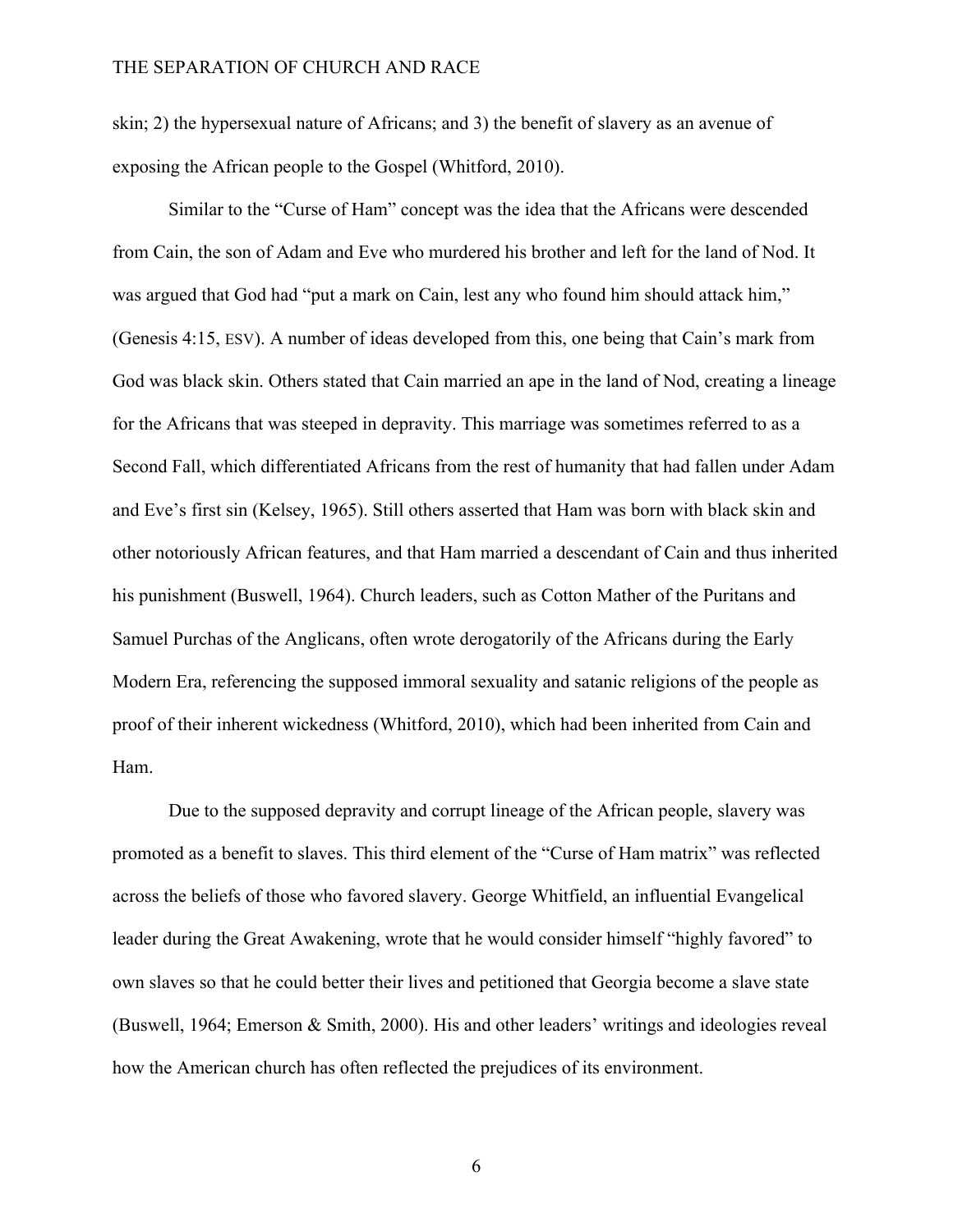#### **Evangelizing the slaves.**

In response to the wickedness of the slaves, many Christians believed it was their duty to evangelize the African people. Opponents argued that Christianity was not meant for the "inferior races," yet many masters and missionaries took it upon themselves to teach their slaves the Gospel. Revivals took place among the slaves, and church membership in the Methodist church sprang from 1,890 in 1786 to 11,682 in 1790 (Buswell, 1964). This growth in church participation presented an interesting question: would the conversion and baptism of the slaves demand their emancipation (Buswell, 1964)? Many leaders in the American church answered that there was nothing in Scripture that prevented people from owning slaves, so conversion and baptism did not mandate the release of enslaved peoples (Buswell, 1964; Whitford, 2010). So evangelism among the slaves was encouraged, both as a Christian responsibility and as a way of increasing slaves' obedience (Emerson & Smith, 2000; Whitford, 2010). Thus the church continued to evangelize the slaves without challenging the system that required slavery (Brown, 2019).

Evangelism and missionary work experienced a shift, however, as a rising movement against the education of slaves took shape. In spite of Christian defenses of slavery, Buswell (1964) notes that many recognized the Christian faith's emphasis on human equality and considered it a threat. Should the slaves be aware of concepts like human equality and Christian unity, they might object to their status as slaves (Buswell, 1964). Thus, the education of slaves began to be suppressed because the Christian teaching of equality posed no threat to the institution of slavery if the slaves were not educated. As early as 1790, laws were passed that penalized those who educated their slaves (Buswell, 1964). In states such as Georgia, South Carolina, and North Carolina, slaves were prohibited from working positions that required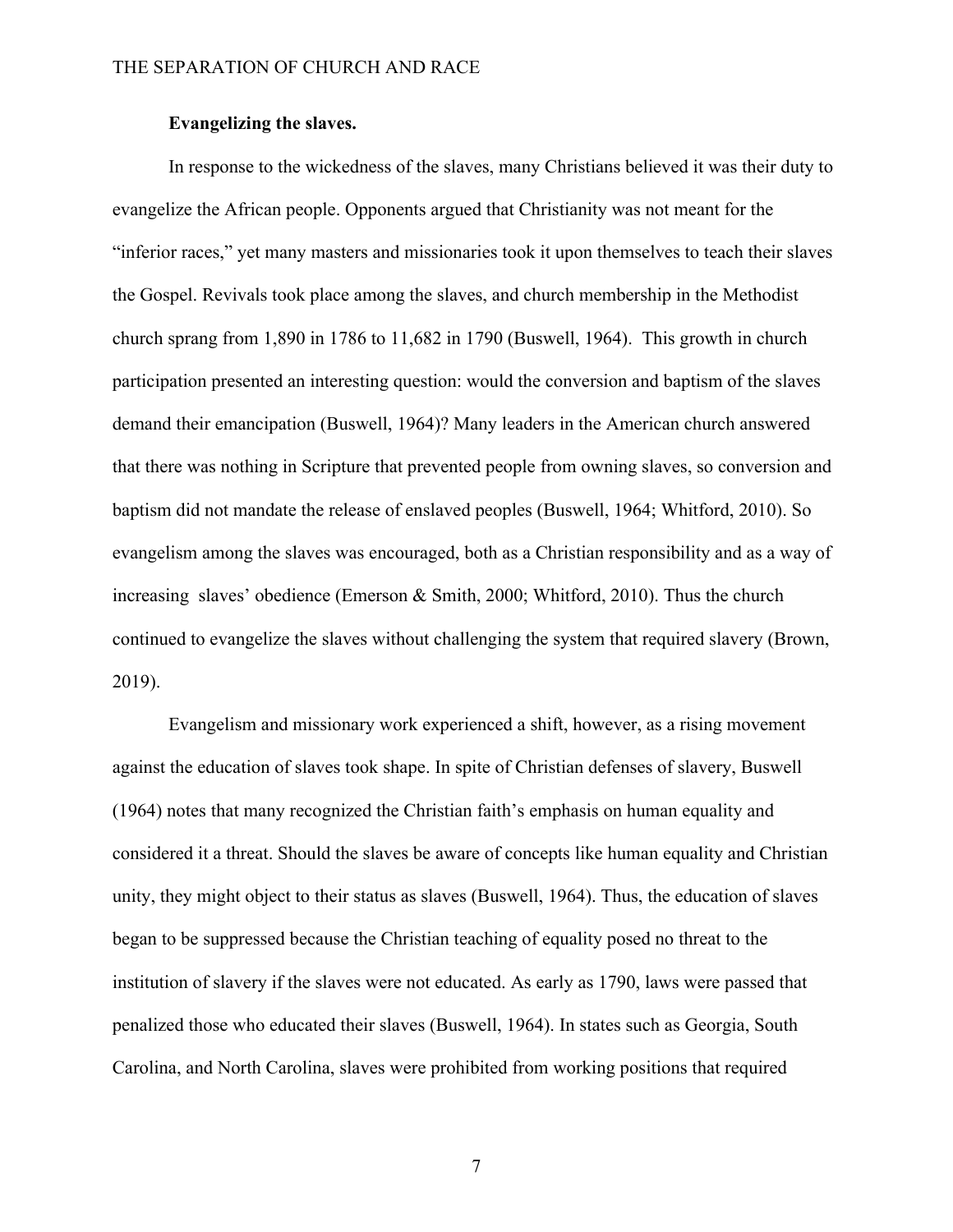reading and writing, and masters were threatened with fines and imprisonment of up to one year (Buswell, 1964). The Quakers, a Christian group that was outspoken in its opposition of slavery, were prevented from bringing slaves to their meetings and were even barred from the profession of teaching (Buswell, 1964). Other abolitionist attempts to educate and free slaves were met with the same strong opposition and, due to a disorganized structure, such attempts largely failed (Buswell, 1964).

As the climate against the education of slaves became more hostile, Christian evangelization methods began to change. Slave owners thought that religious instruction and Sunday church attendance took too much time away from labor, and it presented the danger of teaching slaves racial equality (Buswell, 1964). Because of this, missionaries shifted to an oral method of instruction that did not require the slaves to read (Buswell, 1964), and slaves were told that they would be rewarded in heaven if they submitted to slavery (Emerson  $\&$  Smith, 2000). The Africans continued to be oppressed, and the American church adapted its methods of evangelization so as not to challenge the oppression.

#### **Native Americans.**

The ideologies of the Early Modern Era also influenced how the European settlers treated Native Americans, who were often viewed as "savages" and "heathens" (Kennedy, 1959). As with the Africans, the church had a desire to evangelize the indigenous people of North America (DeYoung, Emerson, Yancey, & Kim, 2003). "Praying towns" were established for Native Americans who had become Christians, but such towns were usually forced on them (DeYoung et al., 2003). As the Europeans sought to obtain more land, Kennedy (1959) wrote of an early pilgrim who thanked God that a Native American tribe had been decimated by a pestilence. In one case, blankets that had been used by victims of smallpox were given to native tribes in the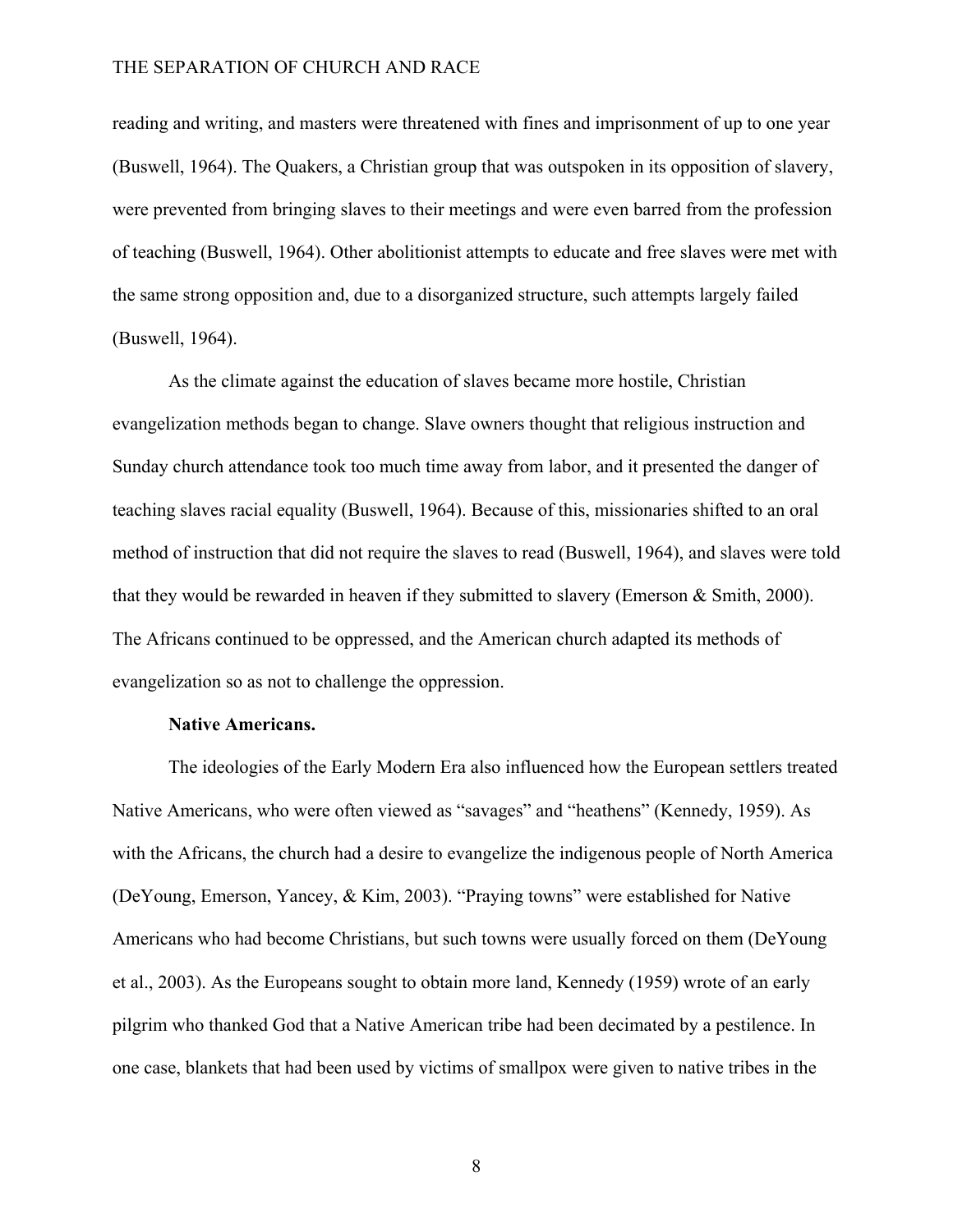hope of reducing their presence (Kennedy, 1959). When counting population for determining how many representatives a state received under the Constitution, African slaves were counted as three-fifths of a person while Native Americans were not counted at all (Kennedy, 1959). Kennedy also wrote:

This attitude, coupled with an avowed desire to convey the blessings of Christianity and European civilization on the "benighted barbarians", salved the consciences of those who went about the profitable business of divesting the Indians of life, liberty, and property.

(1959, p. 9)

Native Americans continued to be rejected, moved off of their land, and killed, and by 1923, the Native American population had been reduced to less than 25% of what it originally was (Kennedy, 1959; DeYoung et al., 2003).

#### **Jim Crow.**

One of the most influential events in America's history with regard to race relations is the Civil War, a major result of which was the emancipation of slaves by President Abraham Lincoln. During the time of Reconstruction that followed the Civil War, the newly freed people began mixing with whites in society. They went to school and held governmental positions alongside whites, including positions of authority such as secretary of state, state treasurer, and lieutenant governor (Emerson & Smith, 2000). This was not met with approval among northern and southern whites. To most, "the former slaves were not properly Christianized nor educated to be holding elected offices and running the nation" (Emerson & Smith, 2000, p. 39). The response to the wave of blacks in society was Jim Crow, a series of laws that kept the races separate and unequal.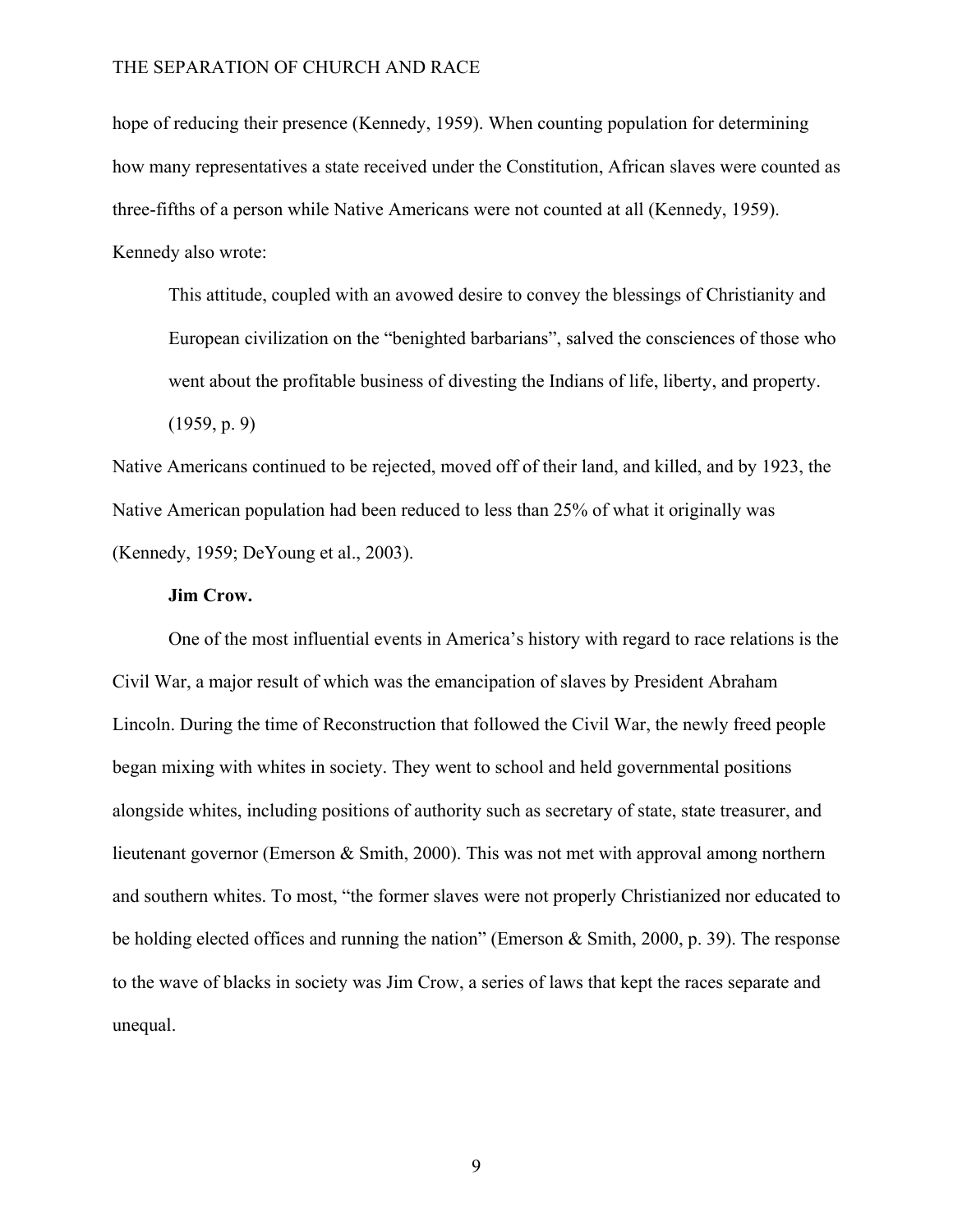Under Jim Crow, several restrictions were placed on nonwhite citizens in areas such as marriage and locations for living. In 1959, it was illegal in 29 states for a person of one race to have sexual intercourse with, marry, or have children with someone of a different race (Kennedy, 1959). This was not limited to relationships between whites and blacks but included Native Americans, Malays, and Mongolians, and any interracial marriage was deemed illegitimate (Kennedy, 1959). The law reached far beyond the South to states such as Delaware, South Dakota, and Idaho. In Indiana and Mississippi, it was illegal to advocate for interracial marriage, for which one could be punished with up to \$500 in fines or six months of imprisonment (Kennedy, 1959).

Land ownership and living expenses were also a point of inequality. Before 1894, all American citizens had the same right to own, purchase, and sell land as any white citizen, but in 1894, that law was repealed (Kennedy, 1959). The Native American practice of communal land ownership was met with a law in 1952 that prohibited them from giving land to their tribes and required the land to be sold for full market price (Kennedy, 1959).

Under these laws, church congregations and denominations began to separate by race. Several denominations that had been founded as multiracial broke off into segregated congregations, including the Fire-Baptized Holiness Church and the Church of God in Christ (DeYoung et al., 2003). In 1914, white ministers of the Church of God in Christ left to form the Assemblies of God denomination, and, during the 1920s, Hispanic church congregations left the Assemblies of God to create the *Asamblea de Iglesias Cristianos* (DeYoung et al., 2003). Between 1924 and 1937, the Pentecostal Assemblies of the World became mostly black as white ministers and members left (DeYoung et al., 2003). African Americans also began leaving White Evangelical churches to establish their own, largely due to not having been treated equally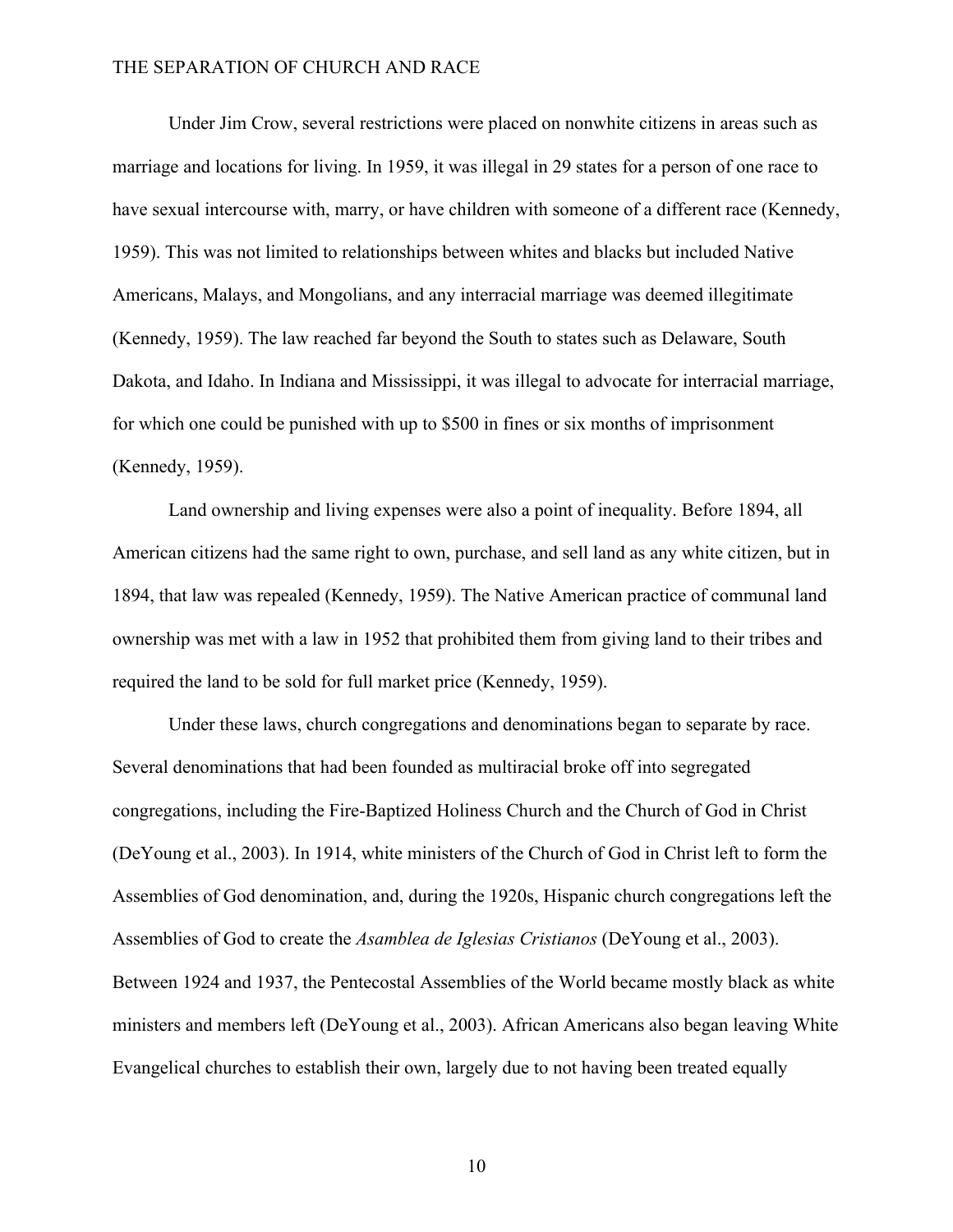(Emerson & Smith, 2000). White Evangelicals referenced this exodus as evidence that the races were better off separated, and that separation was what all races desired (Emerson & Smith, 2000). Jim Crow was further justified as being not discriminatory against blacks, since its laws gave blacks rights such as specific seats in trolley cars and sections in railway cars, comparable to other spaces for whites and often shared with whites (as cited in Emerson & Smith, 2000). Without Jim Crow, the rights granted to blacks would be challenged (as cited in Emerson  $\&$ Smith, 2000). These beliefs would influence a host of anti-integration arguments that would follow during the Civil Rights Movement.

#### **Segregation and Civil Rights.**

The result of Jim Crow was segregation, seen by many in the South as "a system of safeguarding created and cultural differences and preserving them" (Ingram et al., 1960, p.14). With the Civil Rights Movement taking shape, when many church leaders took action against segregation, other leaders expressed their belief in the rightness of the system. Henry Egger (Ingram et al., 1960) contended that blacks had certain "behavioral differences" that made integration harmful. The "behavioral differences" named were the supposed greater immorality and lesser intelligence that blacks had in comparison to whites (Ingram et al., 1960). Should the races integrate, the moral and intellectual quality of all races involved would decrease (Ingram et al., 1960). Egger referenced the higher rates of illegitimate births in integrated high schools and the lower test scores of black students but made no mention of the suppression of education that had been in place for generations. Others asserted that the races preferred to be separated, and that whites had a natural aversion to blacks and vice versa (Kelsey, 1965). Still other church leaders criticized the Supreme Court decision to integrate schools, expressing a hopeless attitude toward federal law's ability to create social change (Ingram et al., 1960). Any attempts to bring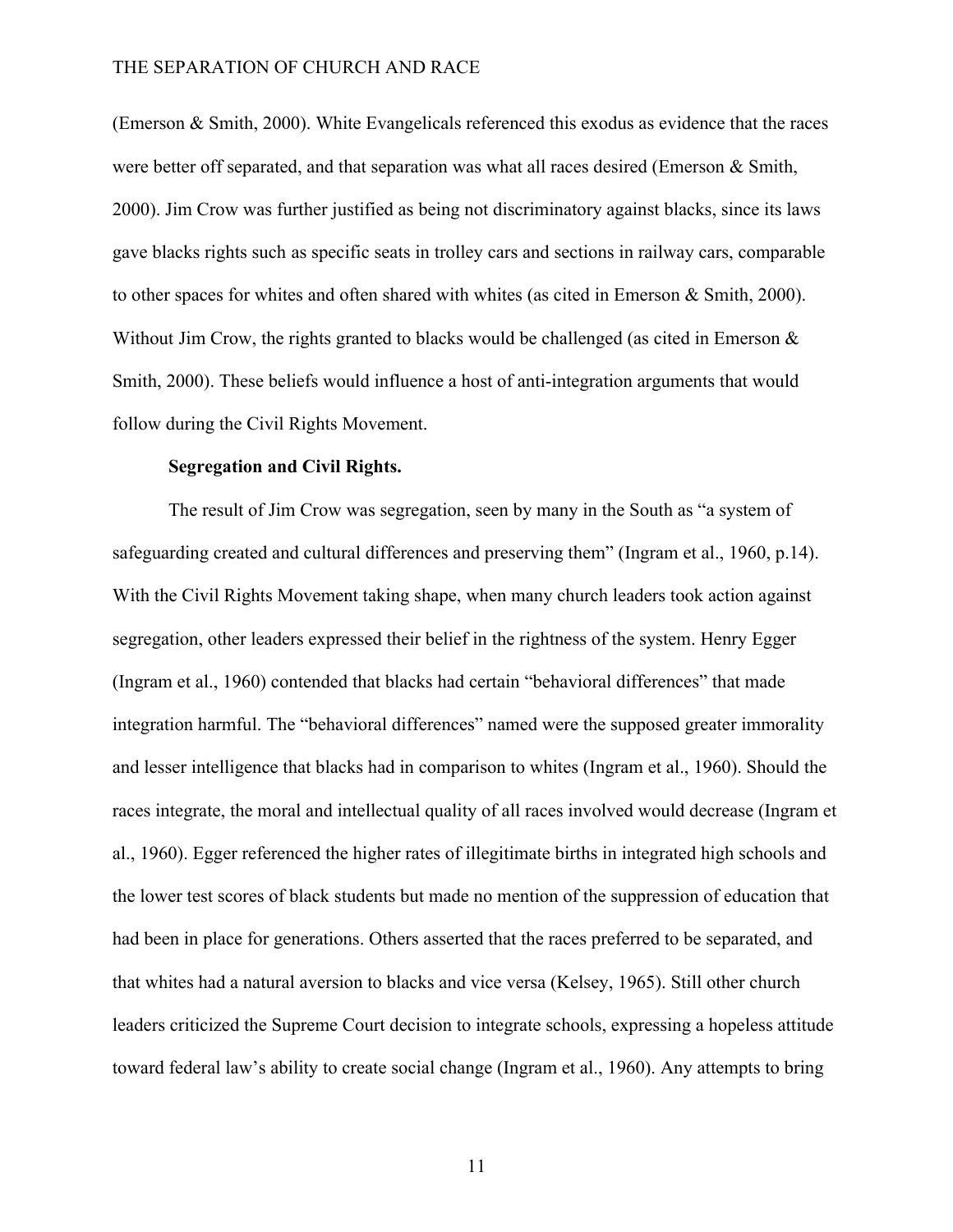unity from outside the work of Christ—such as the legal mandate for integration—was in direct opposition to God's grace (Ingram et al., 1960) and was identified by Ingram (1960) as the spirit of the anti-Christ.

Several authors mentioned a concept called the "breakdown of racial integrity" (Ingram et al., 1960) in their defenses of segregation. This concept was based on the assumption that racial integration meant intermarriage, of which the inevitable result was amalgamation into one race that replaced all others. The "racial integrity" of each race was to be preserved, as one government representative stated, "In the South, we have pure blood lines and we intend to keep it that way" (Kennedy, 1959, p. 61). Christian advocates for racial integrity cited the will of God, Who created the races to be separate in order to maintain their uniqueness. To integrate was to rebel against divide ordinance and to destroy the identity of the races, with the white race overtaking the black race, erasing blackness and reducing the quality of whiteness (Ingram et al., 1960; Kelsey, 1965). However, this argument displayed a misunderstanding of the desires of integrationists. The fight against segregation was not a fight for one, unified super-race in which there existed no racial difference; rather, it was a fight for equality, freedom, and the end of the oppression that was allowed to exist under the law (Emerson & Smith, 2000).

Buswell (1964) observes that the arguments for racial segregation had many of the hallmarks of those that had previously been used to defend slavery. Brydon (Ingram et al., 1960) wrote that the majority of people in white churches in the state of Virginia "believed implicitly that schools geared according to the needs and genius of each race were in full accordance with the teachings of the Christian Faith" (p. 79). His phrase "the needs and genius of each race" reinforces the idea that the races are inherently different, and that some are inherently inferior to others. Before justice, the races were equal; in every other way, they were unequal, with whites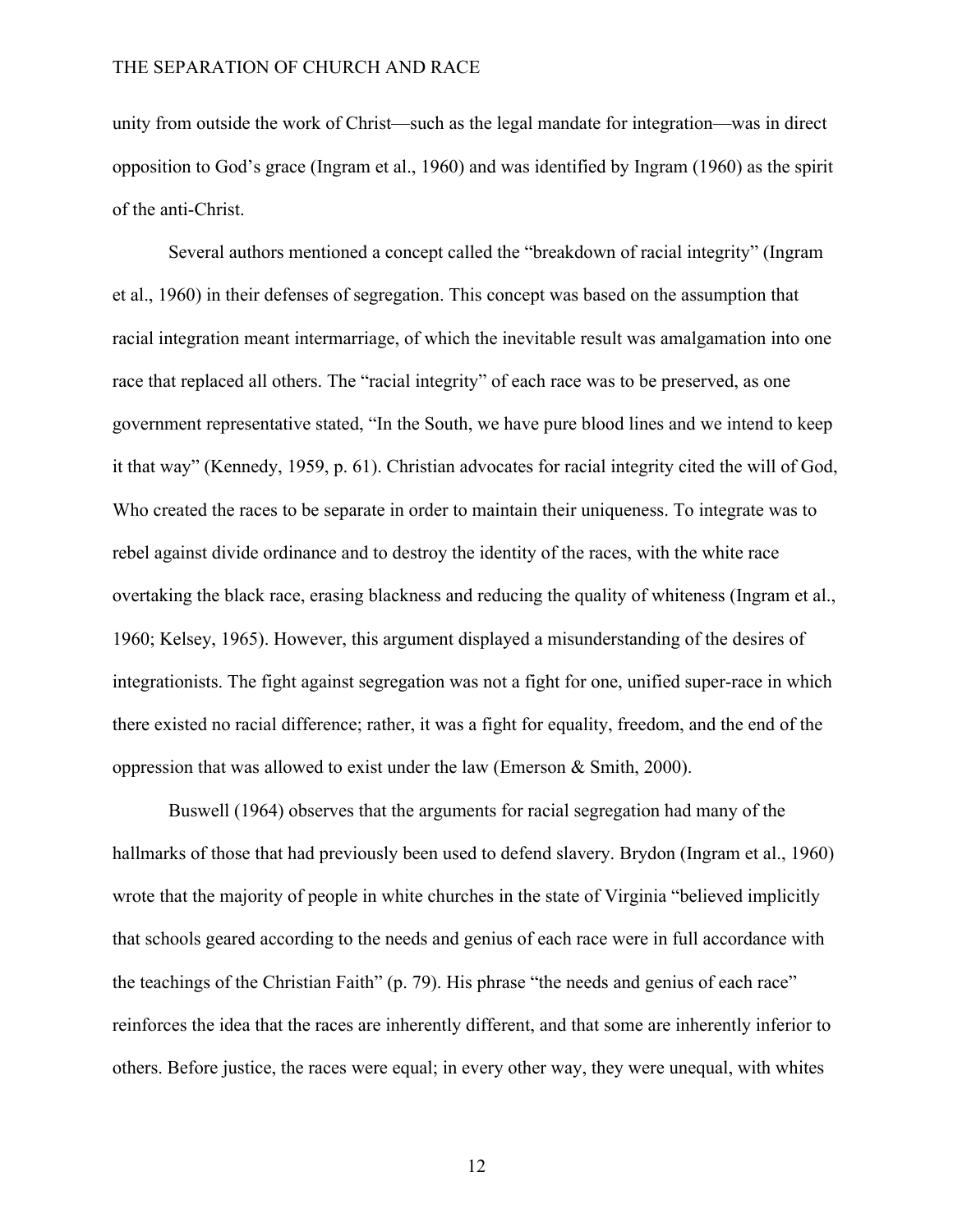being the superior race (Ingram et al., 1960). The intrinsic inferiority and superiority of races was fundamental in the defense of slavery, as was the belief that God had created the races to be separate (Buswell, 1960).

Similar ideology was at work during World War II, when Christianity spoke in favor of the oppression of Jews in Nazi Germany (Heschel, 2015). Heschel (2015) details the racialization of Christianity during World War II, observing that, as the concept of race became increasingly important in society, the German church began to address it in its theology (Heschel, 2015). Scripture was used to promote the idea of a racial hierarchy, and Jews, like the Africans in the Early Modern Era, were seen as inferior people and even as a threat to the church (Buswell, 1964; Whitford, 2010; Heschel, 2015).

While arguments against segregation were being made, other divisions of the church moved toward integration and social justice. In 1921, the Federal Council of Churches formed the Commission on Race Relations (Emerson & Smith, 2000). They established Race Relations Sunday, when white and black ministers traded pulpits (Emerson  $\&$  Smith, 2000). It was mainly liberal Christians who engaged in these actions, with less participation from conservative Protestants (Emerson & Smith, 2000), but the Council's existence demonstrates that the American church did engage in the movement for racial justice.

As the Civil Rights Movement developed, the American church began to be more involved. The message of the biblical prophets, who urged ancient Israel to live justly, was proclaimed (Heschel, 2015), with black Christians leading the charge. They were accompanied by non-Christian whites as well as those of liberal Christian denominations, Catholic churches, and the Jewish faith (Emerson & Smith, 2003), while "most Evangelicals in the North did not think it their duty to oppose segregation; it was enough to treat the blacks they knew with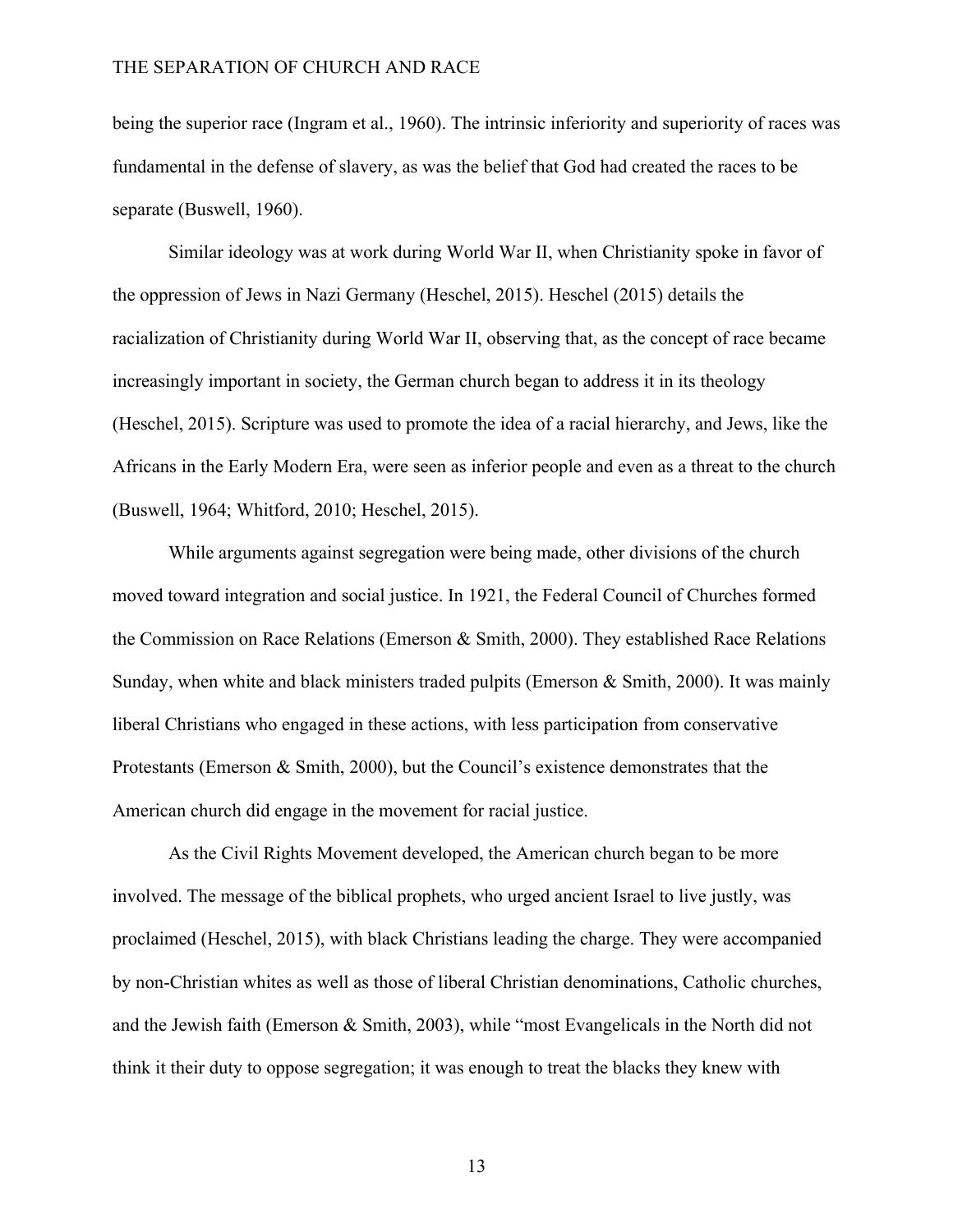courtesy and fairness" (as cited in Emerson & Smith, p. 46). Despite the unequal levels of participation, the Civil Rights Movement showcased the ability of Christianity and the American church to bring about social change.

Following the Civil Rights Movement, various denominations made efforts toward racial integration. Garces-Foley (2008) reviews past shifts in thought and response toward racial diversity, comparing the Roman Catholic and Evangelical movements. Both movements made their shifts shortly after the Civil Rights Movement, when both immigration to the United States and acceptance of integration among whites were increasing (Garces-Foley, 2008). The shifts of each movement differed in several ways, even if their goals were the same. The American Roman Catholic church turned from an emphasis on Cultural Pluralism, which allowed racial groups to function separately from others with their own cultures and languages, to Multiculturalism, which called for racial groups to bring their cultures together (Garces-Foley, 2008). The Evangelical church traded an emphasis on the Homogenous Unit Principle, which advocated for separating the races as a means of church growth, to Racial Reconciliation, which advocated for integrating the races on the basis of a common identity in Christ (Garces-Foley, 2008).

As demonstrated above, the American church has not always completely supported the racist tendencies of its environment, but it has often neglected to challenge them. This creates a mixed history for the church that cannot be generalized as either good or bad but must appreciate the complexity that is present. This overview of history, however, may seem to focus on the negative aspects of the relationship between the American church and race. This is for two reasons: first, the history provided is brief and does not consider the full spectrum of the American church's history. Among those components not considered in depth are the abolitionist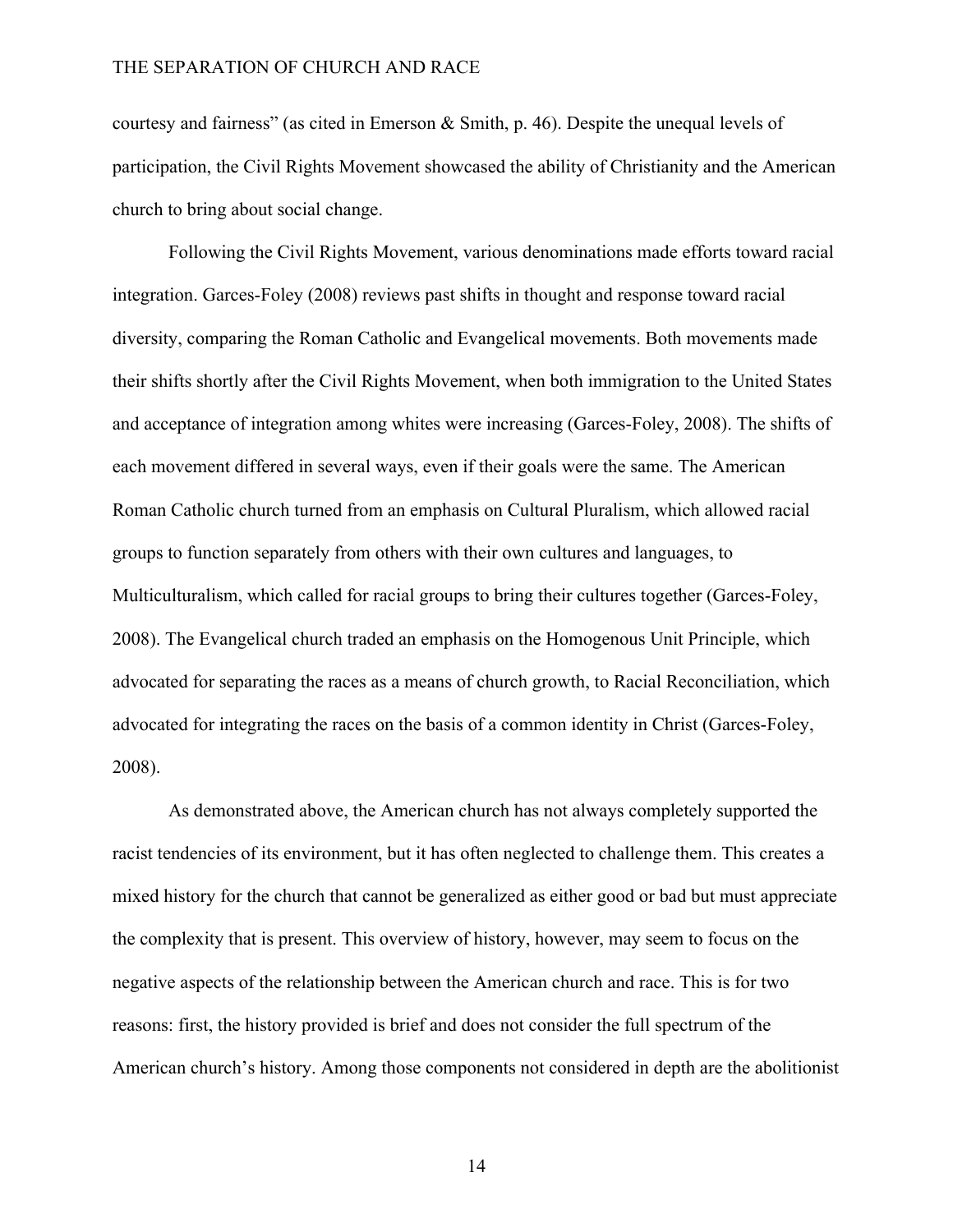movements in pre-Civil War America, the impact of anti-slavery literature and efforts, and the influence of the church in the Civil Rights Movement. Second, there is a tendency among Christians to view the church in terms of its positive features when, in reality, the American church has had moments of both shining victory and stunning failure. A review of the church's mistakes gives one a more complete perspective on contemporary race relations. Therefore, this survey of history provides a basic understanding of the events that underlie the current state of race relations in the American church and allows one to approach the subsequent content with humility.

#### **The Modern American Church**

The history of American church's interactions with racism provides a backdrop for understanding the issues and conflicts that exist both in the modern church and in secular society. Since concepts such as race and racism are constantly changing, current scholarship about the opinions and responses of the modern American church are reviewed. Three main responses are identified—the Rejecting/reducing Response, the Limiting Response, and the Accepting Response—and explained below.

The Rejecting/reducing Response has been described by several modern studies that have sought to understand the racial segregation of the modern church. This type of response may be defined as microaggressions against people of a particular race upon one's first encounter with a person of that race. These microagressions take several forms, including lower quality communication with racial non-majority groups and specifically excluding members of racial non-majority groups. Wright and his colleagues (2015), in their study of over three thousand congregations and twelve denominations, found that white congregations tended to communicate less quickly with and provide less information to emails written by potential members with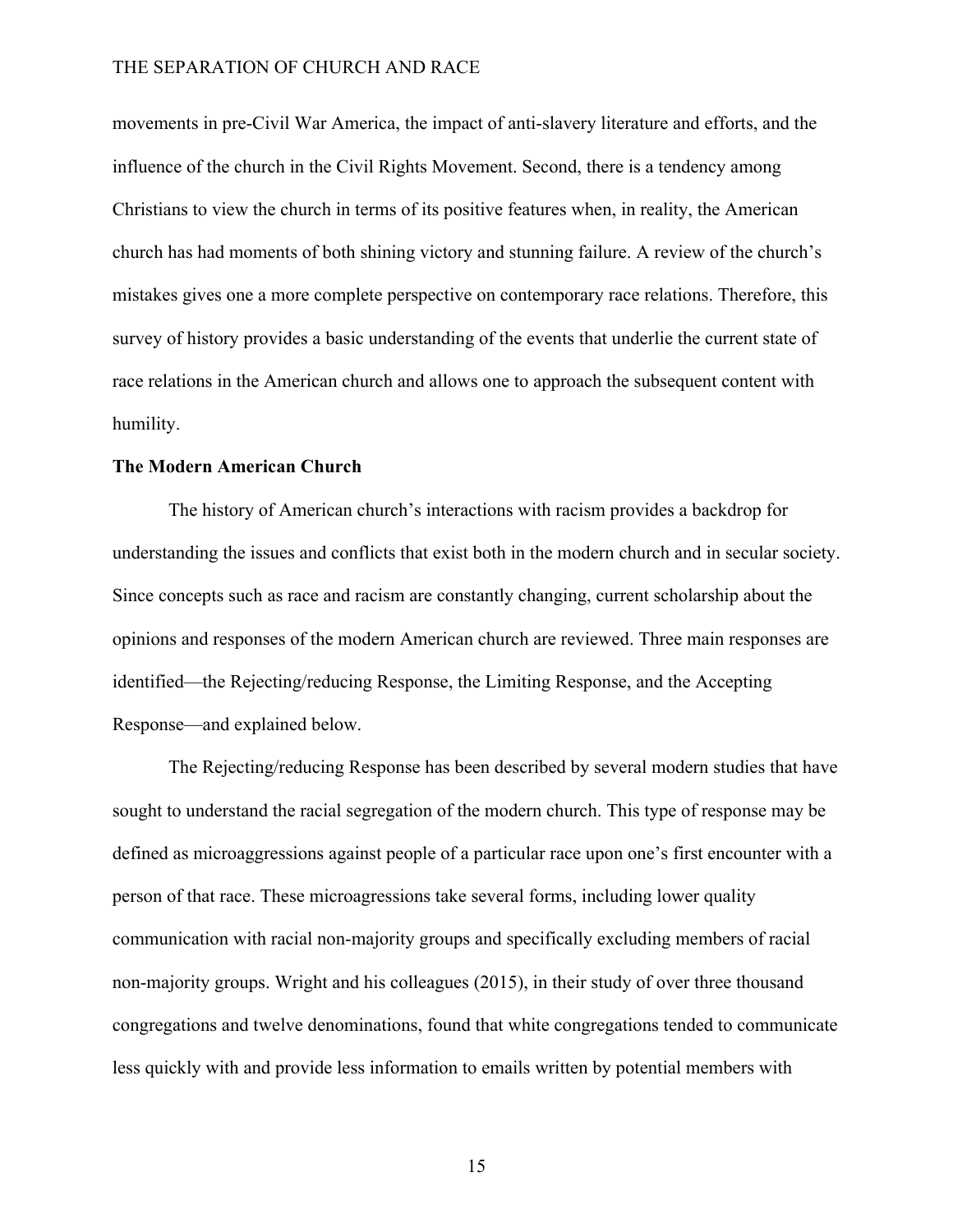names that sounded either black, Hispanic, or Asian. When non-majority groups members attempted to attend traditionally white churches, Bracey and Moore (2017) noted that they were met with what they termed "race tests", or passive-aggressive methods of exclusion. These "race tests" were aimed at evoking negative emotions that would cause non-majority members to leave the congregation, taking the form of refusal to greet newcomers, interrupting comments made by newcomers, and racial slurs (Bracey & Moore, 2017).

The concept of color-blind theology sums up the reducing aspect of the Rejecting/reducing Response. Color-blind theology chooses to ignore the racial identities of people, seeing them instead as not possessing race (Hearn, 2009) and is based on the idea that, in order for racism to be eradicated, the reality of race must be ignored (Yancey, 2006). Yancey (2006) observes that color-blindness has the potential to reduce racial issues and to hold those accountable who "search for racism where it does not exist" (p. 32). Hearn (2009) asserts that, regardless of such hopes, color-blindness in the church "otherizes" people of color in a subtle way and allows subliminal racism to remain in the church by preventing a person's experience of racial inequality from being seen. Yancey (2006) agrees, noting that color-blindness is often blind to the reality that racism is at work in modern American society. It assumes that everyone has the same opportunity and advantage but minimizes the role of discrimination in a person's life, making any inequality between the races seem rational and permissible (Bonilla-Silva, 2003) and any advantages given to historically oppressed racial group members seem unfair (Yancey, 2006).

The presence and influence of color-blind theology is evidenced in the explanations that churchgoers give for the socioeconomic inequality between whites and blacks. Cobb and his colleagues write that members of racially diverse congregations where White culture is dominant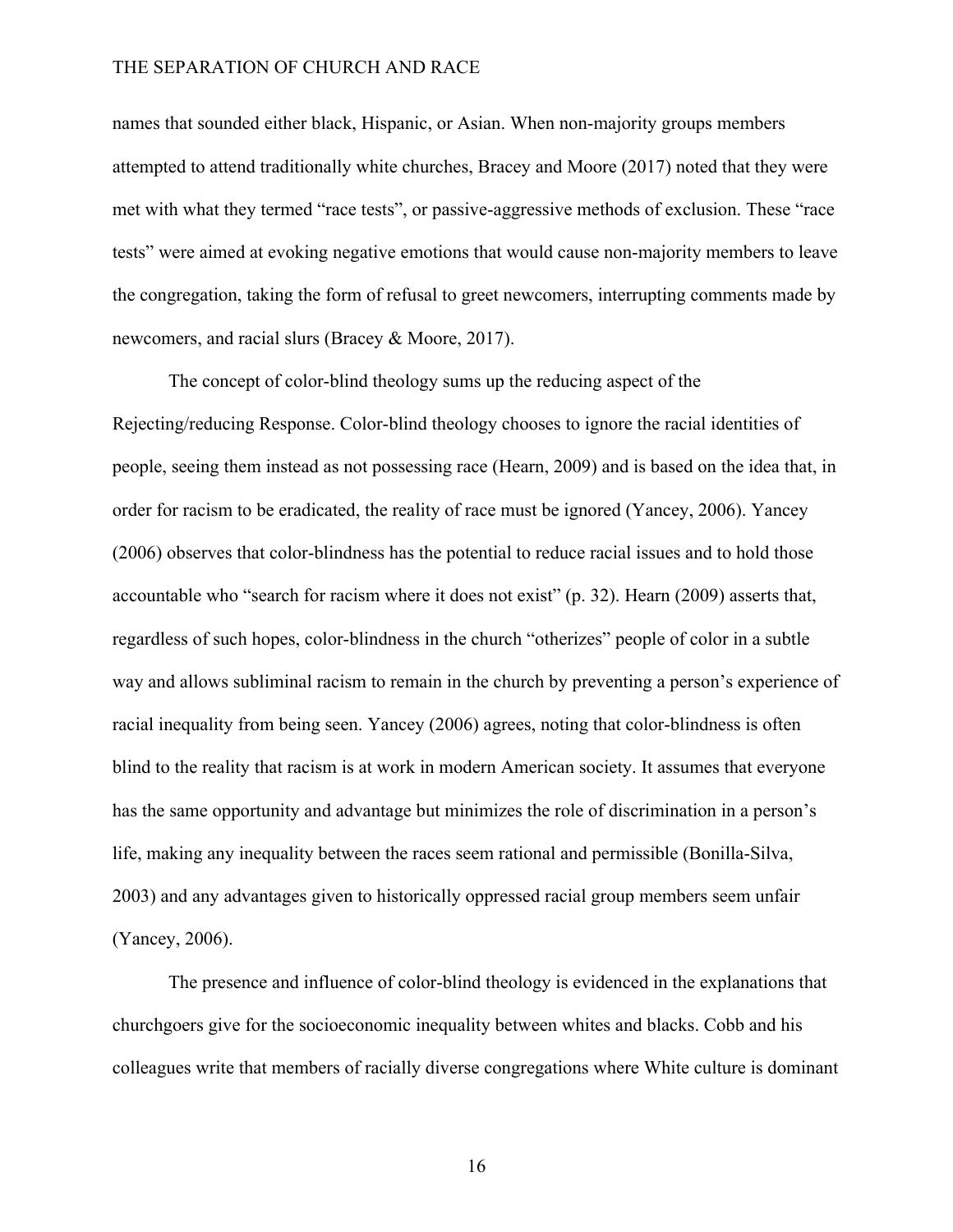are more likely to attribute inequality to individual inadequacy, such as lack of motivation, among Blacks (Cobb, Perry, & Dougherty, 2015; Taylor & Merino, 2011). Bonilla-Silva (2003) agrees and observes that "most whites insist that minorities (especially blacks) are the ones responsible for whatever 'race problem' we have in this country" (p. 1). Emerson and Smith (2000) find this same sentiment among Evangelicals whose social circles are less racially diverse. When such explanations for inequality are affirmed in the church, Christians minimize not only a person's racial identity but also the experience of that person as a result of his or her race.

Following the Rejecting/reducing Response is the Limiting Response, which seeks to control or limit the influence of people of color in congregations where white is the main race. These congregations desire to appear racially diverse for the sake of being called "diverse" without representing nonwhite cultures in church structure (Barron, 2016). They may place nonwhite members in public positions, such as a worship leader or congregation greeters, but give these members little power in the structure of the congregation (Barron, 2016; Bracey & Moore, 2017). Racial minority members sense the "token diversity" of such congregations and subsequently leave, as was the case in Barron's (2016) study of an urban church in downtown Chicago, which experienced fluctuating diversity levels.

In direct contrast to both of the above responses, the Accepting Response involves explicitly accepting racial non-majority members. It is based on the need for people to feel a sense of personal belonging and connection in a church congregation in order to continue attendance at that congregation (Christerson & Dougherty, 2013; Martí, 2009). Acceptance of non-majority members is influenced by several factors and is applied through various means. These means will be expounded upon after an overview of the need for a multiracial church.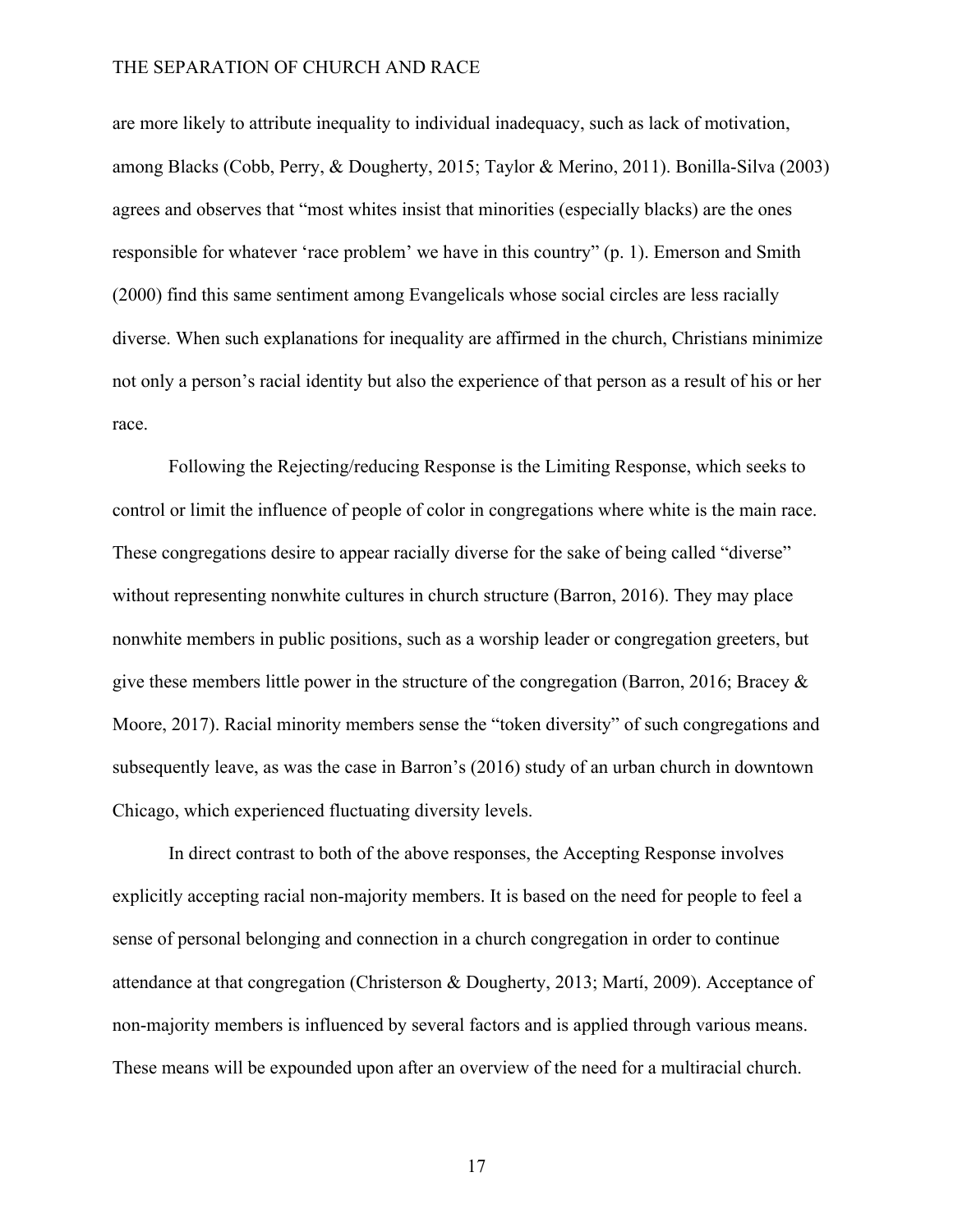#### **The Argument for a Racially Integrated Church**

Many believe that racial separation is easier, that people do not want to reach across racial lines when attending church. While the Homogenous Unit Principle has been applied to the structuring of ministry, causing churches to target specific niches of people (Garces-Foley, 2008), researchers DeYoung, Emerson, Yancey, and Kim (2003) contend that a racially integrated church presents benefits to the American church that cannot be passed by.

A number of arguments against congregational integration exist, and DeYoung and his companions recognize the validity of each. The history of racial oppression causes people of color to feel averse to experiencing white Christianity, feeling safer in uniracial Christian congregations (DeYoung et al., 2003). For those who have experienced the dehumanizing effects of racism, separate congregations provide a place for their humanity to be affirmed (DeYoung et al., 2003). Uniracial congregations allow immigrants and non-English-speaking groups to engage the Christian faith in their own language and to connect with others who are making the same transition from one country to another (DeYoung et al., 2003). Separate congregations present an opportunity for members of one race to ban together to fight racism (DeYoung et al., 2003). Even so, DeYoung et al. detail the benefits of racial integration that the American church ought to embrace, including forming relationships, combatting stereotypes, pursuing reconciliation, and building theology.

The first of these benefits is the forming of relationships with members of different racial groups. Emerson and Smith (2000) report that having an interracial network, as opposed to having only a few interracial friendships, have a better impact on personal views of other races. A multiracial congregation presents Christians with the opportunity to relate to people who are different from themselves and would give believers the means to create a diverse network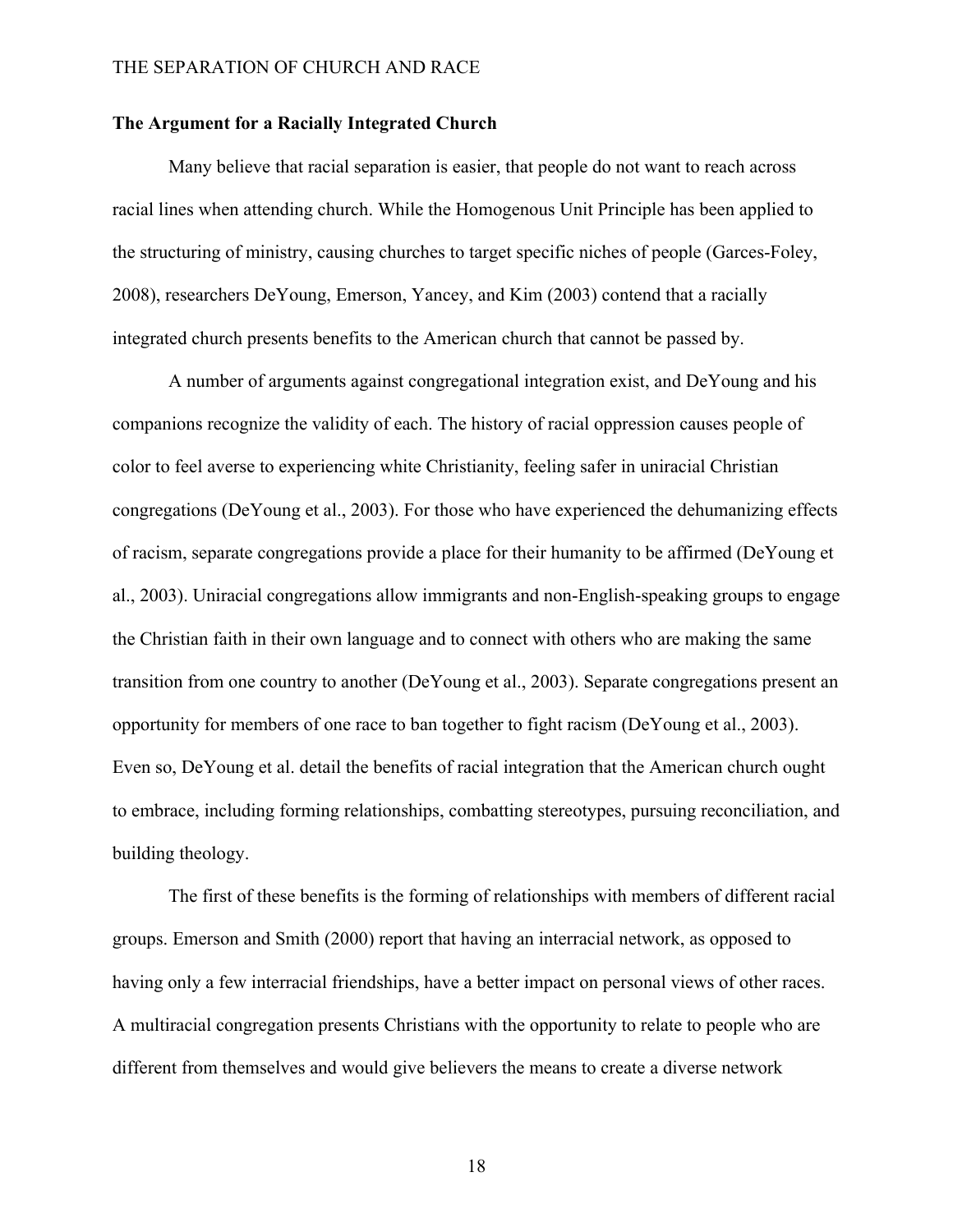(DeYoung et al., 2003). The relationships formed between racial groups would allow people to relate to other races as human beings instead of the "impersonal other" and would affirm the humanity of non-racial majority members, which is one of the benefits presented by a uniracial congregation (DeYounget al., 2003).

Once relationships have been formed, a second benefit of racially integrated churches is found: the combatting of stereotypes. Everyone stereotypes, regardless of racial identity, and these stereotypes must be overcome. Without interracial contact and a diverse social network, stereotypes and assumptions remain unchallenged and therefore unchanged. A multiracial church would put members of different racial groups in direct contact with one another, providing the opportunity for stereotypes to be broken (DeYoung et al, 2003).

As stereotypes are challenged, the pathway to reconciliation emerges. Multiracial congregations have the ability to pursue reform in society, a desire expressed in the arguments for uniracial congregations, and "authentic multiracial congregations address racism in society and within the church" (DeYoung et al., 2003, p. 137). The relationships formed within the congregation allow for the transparency and grace required for the healing of past offences and a history of racism, and mutual accountability between the races to pursue equality and unity would be developed (DeYoung et al., 2003).

A fourth benefit of racially integrated congregations is the formation of new theology. Each racial group experiences God differently and places emphasis on different things. For example, Native Americans emphasize sacred places while Latino Catholics emphasize the concept of *mestizaje*, in which groups of people come together to worship and care for each other (DeYoung et al., 2003). The uniqueness of each culture would not be lost within the congregation, as one would not overtake the others. Instead, new theologies and experiences of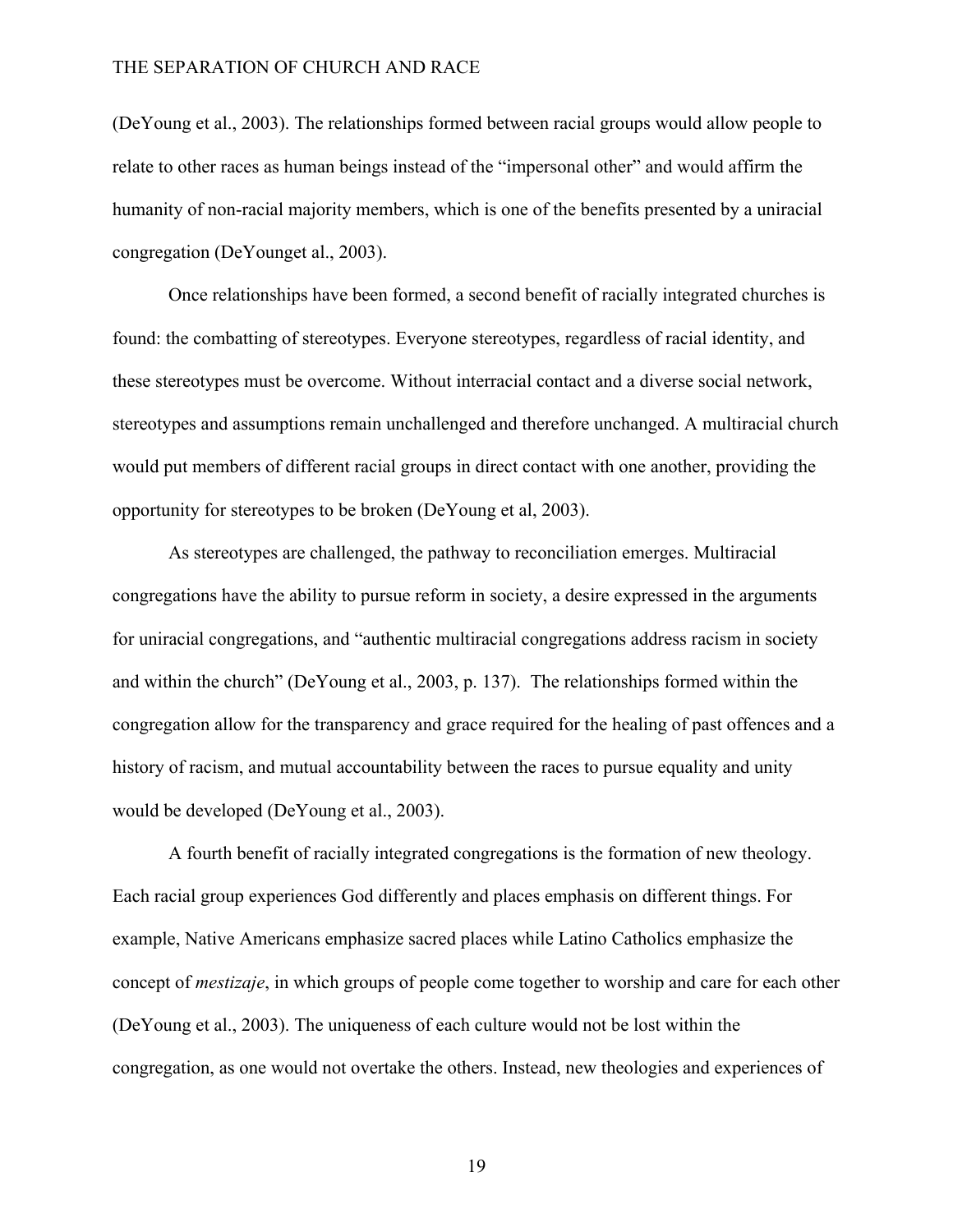God would be created as the perspectives of multiple races came together (DeYoung et al., 2003).

Now that an argument for a racially integrated church has been presented, this thesis will consider churches that are currently attempting to increase the racial diversity of their congregations. Both factors that influence congregational diversity and methods that churches are employing are reviewed.

#### **Current Integration Influences and Methods**

Studies have identified several influences on the diversity of Christian congregations, which may be divided into two categories: Practical Constructions and Identity Emphases. These categories are discussed below.

Practical Construction methods may be defined as those that concern the organizational structure of a church congregation, including diversity of leadership, worship style, formation of small groups, and location. These structural aspects have been found influential on the creation and maintenance of multiracial congregations. A diverse leadership has been found to make a strong statement about the views of race that are present in the church and influence the character of the church (Dougherty & Huyser, 2008). Since leaders establish the priorities of a congregation, having a diverse leadership is a visual representation of the intent of a church to be racially integrated and may attract a more diverse membership (Dougherty & Emerson, 2018). Additionally, given the homophily principle, which states that people tend to prefer to be with people who are like themselves (Wright, et al., 2015), people of non-majority racial groups may feel a greater connection with a leadership team with members of their own race.

Worship style and the presence of small groups have also been found to influence congregational diversity. Dougherty and Huyser's (2008) study identified a positive correlation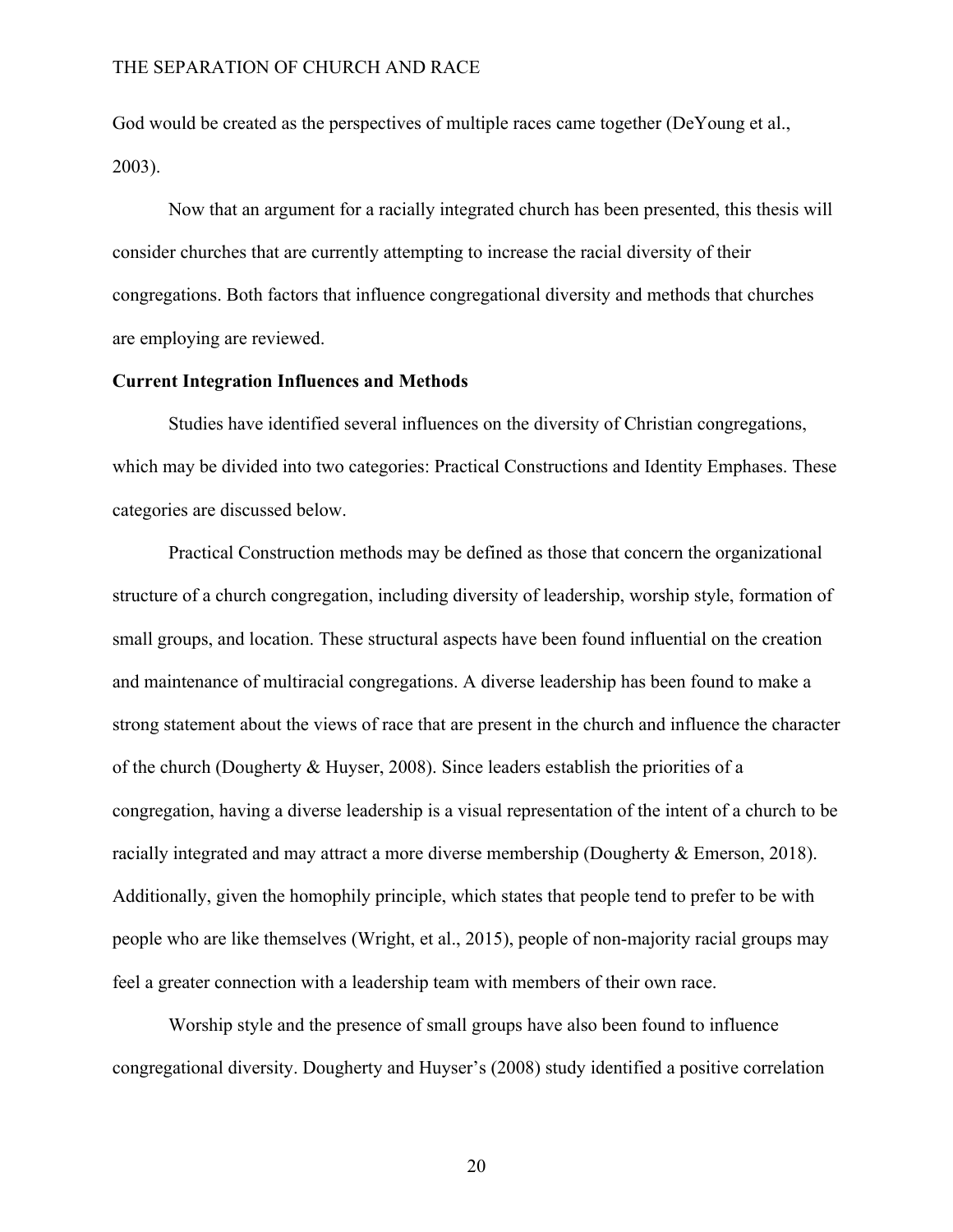between expressive styles of worship and racial integration. Dougherty and Emerson's (2018) study echoes this point, citing a more upbeat, participatory worship style as a main factor of diversity. Small groups are also influential, as they may serve as spaces either for same-race interactions within the larger congregation or for the development of unity among diverse members within the groups (Dougherty & Huyser, 2008).

The location of a church also influences the congregation's racial composition. Regional location is salient, as churches in the Western and Midwestern United States have lower amounts of segregation (Dougherty & Emerson, 2018; Dougherty & Huyser, 2008). This is compared with churches in the Southern United States, where segregation tends to be higher due to the deep roots of racial segregation (Dougherty & Huyser, 2008). On a smaller scale, location in a highly diverse neighborhood may have an affect on the diversity of the congregation. In neighborhoods that are more racially diverse, the rate of congregational diversity is higher, due to more positive perceptions of integration among the population (Dougherty & Huyser, 2008). However, a diverse environment does not guarantee a diverse church congregation, and Dougherty and Emerson (2018) observe that typical American congregations are four times less diverse than the neighborhood in which they are located.

Since people choose to stay involved in a church because of a sense of personal belonging and connection (Christerson & Dougherty, 2013; Martí, 2009), congregations seek to encourage these feelings among non-majority group members through implementing the aforementioned structural elements. Beyond Practical Constructions, the underlying attitude of a congregation has great influence on the reception of racial minority group members. As a result, churches may promote certain ideologies to shape congregational attitudes, which have been called Identity Emphases. These may be defined as those that impact the mentality of a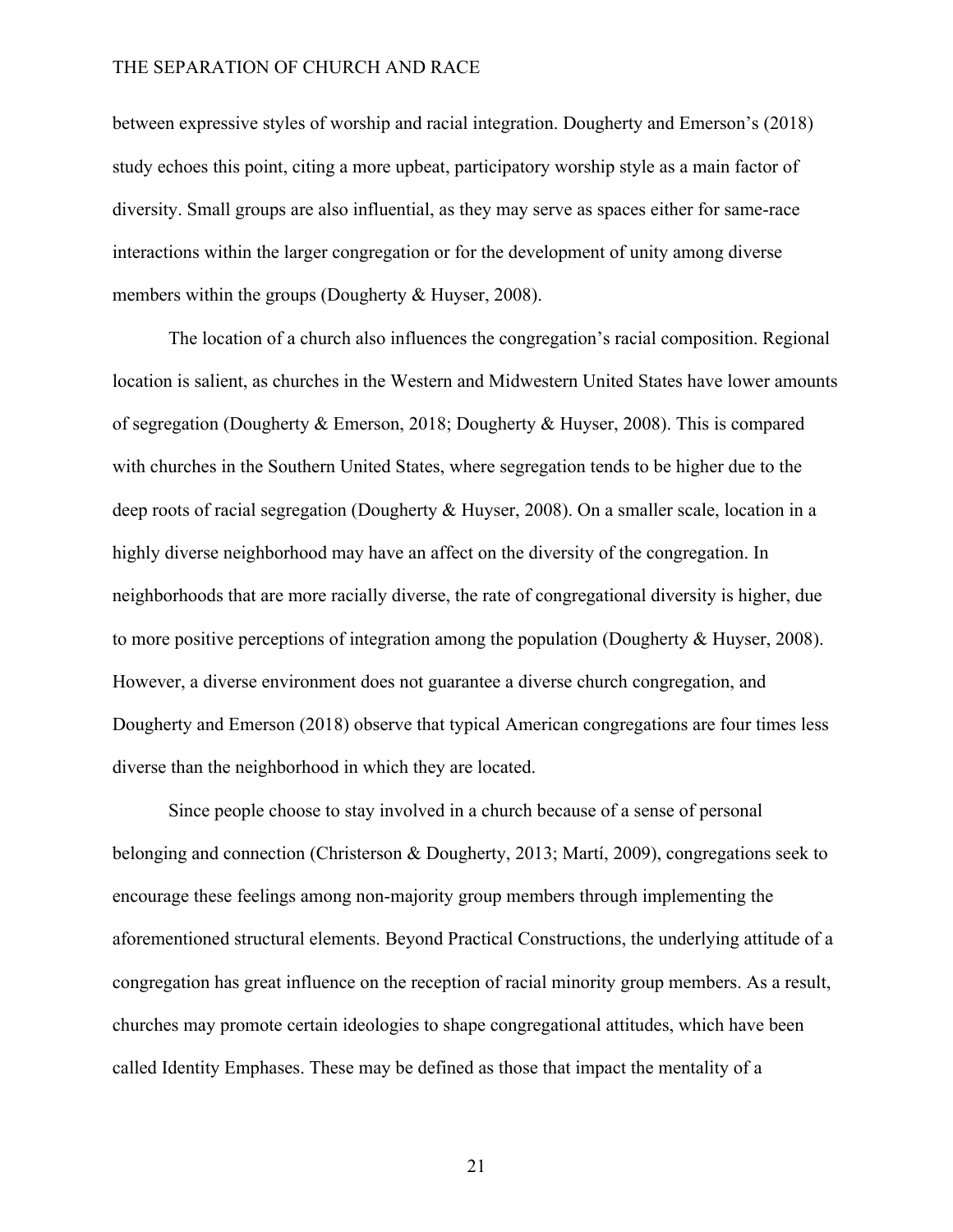congregation, Ethnic Transcendence, Ethnic Reinforcement, theological orientation, and church mission.

Ethnic Transcendence is defined as ethnic groups absorbing their differing ethnic identities into a shared religious identity, downplaying racial differences in favor of commonalities (Lloyd, 2014; Martí, 2009; 2010). Churches also emphasize Ethnic Reinforcement, which is the acknowledging, highlighting, and affirming the racial identities of others (Martí, 2010). Too much attention to either of these Identity Emphases can result in a lack of racial integration. If a congregation stresses Ethnic Transcendence, it risks applying colorblind theology and alienating members of nonwhite racial groups. Conversely, if a congregation stresses Ethnic Reinforcement, it risks the formation of segregated groups with little interaction, as the American Catholic Church experienced in its orientation toward Cultural Pluralism before 1965 (Garces-Foley, 2008). To avoid these risks, Martí (2009; 2010) suggests applying a combination of these emphases that gradually moves members from focusing on their individual racial identity to focusing on their common identity with others in Christ. Martí's (2010) study of Oasis Christian Center showcases a balanced application of these emphases. This congregation stressed the need to recognize racial issues and the need for believers to accept their common spiritual identity while encouraging members connect with each other beyond their race. As a result, church members viewed Oasis' diversification efforts in a positive way and felt a stronger connection to the church (Martí, 2010).

Theological orientation includes both church denomination and tendency toward either conservative or liberal theology. With respect to denomination, Catholic congregations have possessed higher rates of diversity than both mainline and evangelical Protestant congregations (Dougherty & Emerson, 2018). This may be due to the more public stance against segregation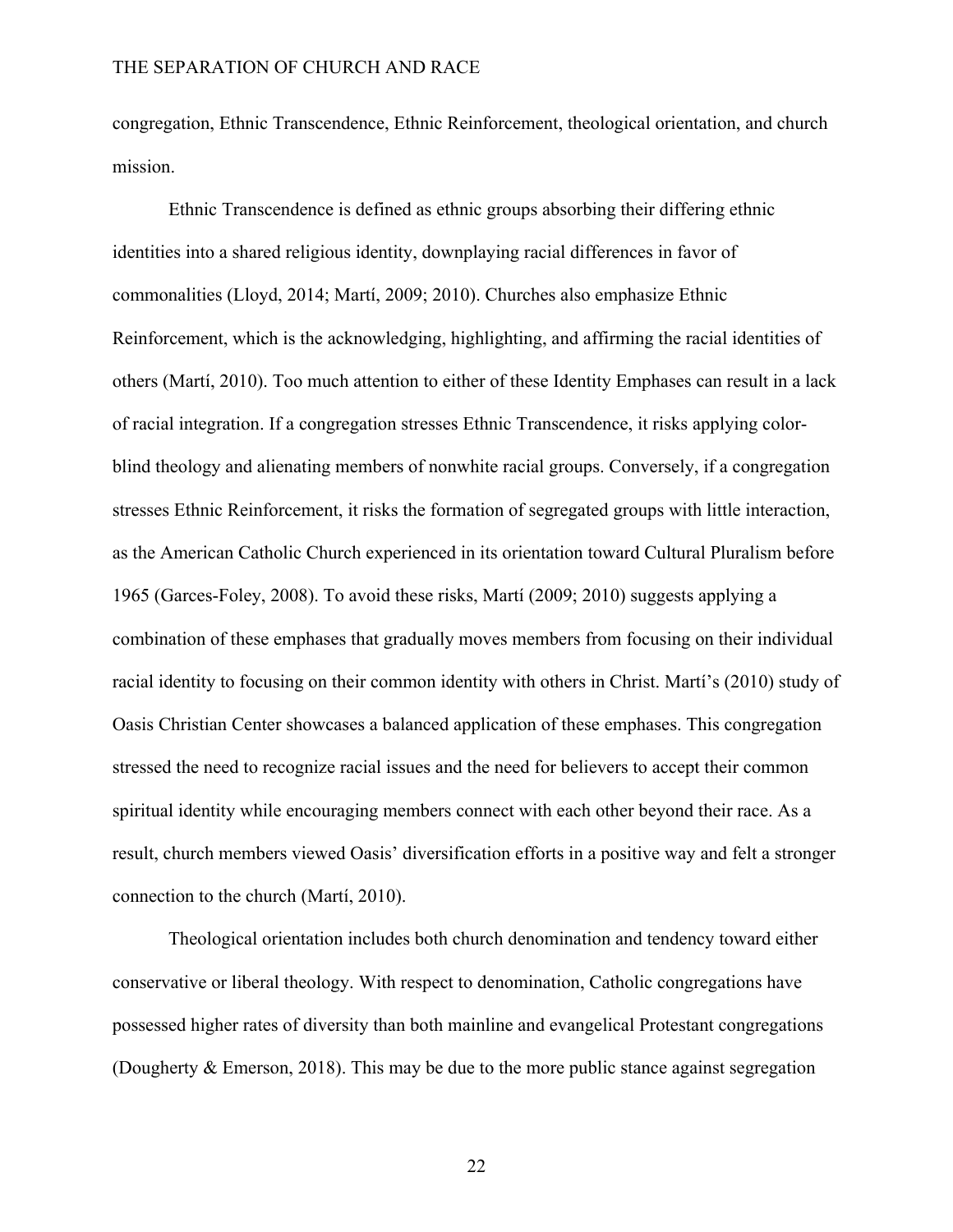made by the Catholic Church. With respect to conservative and liberal theologies, Dougherty and Emerson report that influence of these theologies on creating congregational diversity increased between 1998 and 2012 (Dougherty & Emerson, 2018). Not much else has been studied with regard to the influence of conservative and liberal theologies, but the tie deserves consideration. Researchers have also discovered ties between church mission and congregational diversity (Dougherty & Huyser, 2008; Emerson & Kim, 2003). Integration does not happen by accident, and those churches that have included diversity in their mission statement are more likely to sustain a multiracial congregation (Emerson & Kim, 2003).

In sum, there are many factors that influence the success of multiracial congregations, and modern churches utilize a variety of methods to increase their congregational diversity.

#### **Conclusion**

Since the inception of the United States, racism has permeated society. It has prolonged the enslavement and oppression of people groups, allowed some to view other groups as inferior to their own, and divided people based on skin color. It has motivated institutions such as slavery, Jim Crow, and Segregation. Throughout history, the American church has had the opportunity to challenge the racism at work. At times, it has taken advantage of this opportunity; at other times, the church has squandered it. The modern issue of race again presents the American church with an opportunity to practice the call of Christ to unity, and several churches are taking action to pursue this goal.

One Identity Emphasis that previous research has mentioned is what Emerson and Kim call "an impetus for becoming multiracial" (2003, p. 218), meaning an individual church's intent to be racially diverse. This factor has been listed by many as influential in building congregational diversity, but not much has been written about its direct impact on racial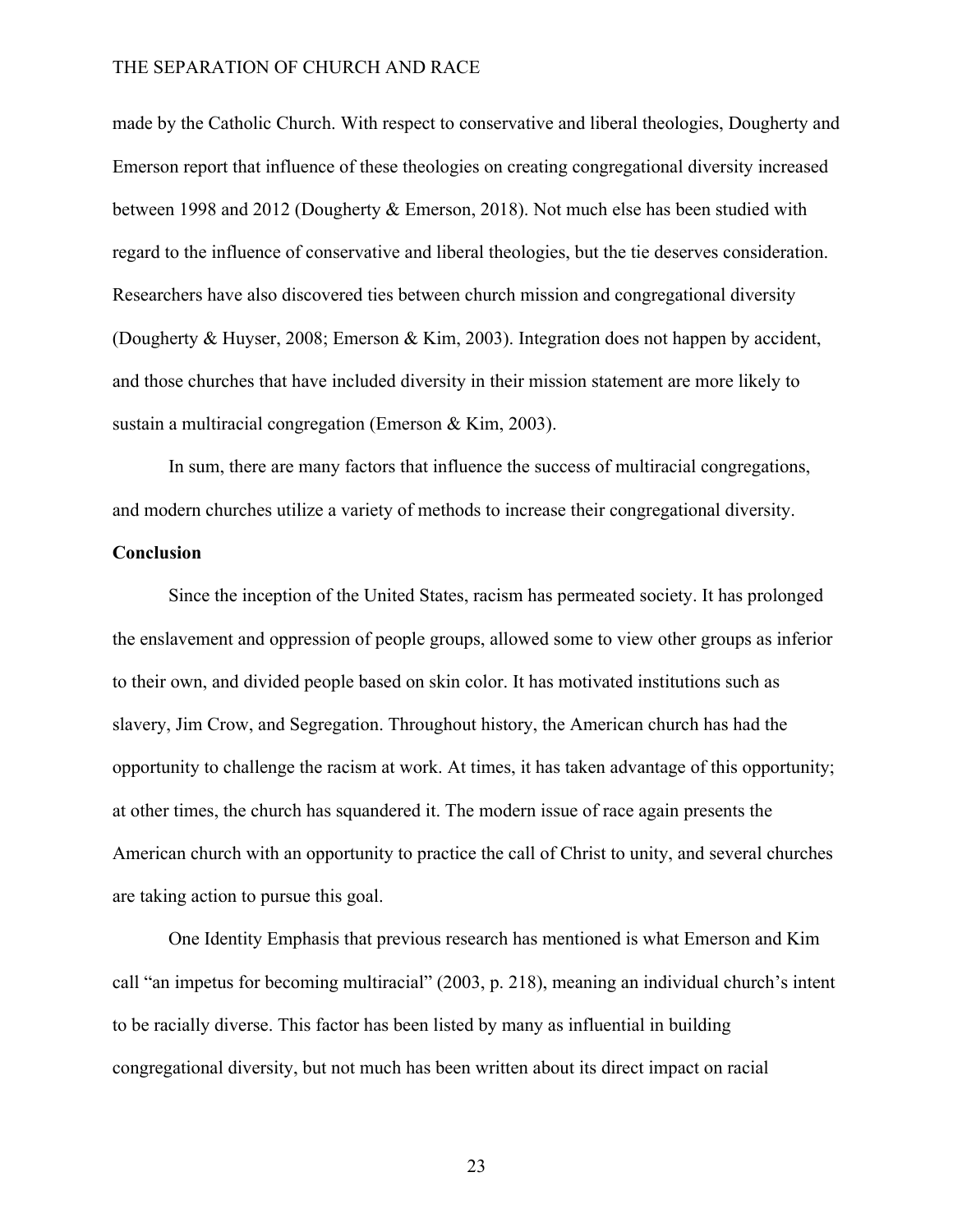integration in the church. This factor will be the subject of the following study, which considers the role of intentional action in creating a multiracial church.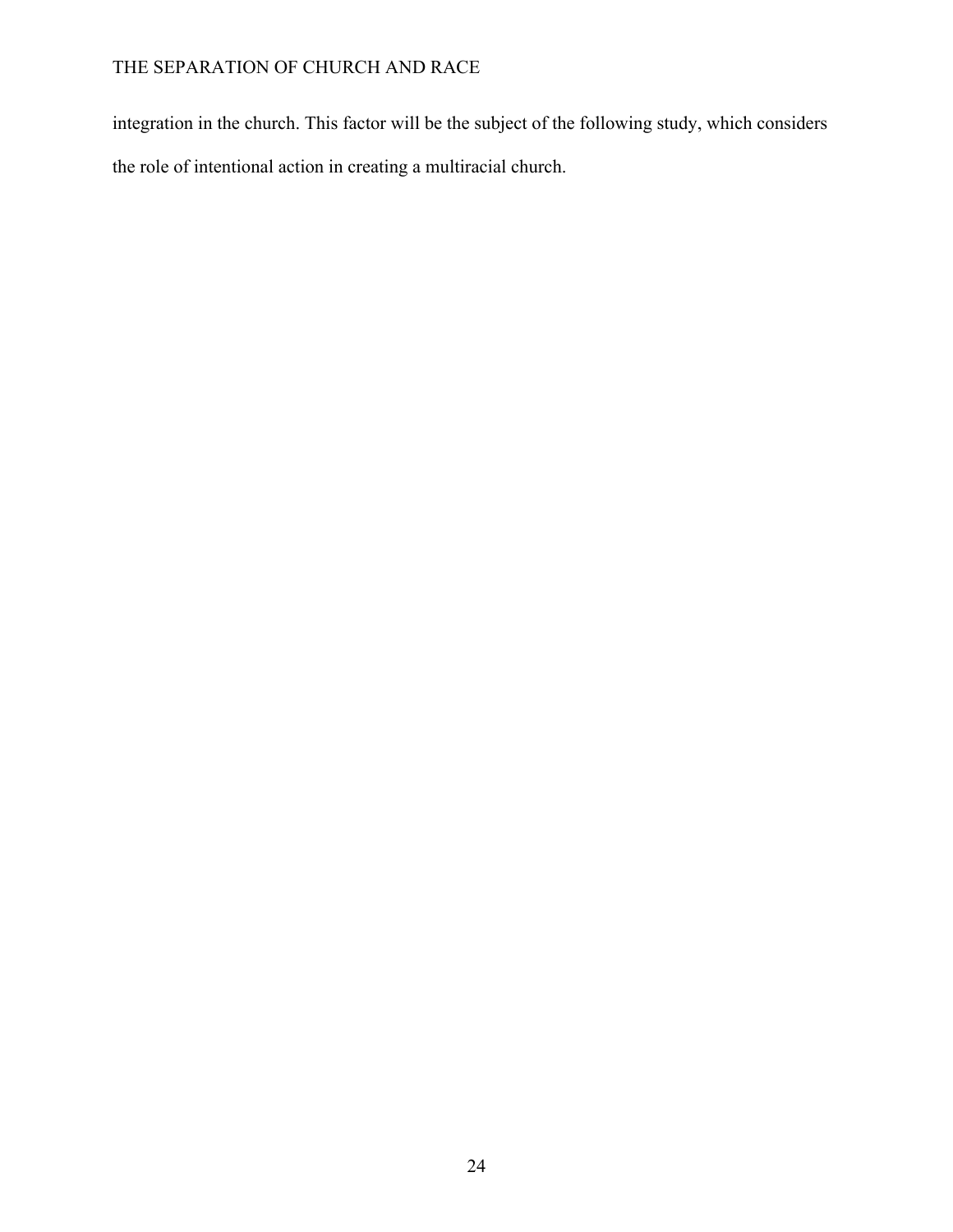#### **Chapter Three: Methodology**

The present study aims to explore the effects of a church's goal to be racially diverse on the operation of that church and on the racial makeup of the congregation. It adds to the current understanding of how racial integration in churches occurs and provides information about how churches may be successful in their efforts to increase racial diversity.

The methodology consisted of a Mixed-methods research design, which involves both qualitative and quantitative data. This study involves one-on-one interviews and quantitative demographic data, with an emphasis on qualitative data obtained from the interviews. A Mixedmethods approach allows the researcher to have a better understanding of the quantitative data through qualitative research (Creswell, 2014).

The interviews were conducted to understand how members of leadership in a successfully integrated church perceive their role in creating congregational diversity, how they act toward that goal, and how they perceive the role of race within church congregations. Interviews were conducted with members of the leadership and pastoral team at a successfully integrated church in the northeastern United States.

All of the participants were contacted via email. Participant email addresses were received through an initial contact from the church's leadership, who compiled a list of leadership team members who expressed interest in the study. The final sample consisted of four leaders and pastors. These participants will be referred to as Participant #1, Participant #2, Participant #3, and Participant #4. All of the interviews were set up and confirmed via email after the first introductory email to participants.

The interview questions were formed based on the information found in existing literature on the history of race relations and the American church and on the modern American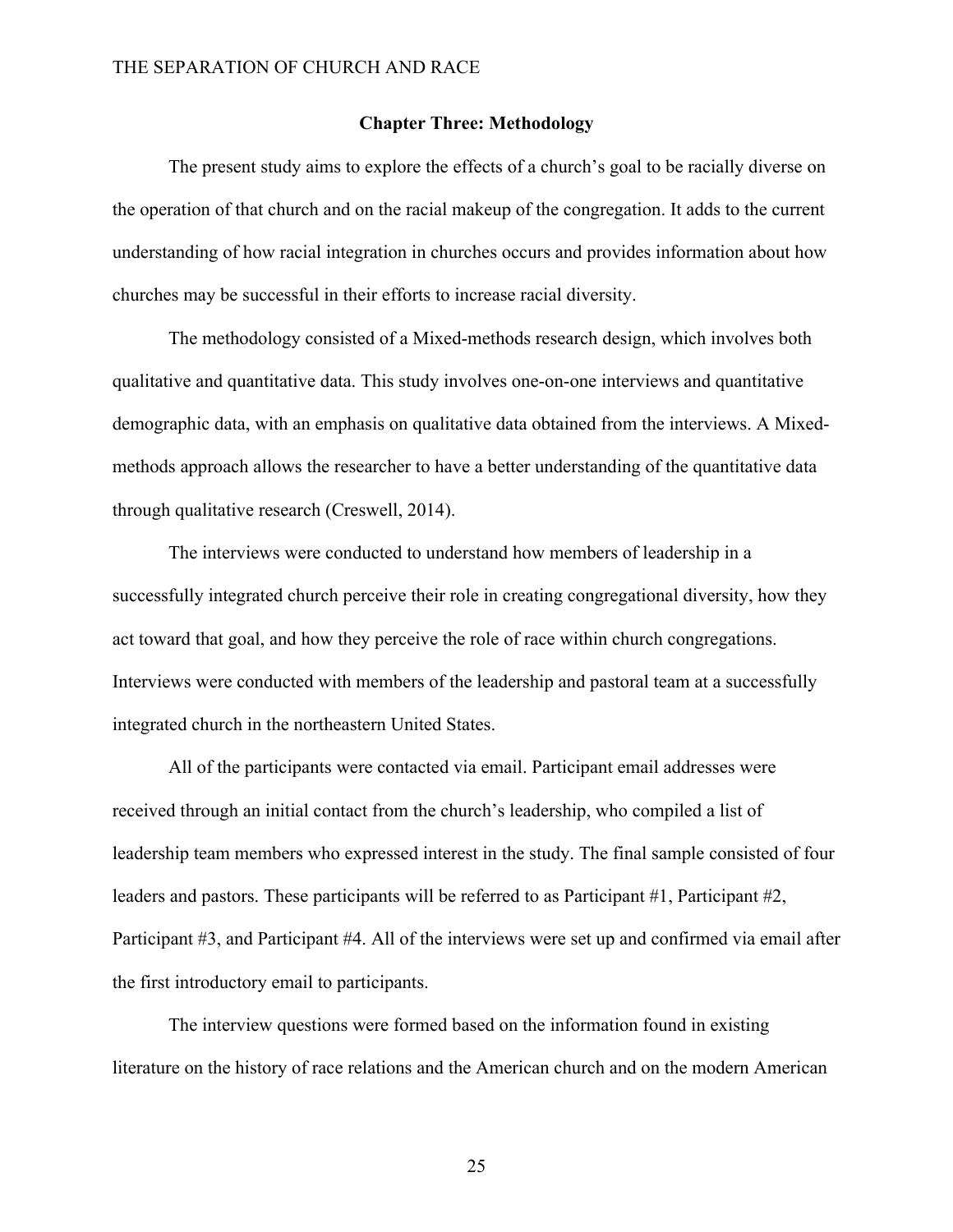church's efforts toward racial integration. An overview of this information was presented in the Literature Review chapter of this thesis. The questions were formed to answer two of the research questions posed in the Introduction, *How are contemporary churches responding to the concept of race now?* and *What efforts are contemporary churches making to become racially integrated?* Each interview question was aimed at understanding how the participants viewed racial integration in the church and the mission to be integrated. A copy of the interview questions is included in the appendices (Appendix A).

Interviews were conducted via phone call and were recorded. Participants were informed in the introductory email that the interviews would be recorded and were informed again at the beginning of each interview. Consent was given by responding to the introductory email and by verbally consenting at the beginning of the interview. All of the participants consented to the interviews and to their recording. Interviews were transcribed afterward to ensure accurate collection and interpretation of their responses. Responses are analyzed in the following chapter. A copy of the introductory email and verbal consent statement are included in the appendices (Appendix B).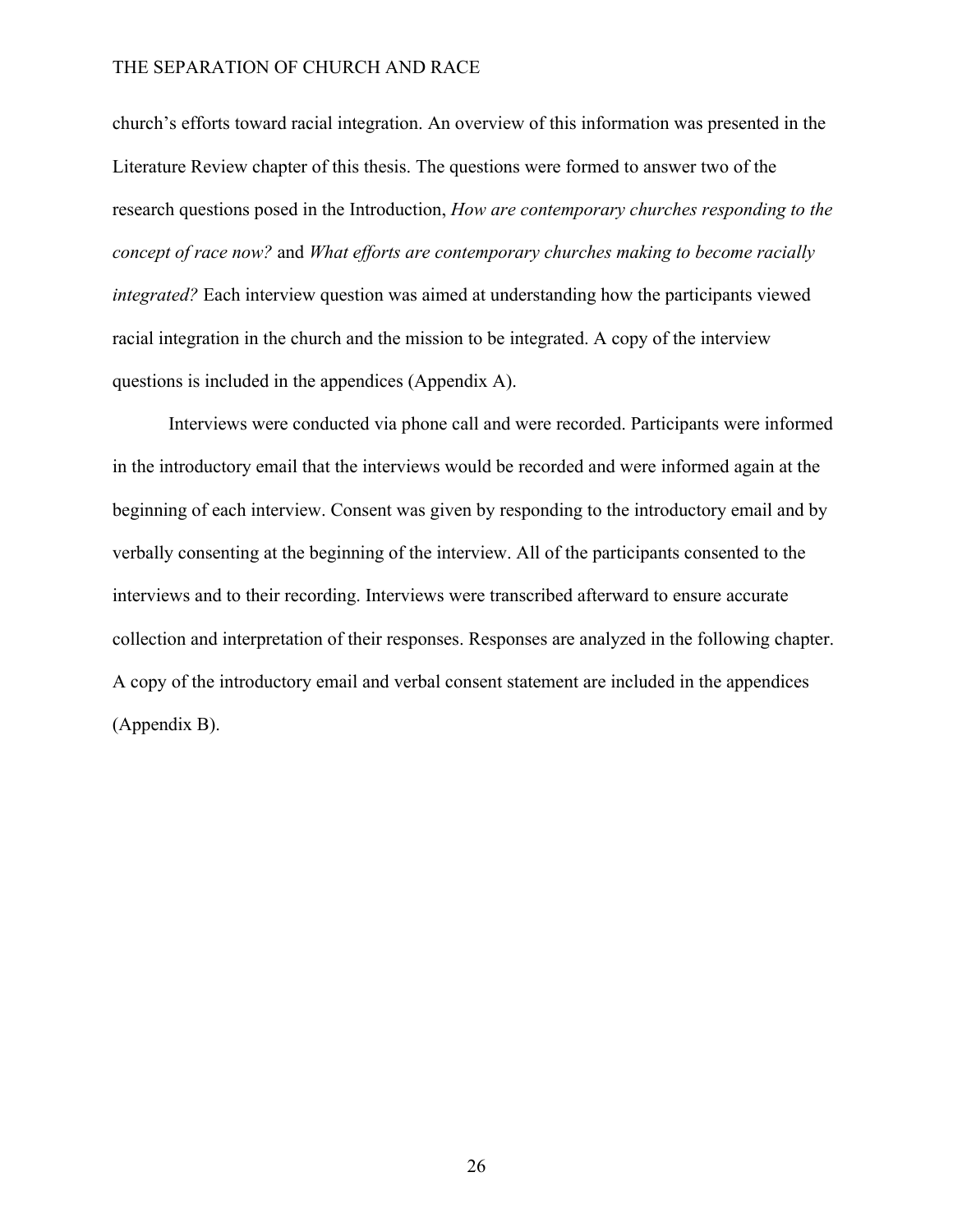#### **Chapter Four: Analysis of Data**

Previous research has named several factors that positively influence the racial diversity of church congregations, one of which is the intent to be diverse (Dougherty & Huyser, 2008; Emerson & Kim, 2003). Although this factor was identified, little has been done to explore the effects of an intent to be diverse on the structures and demographics of individual churches. The present study aimed to identify how members of leadership at a successfully integrated church in the northeastern United States viewed the intent to be racially diverse and the effects of such intent on the structure and operation of their church. In order to maintain confidentiality, the church examined by this study will be referred to with the pseudonym First Multicultural Church throughout this thesis.

Four leadership members at First Multicultural Church were interviewed, and their responses are analyzed and interpreted in this chapter. First, the racial demographics of the congregation will be discussed, followed by the demographics of participants. Second, participant responses will be grouped by theme into sections that outline the participants' definition of intent and the strategies employed by the church that result from that intent. Finally, four conclusions will be made based on this analysis.

#### **Congregation Demographics**

The congregation of First Multicultural Church is comprised of a variety of races. The church tracks its internal diversity through diversity audits, which are taken at various times and in various departments. The most recent data concerning the racial demographics of the congregation was obtained with permission from the church and is presented in Appendix C. This data demonstrates that First Multicultural Church fits the definition of a successfully racially integrated church that was set forth in the Introduction of this thesis. Because the church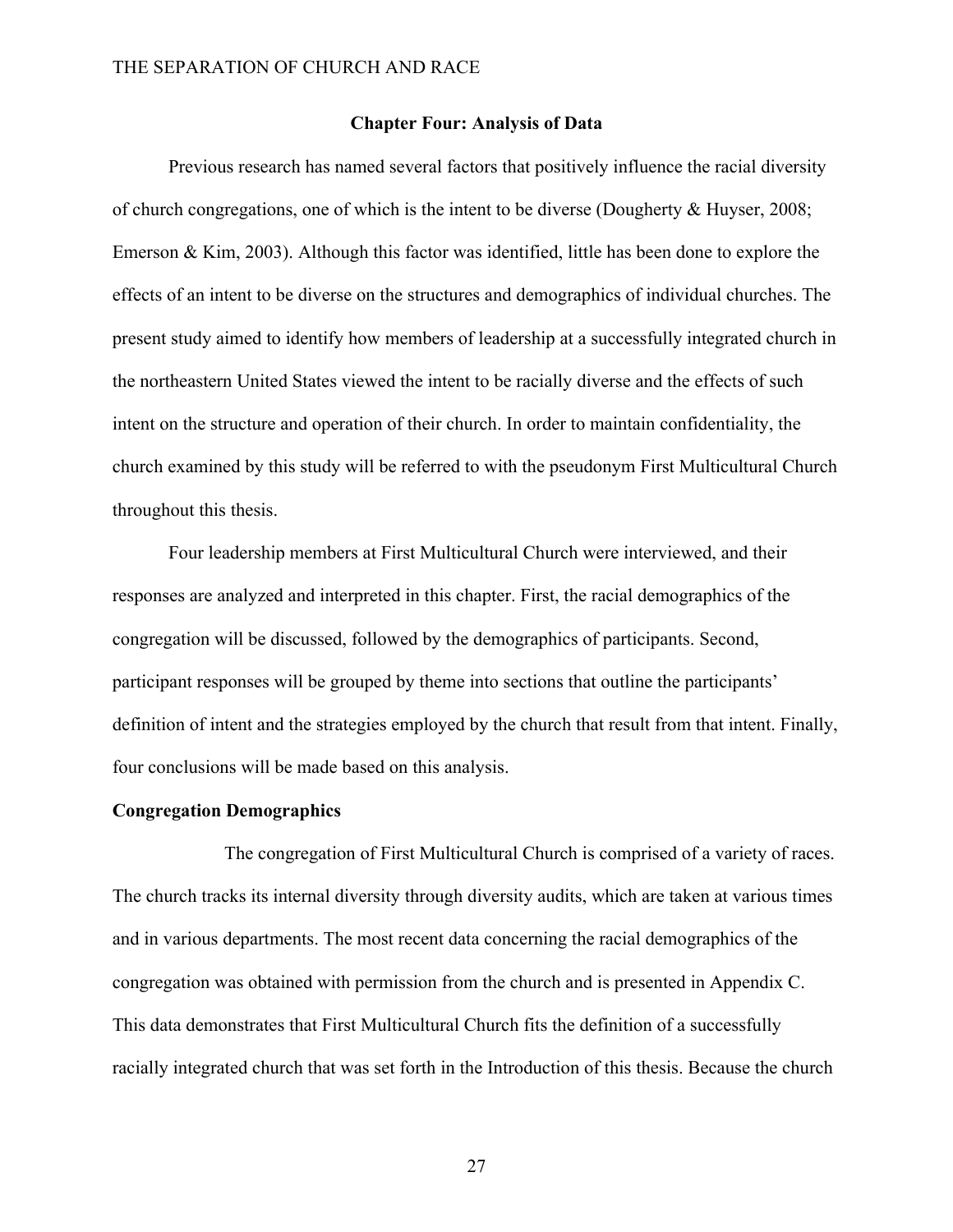meets the definition, which requires that significantly less than 80% of the congregation be of one race, the following qualitative data can be viewed as a model for how racial integration may be built in churches within the United States.

#### **Participant Demographics**

Five questions were asked to determine the demographics of participants with regard to self-identified race, age, religious background, position at the church, and tenure in that position. These demographics are described in the following material.

Of the four participants, 25% self-identified as white, 25% self-identified as African American, and 50% self-identified as multicultural. Participant #1, who self-identified as multicultural, explained, "I would classify myself as other…I have a little bit of everything in me." Participant #2 mentioned being Hispanic but maintained that he was multicultural.

Seventy-five percent of participants were over 50 years old, while 25% were between the ages of 40 and 50.

All participants identified as being of Christian background. Fifty percent did not mention a specific denomination while 25% named a Protestant/non-denominational affiliation and 25% named a Baptist upbringing. Participant #3 expounded on his religious background, specifically mentioning that he had grown up in a Baptist background and accepted Christ at a young age. He detailed a later salvation experience as a teenager and described his pursuit of youth ministry before arriving to serve at First Multicultural Church.

Seventy-five percent of participants served in pastoral positions, with 25% identifying as associate pastor, 25% as campus pastor, and 25% as worship pastor. Twenty-five percent identified as a ministry director. Fifty percent had tenure of under ten years, with 25% having served six years and 25% having served 9 years. Fifty percent of participants had tenure of over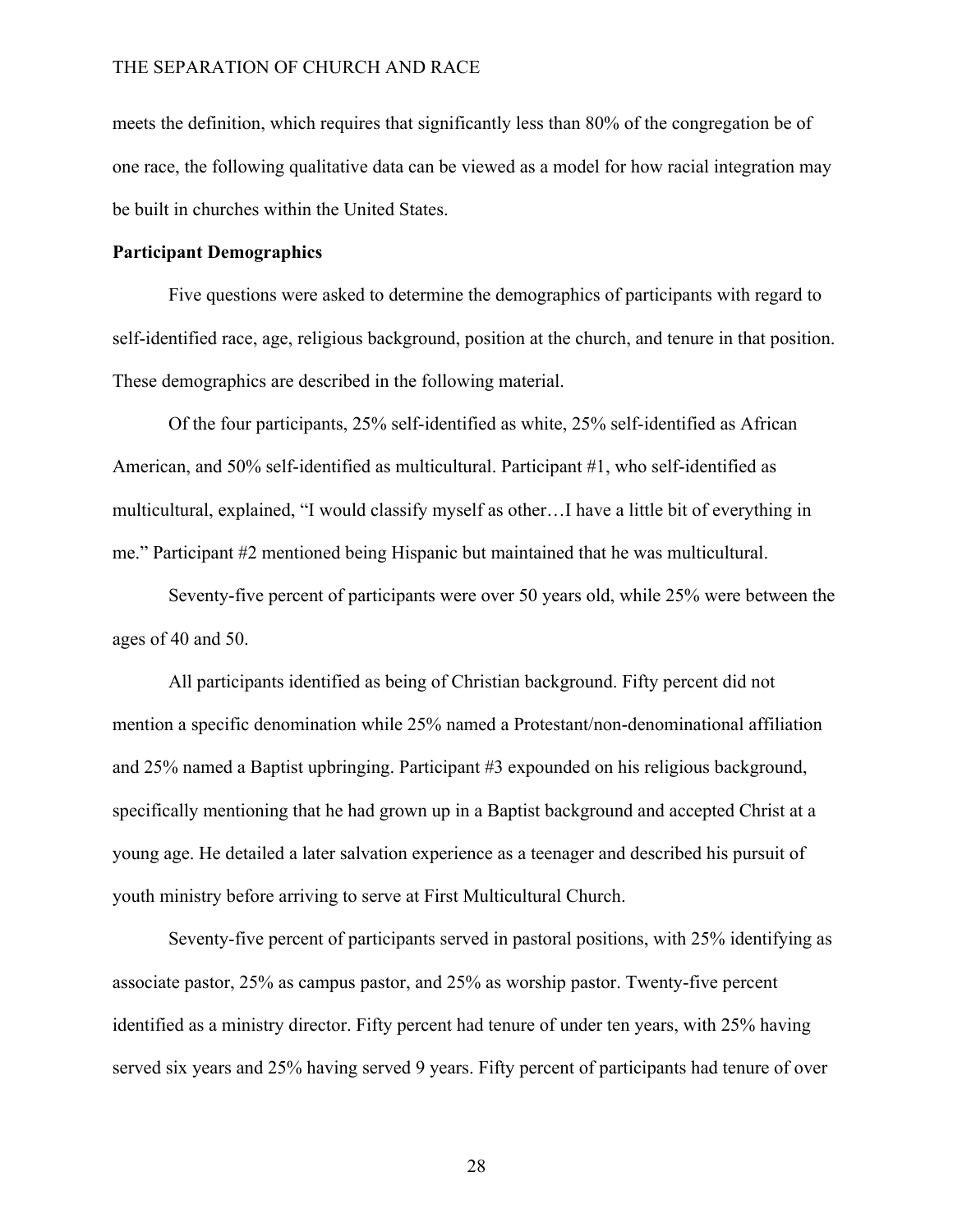ten years, with 25% having served 12 years and 25% having served 17 years. Of the participants, 50% mentioned a recent change in their position. Participant #3 had transitioned from a volunteer-based position to a full-time pastoral position, and Participant #4 had transitioned from a full-time pastoral position to a volunteer-based minister position. The leadership positions listed included responsibilities such as providing holistic care to the congregation, selecting members of ministry teams and leadership, giving vision in accordance with vision from the church's senior pastor, and elements of preaching and teaching.

The subsequent questions were aimed at exploring the perspectives of the participants regarding congregational diversity and the role of an intent to be racially integrated. The following material will summarize the responses to these questions and interpret them. First, a definition of intent will be presented based on the responses of participants. Then, the concept of active intent will be discussed.

#### **Participant Definition of Intent**

When asked about which specific actions of First Multicultural Church had been the most effective in building the diversity of the congregation, 50% of the participants specifically and immediately named intent. Fifty percent named strategic actions, which will be discussed in a later section. Intent was described both as a public statement and as the root for all actions the church took in its efforts to increase congregational diversity.

First Multicultural Church's public mission statement included a commitment to being a multicultural church. Participant #3 referenced this mission statement in his response, saying, "It's in our statement…statements are important." This follows Emerson and Kim's (2003) finding that churches that specifically name diversity in their mission statement are more likely to sustain a multiracial congregation. Another aspect of the church's public statement was the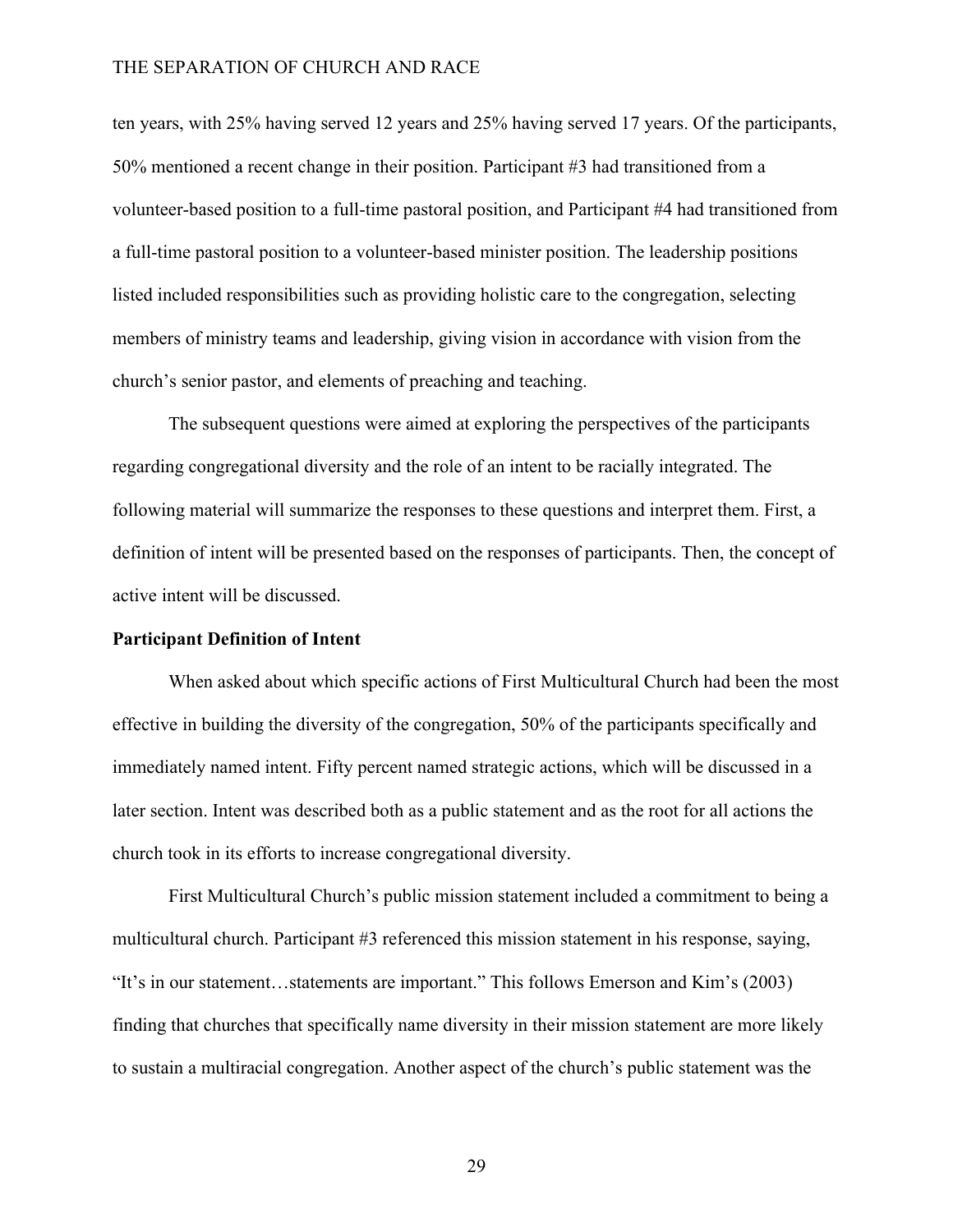concept of *unracism*. This concept goes by a different name at the church, but, in order to protect confidentiality, the name has been changed to the pseudonym *unracism* when referenced in this thesis. *Unracism* was a commitment that the First Multicultural Church made to address racism through the lens of the Gospel, and 25% of participants named it as a founding concept. Participant #1 reflected, "That was the initial intent of the church…that's just our DNA." The church's mission statement publicly reflected this identity, making it clear that this church was aimed at being diverse.

All of the participants noted that talking about wanting diversity was not enough to create an environment where that diversity would be supported. Statements must be paired with action, as Participant #4 stated, "No matter what people put together, if you tell them, 'Yeah, we have a heart for diversity,' which doesn't mean a whole lot if there's no action." Participants described a number of actions that followed First Multicultural Church's mission of diversity, and this pairing of action with intent has been termed active intent. This concept is discussed in the following section.

#### **Active Intent**

Throughout the responses of the participants, one common theme was identified. This was the concept of active intent, which may be defined as the ways in which an intent to be diverse expresses itself through specific actions. The main idea of active intent is that diversity must be sought after rather than expected to occur on its own. A defining feature of active intent is a constant thinking about race. When asked how often participants thought about race when carrying out the responsibilities of their positions, 100% responded that they thought about it all the time. This thinking about race was driven by the nature of intent within First Multicultural Church, as Participant #1 noted, "Being at our church, at a multicultural church, it's probably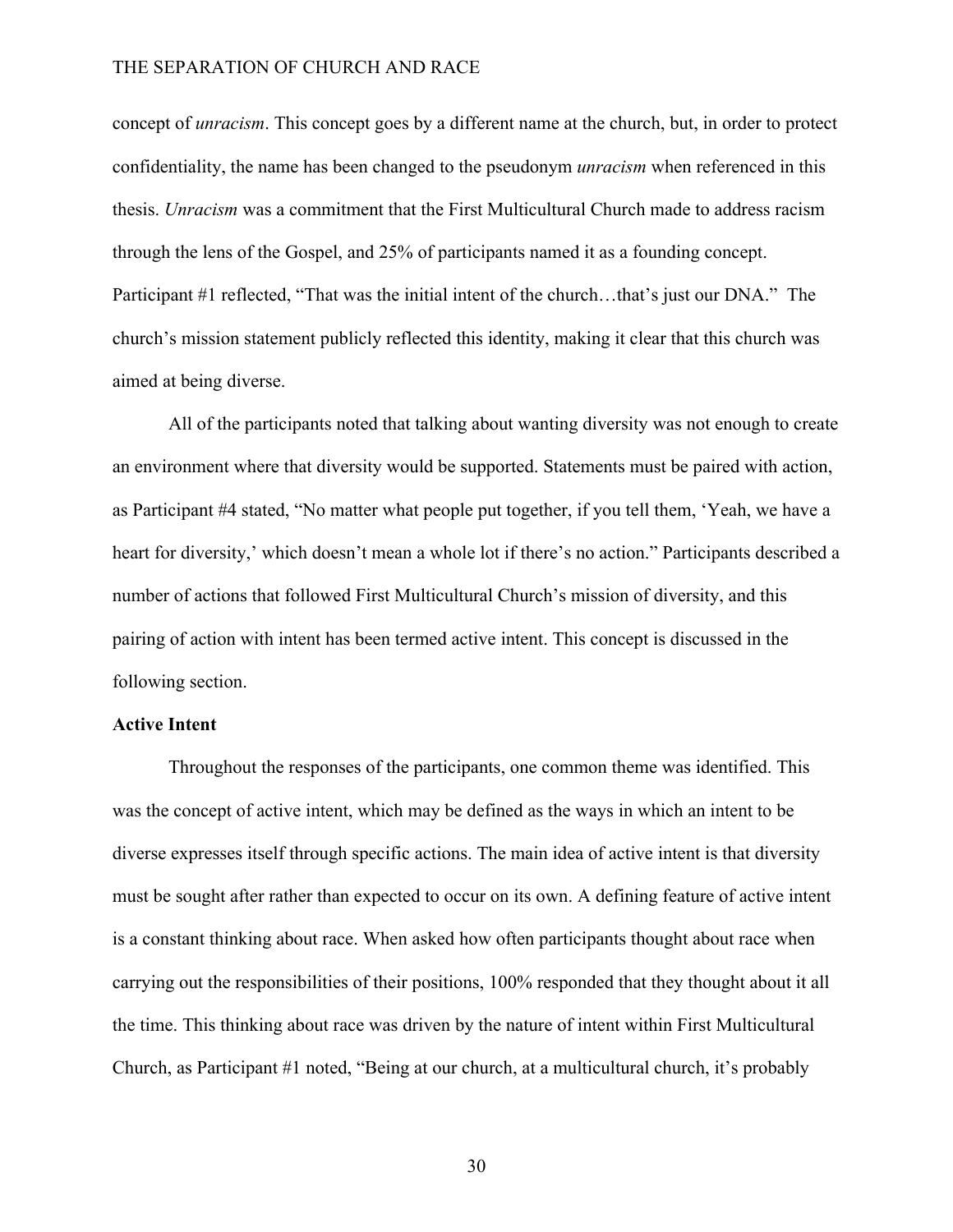always in the back of my mind." Participant #3 expounded, "I think about the value of multicultural ministry, which entails thinking about diversity, which entails thinking about race." For these participants, the nature of the diverse, multicultural ministry that their church was engaged in made thinking about race a natural part of their responsibilities. As Participant #4 described, "It is not an add-on; it is the filter through which I see everything." This view of intent inspired a variety of actions taken by both participants and the church itself to build the racially diverse ministry that was pursued. These actions included specifically structuring leadership, specifically structuring event guests and volunteer teams, and making changes to the church's website.

#### **Leadership***.*

When asked about what goes into choosing an individual to serve in a position of leadership, participants mentioned factors such as desire, availability, commitment to Christ, alignment with the mission of First Multicultural Church, and skill in the particular role.

Fifty percent of participants mentioned a "vetting process" through which leaders were prepared and selected for a position of leadership. The initial step of this vetting process involved a person either expressing interest in a position, responding to an announcement that a position needed filled, or existing leaders approaching an individual about serving in a particular role. Once an individual was identified as potentially filling a role, that person underwent a process of interviews and classes to prepare them for the position. These classes covered subjects such as discipleship and the vision of the church. Specialized courses that focus on the church mission of multicultural ministry and racial diversity were also required, both for leadership and church membership, and were offered to anyone in the congregation who was interested in the course.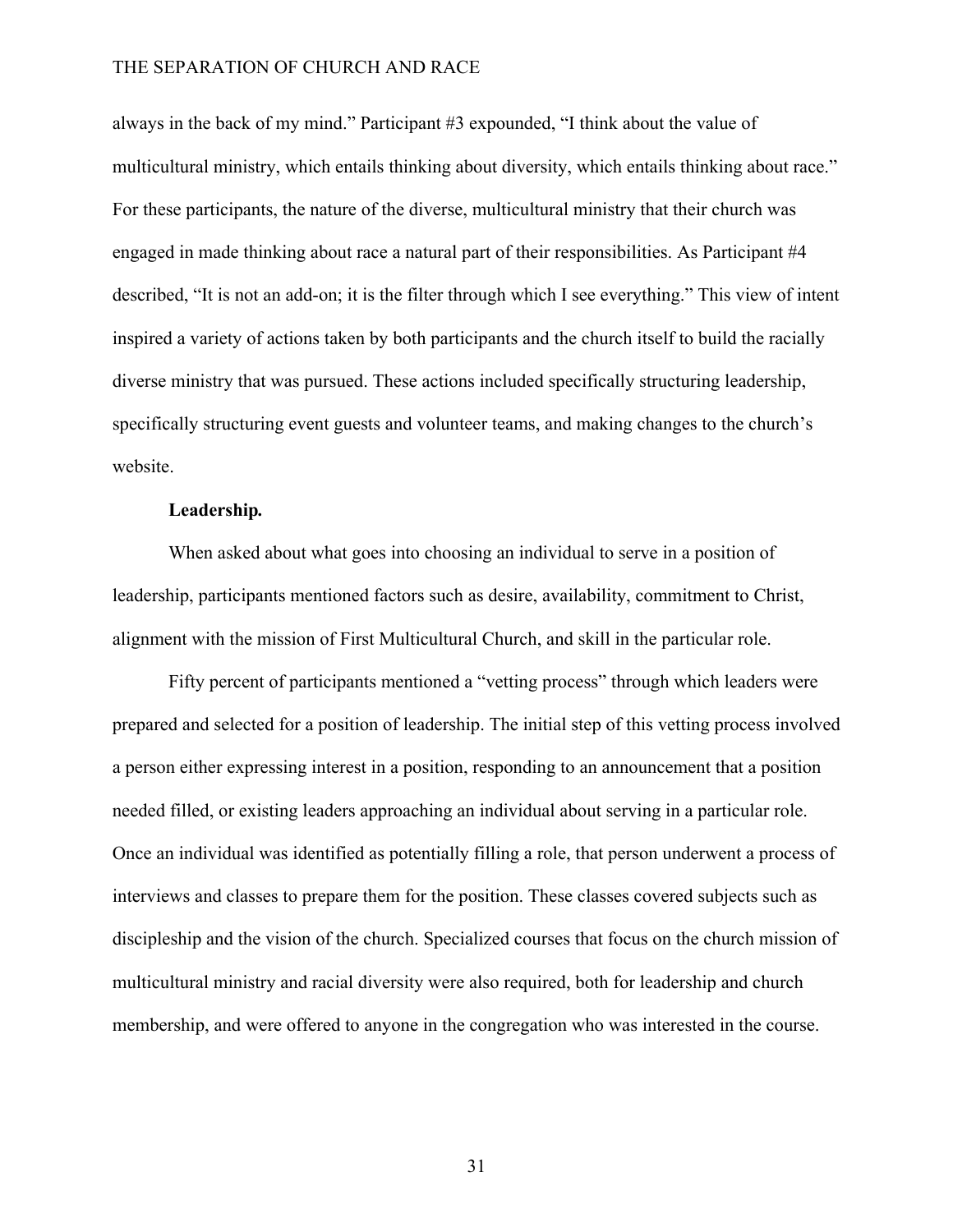When the individual applying for leadership was adequately prepared, he or she was placed in a position.

One aspect of this vetting process included seeking out individuals who perhaps had not expressed the desire to hold a position but clearly had the capability and passion necessary. Fifty percent of participants spoke of this seeking out when building teams for ministry leadership. Participant #4 noted the influence of race on this process, stating, "My goal as a leader in an intentionally diverse church…was to make sure that we could be as representative as possible of the diversity of the body of Christ." When reflecting on the process of finding racially diverse leadership, Participant #1 spoke of searching for leaders who were not in the demographic of those who typically responded to a need to fill a position. For example, when an announcement was made that a leader was needed for the church's women's ministry, the automatic response consisted mainly of African American women. Because the leadership team of the ministry had many African American female members already, Participant #1 noted, "I have to go. The leaders I've gotten that are not in that demographic I've had to seek out." Participant #4 also described this process, stating,

Who's going to come on their own?...And then who are we going to have to go get?... Most of the leaders that I talk to sometimes say, 'Well, you know, we can't be diverse because this is just who God brought us,' kind of a mentality. Which is very passive. But the idea of being active to say, 'Who do we want? Who do we need? Who's missing in our ministries to represent?' And then find them, include them—a much more active way to do ministry.

In order to build a racially diverse leadership team, members of different races needed to be found and approached in accordance with the principle of active intent.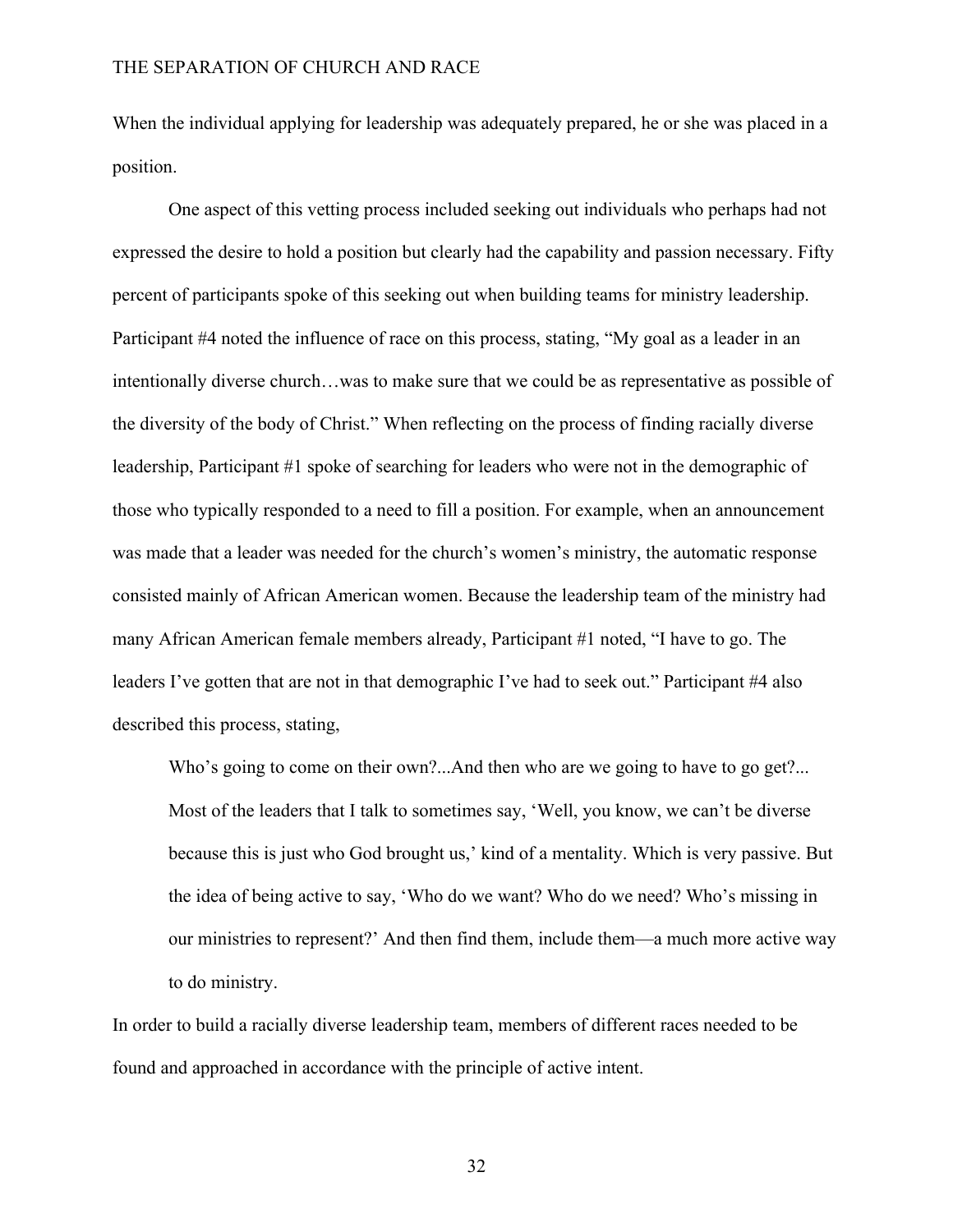This intentional diversification of leadership was seen as essential to creating a racially diverse church, as Participant #4 noted, "Depending on what the leadership looks like at a church, you tend to draw who you are." This diversity of leadership was identified by Doughery and Huyser (2008) as having a positive impact on the racial diversity of a congregation, a principle reflected in the leadership process of First Multicultural Church. Participant #2 commented,

"It is no mistake that our elder board is diverse because one of the biggest mistakes we think many churches make is they say they want diversity, but there's no one that is diverse in their leadership…One of the ways that we…continue to attract diversity is because, when you come to [church name], you see someone like you at all times."

Racially diverse leadership served as a non-verbal confirmation of the public statement that the church was committed to diversity.

#### **Church events***.*

In addition to diverse leadership teams, church events were shaped by the intent to be diverse. Participants recounted two main ways in which this took place. The first of these was a strategic selection of people either to be on stage at events and Sunday services or who was a part of a team for community events outside of First Multicultural Church. The second involved what kinds of events the church hosted.

When choosing people to serve on stage at an event or a Sunday service, Participant #1 noted, "We're very intentional about what you see." She followed with an example, "Our senior pastor, who's African American, when he's speaking, will make sure that whoever's doing the welcome is not African American." This specific staging of people during Sunday services was echoed by Participant #3, who responded, "We pay close attention to what we're communicating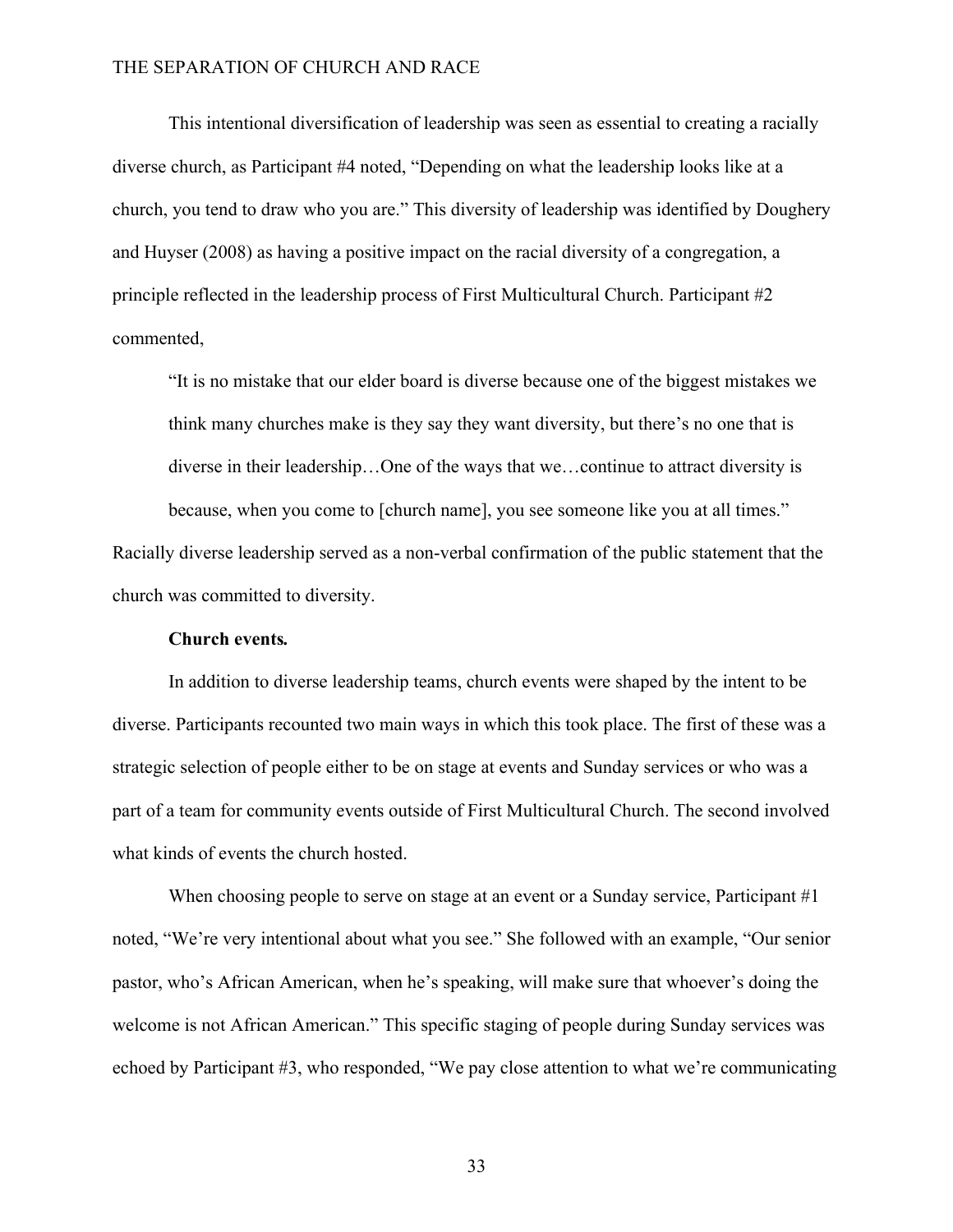on stage. And so sometimes we will add people to the mix of people on stage to make sure that we have diversity."

Beyond Sunday morning services, speakers at events were also specifically invited in order to display diversity. Participant #1 told of a recent event: "I was very intentional about who I asked so that it's not primarily African American or it wasn't primarily Caucasian." Speakers were invited who were Latino and Asian so that no one race received more representation than another. The same strategy was described by Participant #3 when speaking of a recent comedy event held by First Multicultural Church. This participant noted that a specific line-up of guest speakers was invited that included a variety of races, saying, "We could have just had Steve Harvey or Michael Jr. come, but we didn't. No, we were strategic in how we looked at the outreach and who we invited."

Community events taking place outside of the church were also heavily shaped by the intent to be diverse. Attention to diversity influenced the team of volunteers and staff who were present at these events, a strategy mentioned by Participant #3, who stated that, when putting together teams for outreaches, "We pay close attention to making sure that we're a diverse team of people." This strategic structuring of event teams was used in combination with awareness of the demographic that the event would impact, as Participant #2 commented, "We think about, 'What possible encounters are we going to have that are based on either race or culture?'" This participant went on to speak of a community outreach event where race was a main concern for how volunteers were recruited. This outreach consisted of giving boxes with ingredients for Thanksgiving dinner to members of the community who were unable to afford them. Since many of the recipients of these boxes were immigrants who spoke only Spanish, the church specifically planned to have a volunteer base that could speak Spanish so as to better serve the community.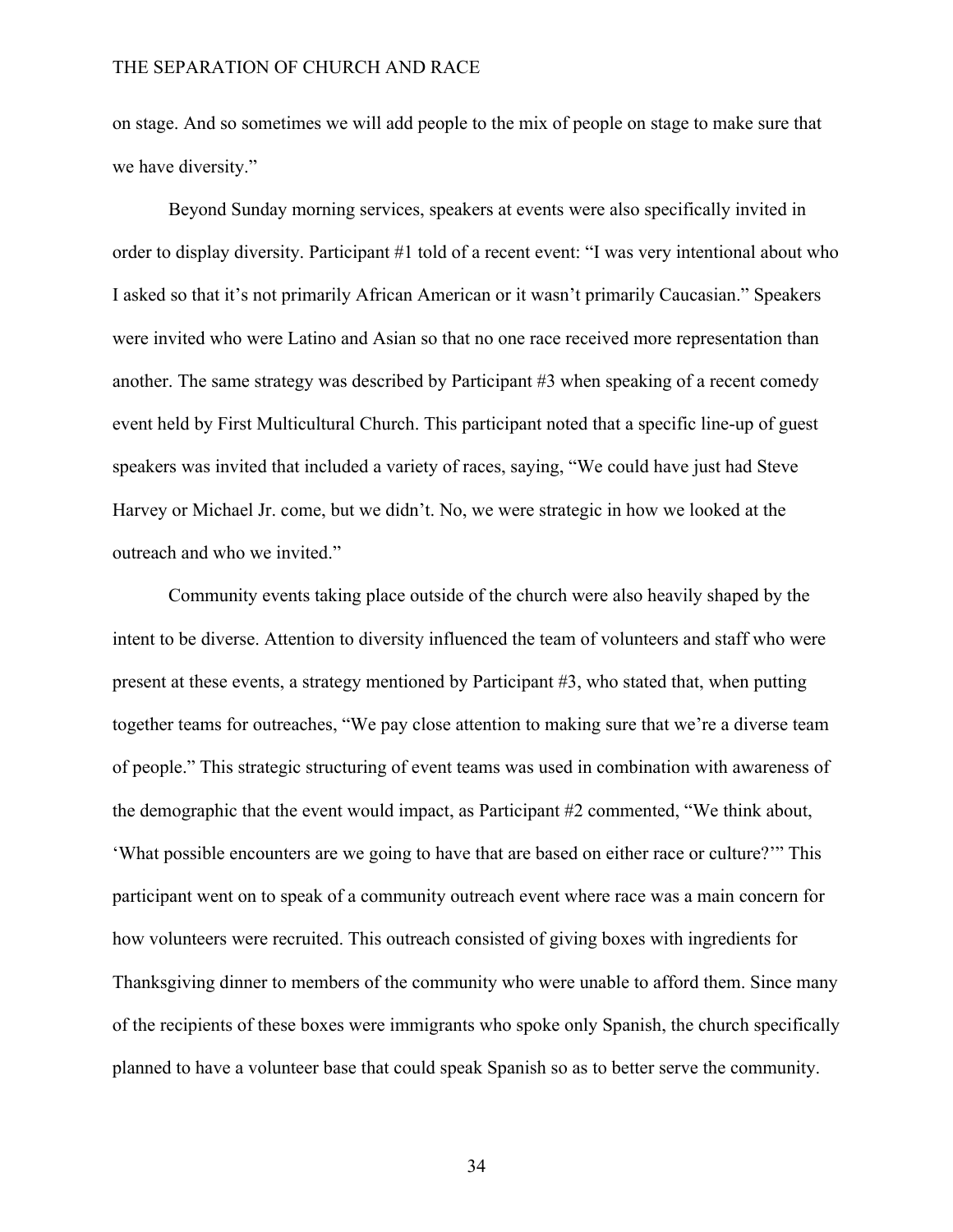In addition to who was seen during events, an attention to diversity shaped the types of events that the First Multicultural Church created. Participant #3 reflected that the church tended to avoid hosting events that aimed too heavily at one particular race. This participant gave an example of an African worship night, which would attract mainly African American people. This was not seen as negative, but Participant #3 noted that events aiming at one race were held sparingly so that more than one race would be attracted, creating diversity.

#### **The website***.*

When asked how First Multicultural Church's website had changed with regard to the content concerning *unracism*, 50% of participants did not report having noticed a change while 50% did note change. Their responses are compared below.

Participant #1, who did not see any change on the website regarding *unracism*, attributed the lack of change to the concept of *unracism* being the original intent of the church. This participant commented, "That's just our DNA. That was the intention of our senior pastor from the very beginning…I don't know that I would say it's changed at all because it's who we are."

Participant #4, who also did not note any changes, did describe a change in how the concept of *unracism* was communicated by the senior pastor and received by the congregation. She noted, "I think once our pastor got more comfortable sharing the content with the congregation that it started to get into the language of the congregation a bit more." This process was a gradual one that required a shift in thinking for many congregation members. Participant #4 described the difficulty of such a shift with regard to the congregation in which African American was the majority, saying, "When you're looking at a group of brown people particularly African Americans—and you tell them, 'You have to make room for the non-black people,' that's a hard shift in the head. But it's exactly what needs to happen." Because the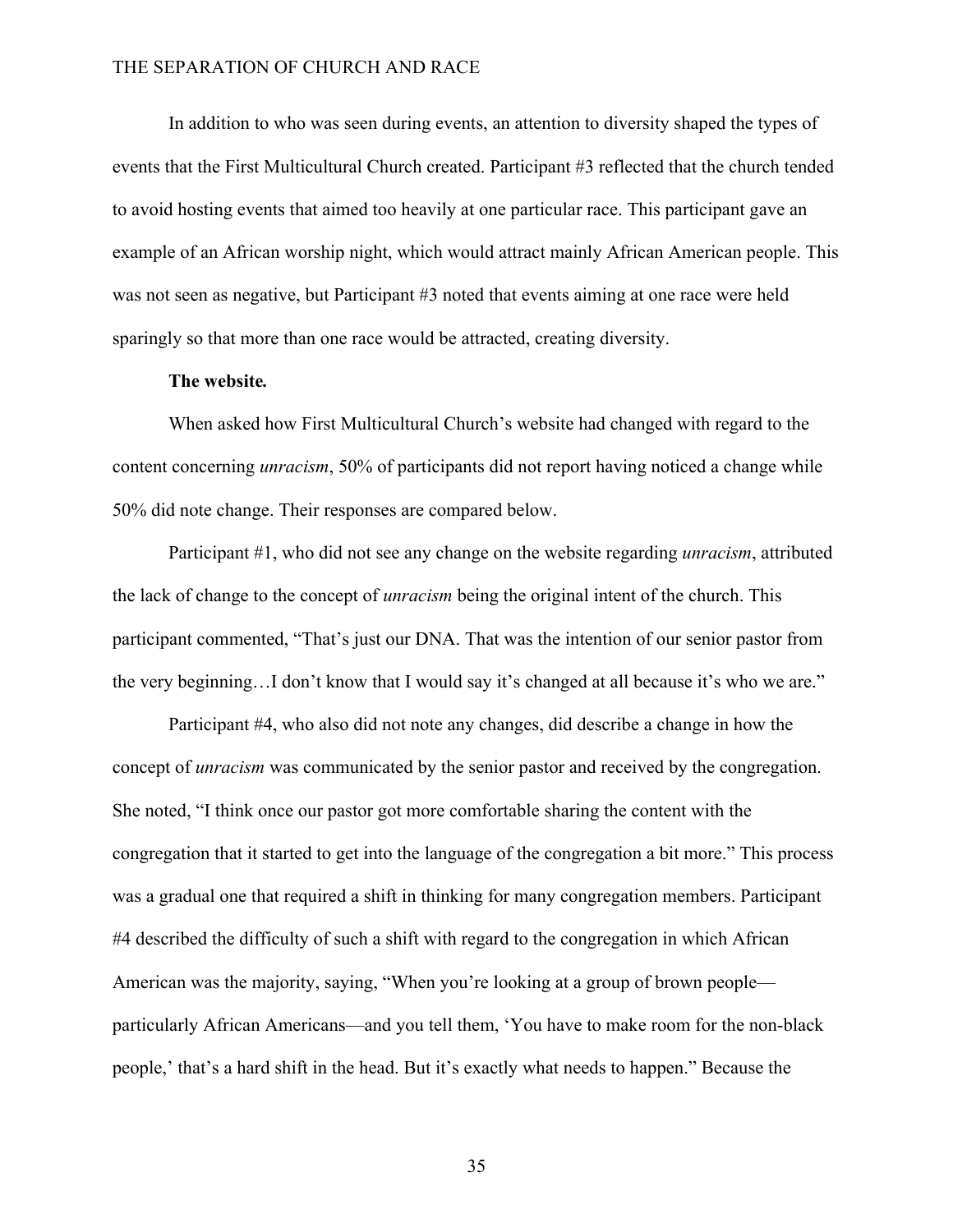concept of *unracism* was so new to many people, it would take more time to embrace, especially for people groups who have been historically oppressed. While the process of embracing *unracism* was a slow one, Participant #4 did notice how the congregation was beginning to receive it.

In contrast to these two participants, Participants #2 and #3 described the changes they had seen on First Multicultural Church's website. When Participant #2 first arrived at the church, the concept of *unracism* did not exist, although creating racial diversity was a value of the church. He described the change on the website as reflecting the change that the church itself had undergone: "The website really reflects the process of growth and maturation that we have gone through as a community." Participant #3 also spoke of the website becoming more reflective of the identity of First Multicultural Church, specifically with regard to newcomers. He mentioned videos and photos that showed the diversity present in the church, "We don't use stock photos…those are all real people…I think it depicts who we really are." Both of these participants linked the change within the church of embracing *unracism* with the changes on the website.

#### **Quotas and tokenism***.*

A common theme among participant responses was the idea of displaying diversity through leadership and those who served on stage. This display of diversity may seem to mirror the principle of tokenism, which, according to Baron (2016) only desires to give the appearance of being racially diverse without embracing the influence of non-majority racial groups. As stated in the Literature Review of this thesis, tokenism is a Limiting Response and often causes non-majority members to leave a congregation. However, tokenism and intent differ in their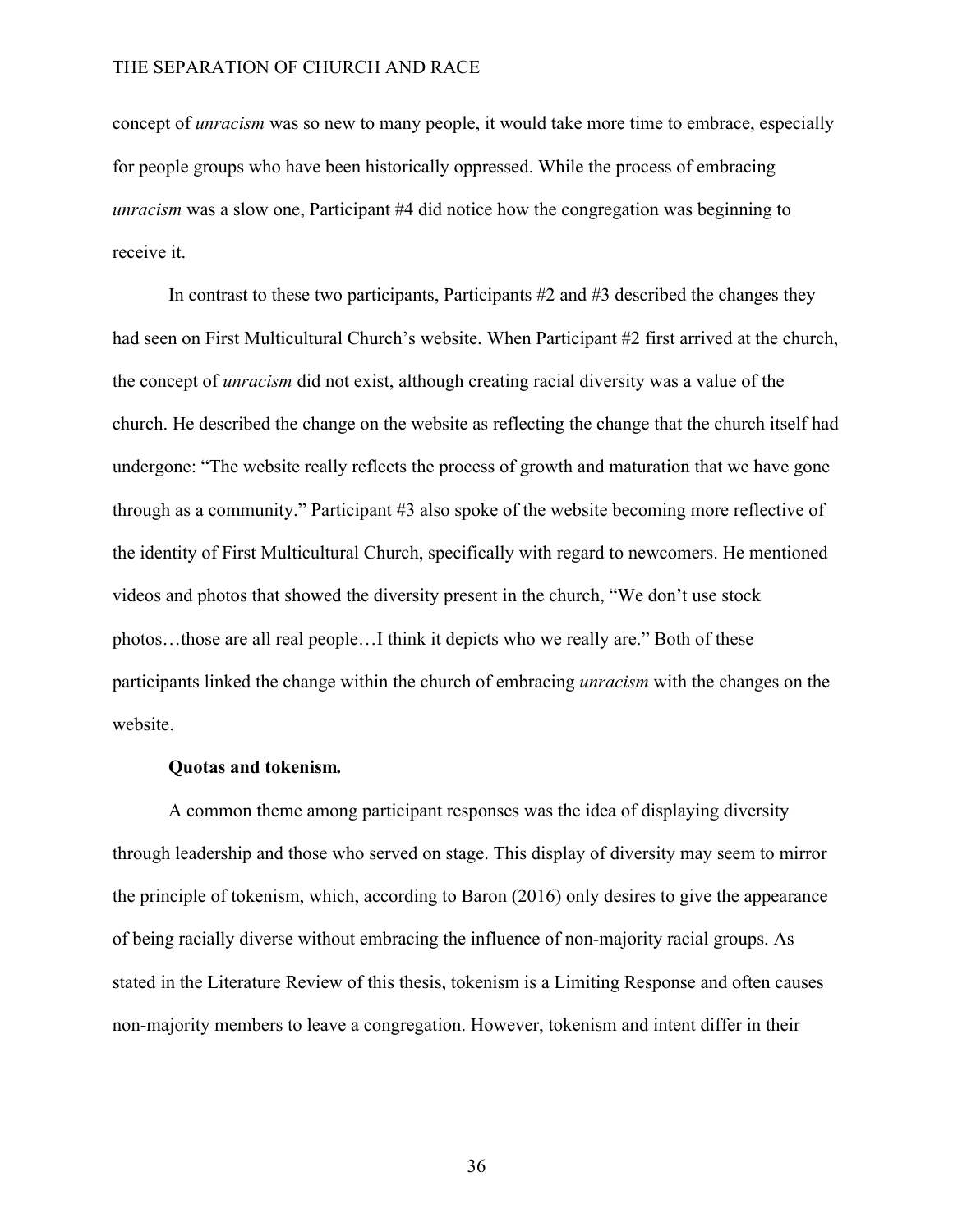underlying goals and perspectives. Participant #4 addressed the difference between the two when discussing the actions of First Multicultural Church in building racial diversity.

The goal of tokenism, according to Participant #4, was encompassed in the question, "How do we get more of 'them' here? Fill in the blank whatever 'them' is." The goal of intent was encompassed in the question: "How can we be as representative as possible—the beautiful diversity that Jesus has made?" These goals reveal the contrasting perspectives of tokenism and intent. While tokenism views diversity as an advantage to use and display, intent views diversity as being created by the Lord. Intent understands that racial diversity allows for a richer experience of God, as Participant #4 stated, "We need to hear from people because we're just better when the conversation's diverse." Her assessment of the two contrasting ideas can be summed up in her statement, "Racism is keeping people out because of who they are and how they're created…we are better when we are more diverse…if anything is monocultural, we don't get the best of what it could be."

#### **Conclusions**

The participants interviewed provided thoughtful responses that revealed their perspectives on racial integration and the role of intent in building congregational diversity. Their perspectives may be summarized in the following four ways.

1. Intent is foundational to racially integrated ministry and should be publicly stated. First Multicultural Church took an Accepting Approach to race, defined in the Literature Review as explicitly accepting racial non-majority members. The concept of accepting and embracing all races was reflected across participant responses to several of the questions and was viewed as the "DNA" of the church. Intent to be racially diverse was vital for creating a diverse congregation and, without that intent, diversity would not exist. One of the ways in which intent was made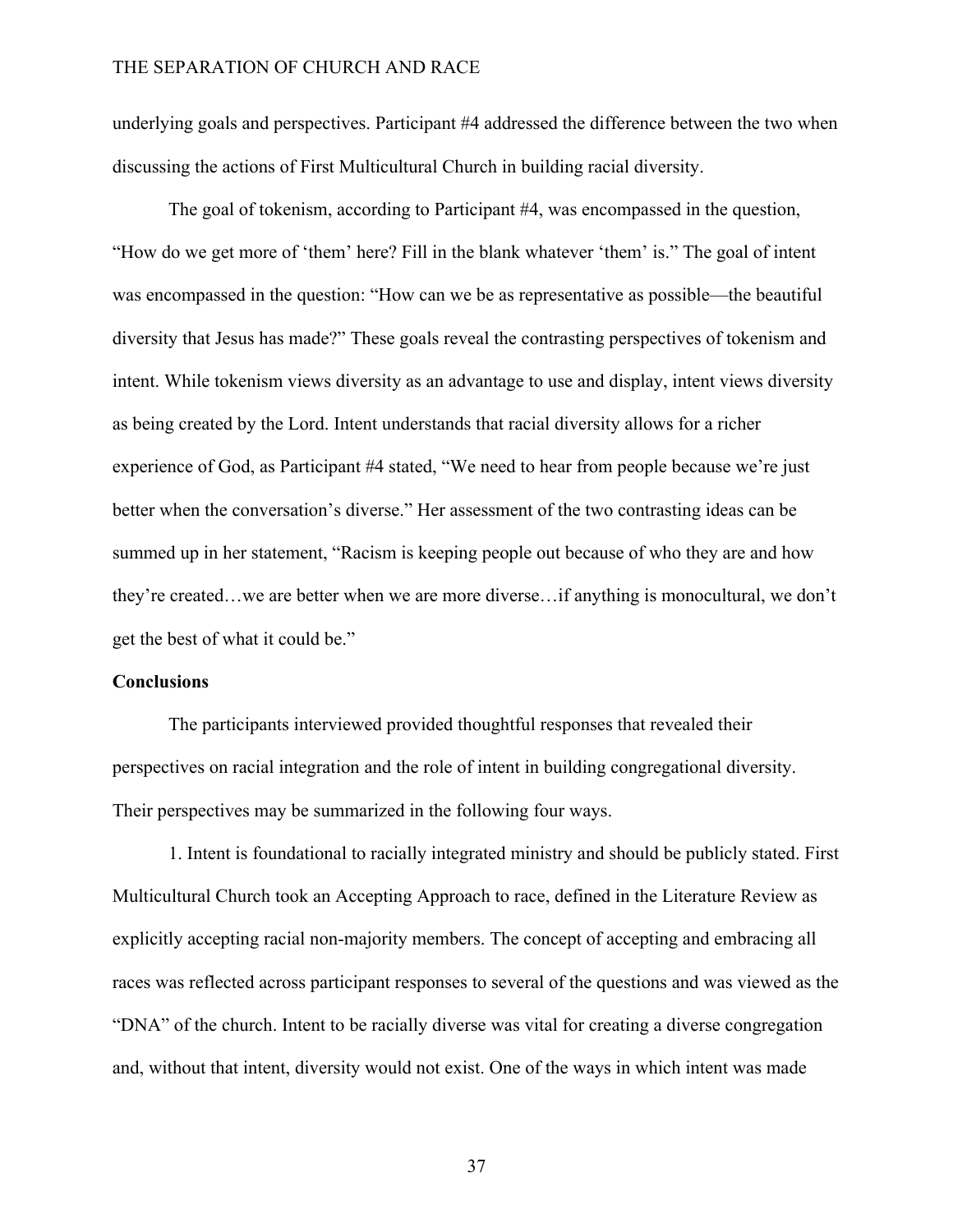known was through public statements of commitment, including the church mission statement and the concept of *unracism*.

2. Intent must be acted on in order to be valid, a concept termed in this thesis as active intent. A lack of action would invalidate a church's intent to be diverse, as Participant #4 noted, "You say you have a heart for something, but then when people come in and they experience something else and they don't see representation, they may not even get to what you want to actually tell them verbally." The active pursuit of diversity was seen as inseparable from the intent to be diverse.

3. Active intent expresses itself in a variety of ways, including church leadership, events, and online emphasis. The factor of race was constantly being considered by participants as it related to their position at First Multicultural Church and inspired a number of strategies for actively building diversity. Church leadership, event speakers, and event volunteers were racially diverse so that a variety of races could be represented. The influence of race on the process of leadership, public speakers, and volunteers was not the same as tokenism, since tokenism only seeks to give the appearance of diversity without embracing it, as the First Multicultural Church examined sought to do on every level of ministry. Church events and community outreaches operated based on the different races that might be impacted by the event. These events and outreaches were shaped by the racial identity of the community so as to better meet their needs and to create an environment within the church where many races felt welcome.

4. Racial integration takes time. The concepts that motivated First Multicultural Church's pursuit of diversity did not immediately take root in every congregation member, as the responses of Participant #4 reflected. Therefore, the actions that follow intent must be allowed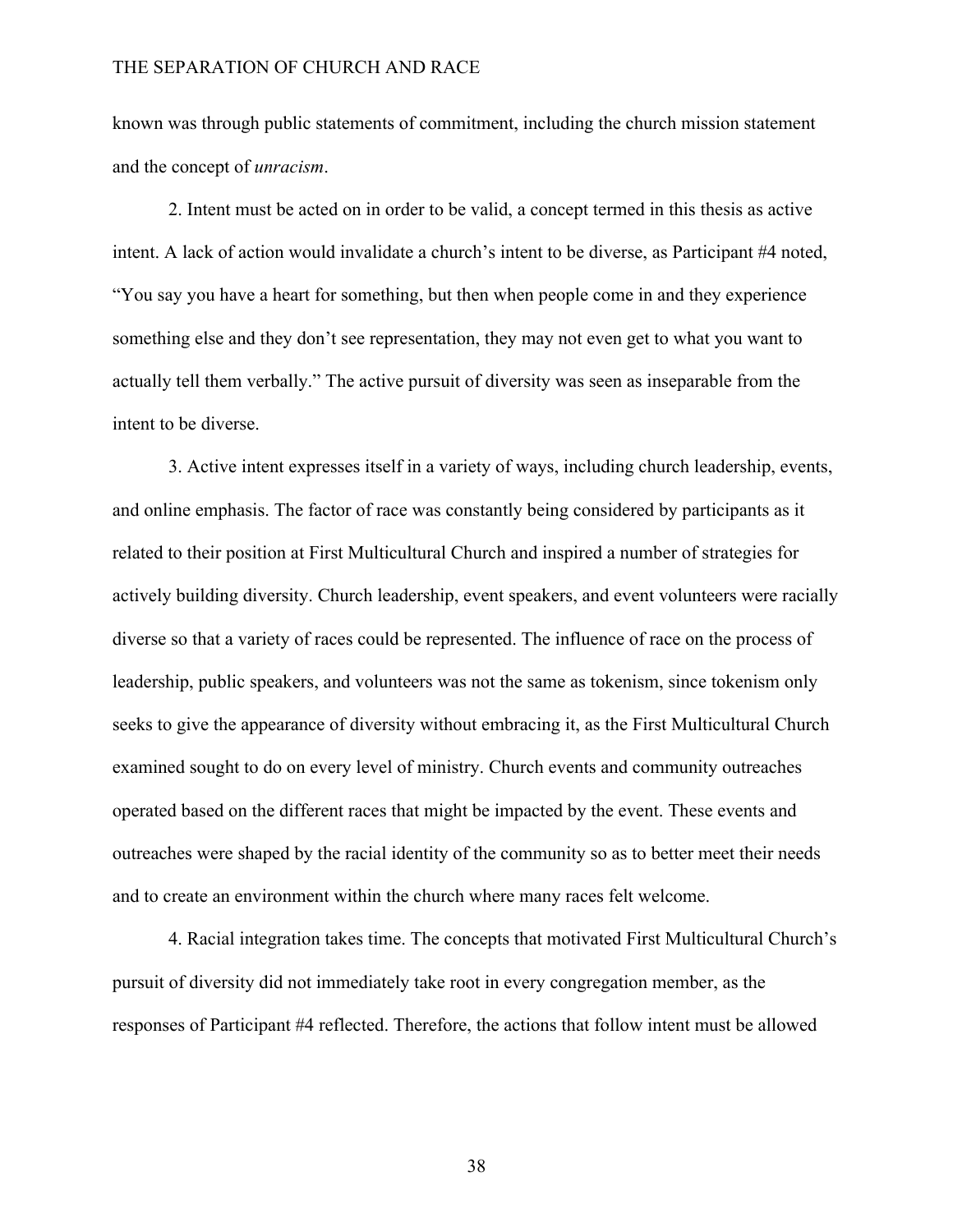the time necessary to affect the demographics and perspectives of churches. Although racial integration is a difficult and long process, the participants deemed it worth the wait.

Now that participant responses have been analyzed and interpreted, formal conclusions may be made, including implications of research, limitations of this study, and recommendations for future research. These conclusions are presented in the following chapter.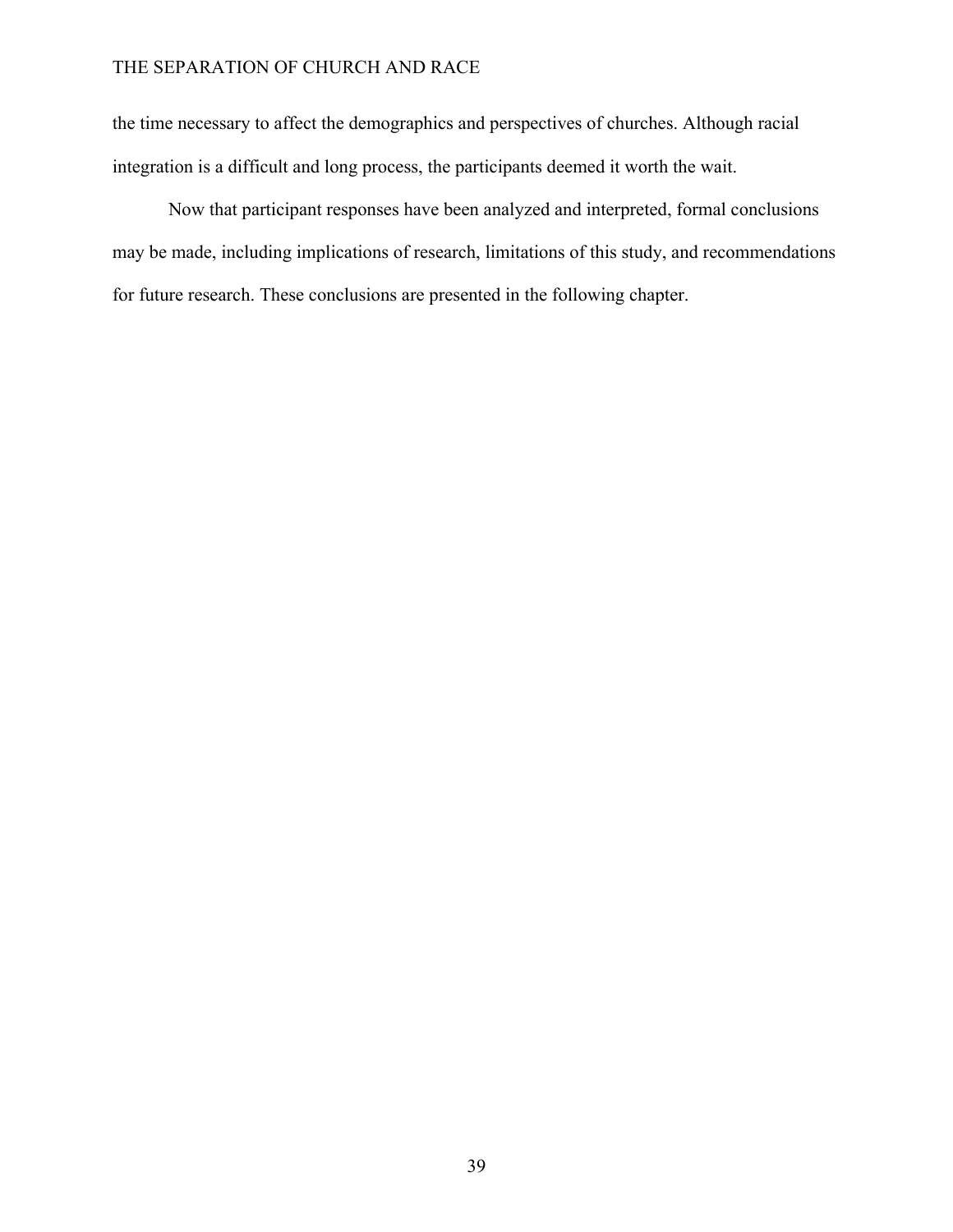#### **Chapter Five: Conclusion**

Throughout the previous four chapters, this thesis has considered the role of the American church in American race relations. The Literature Review examined the church's relationship to race throughout history, concluding that the church has had a complex relationship with race and racism, at times challenging racism and at other times justifying it. A review of the often negative aspects of the American church's dealings with race allows one to understand the current atmosphere of contemporary race relations and to approach this atmosphere with humility and compassion. The Literature Review then considered modern scholarship regarding how the church views and responds to the concept of race in contemporary society.

After the Literature Review, this thesis presented novel research that examined one successfully integrated church congregation. Information gained from interviews was analyzed and interpreted in the Analysis of Data to determine what effects a church's intent to be racially diverse have on the operation of that church. Four conclusions were made about the nature of intent and the influence it has on church structure in leadership, events, and website content.

The information gained from both the Literature Review and the study make two important implications regarding the role of the American church in race relations. First, it is possible for churches to integrate racially. This process takes considerable time and effort, but the benefits far outweigh the costs. A successfully integrated congregation provides a space where believers can experience the Lord in new ways, overcome personal biases and prejudices, and challenge racism in American society. Second, the intent to be racially integrated must be matched by specific actions that demonstrate the church's commitment to unity to the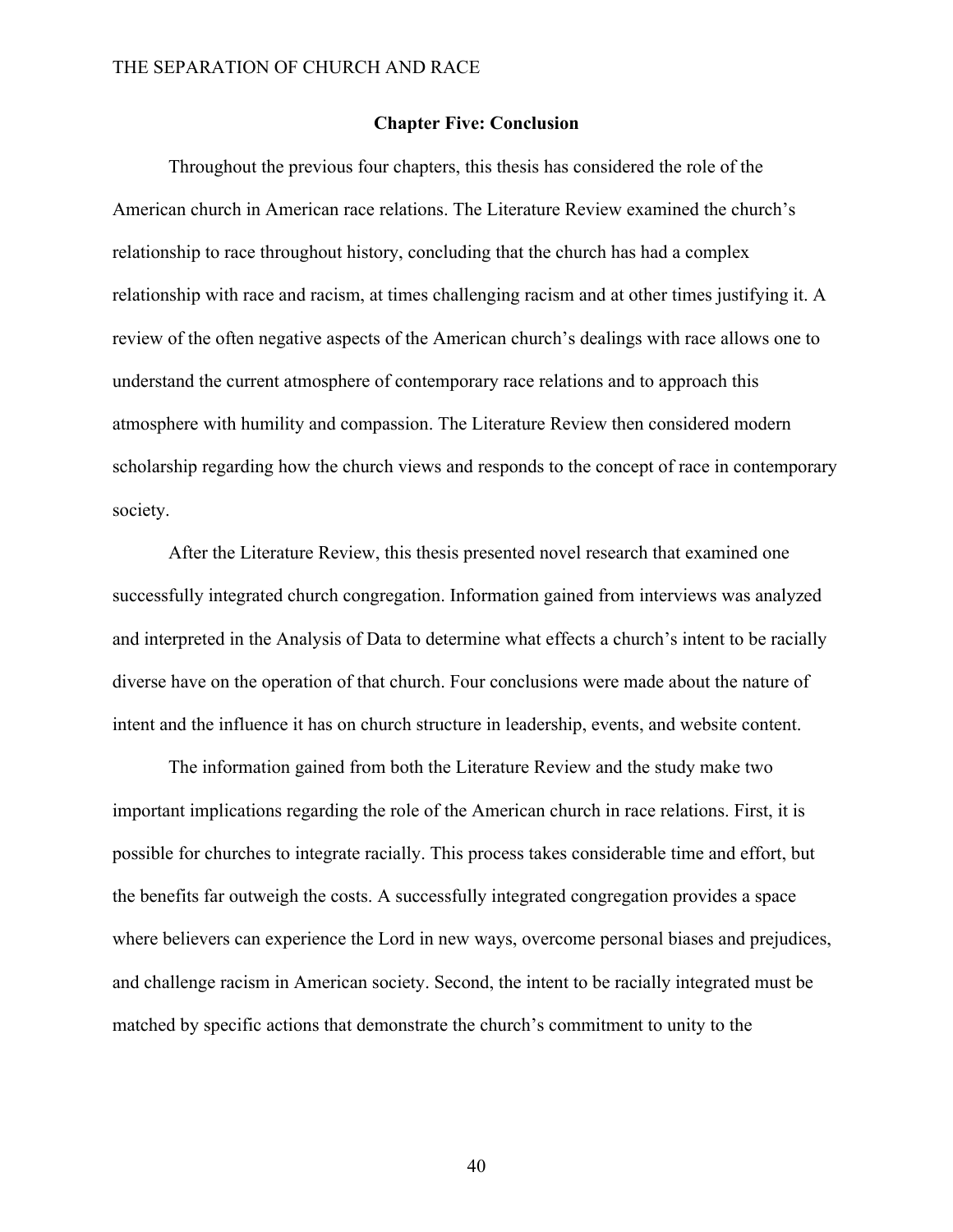surrounding community. The American church fulfills its role in race relations through how it acts, and a clear commitment to racial diversity can only be complete if it is followed by action.

The limitations of this study stem from its small sample. Because interviews were conducted with members of leadership at a single church in one region of the United States, the data received cannot be generalized so as to speak for all racially integrated congregations throughout the country.

Despite the small sample, the qualitative data gained from interviews allowed research to be deeper and richer than a broader sample. The data revealed the perspectives and principles of leaders in an already successfully integrated church. The perspectives and principles may be applied to any congregation in a variety of ways that would allow congregations seeking to build racial diversity to do so.

It is the hope of this thesis to inspire churches to create environments that can support racial diversity and to provide a model for churches to follow in their endeavors to do so. It also hopes to inspire additional research on the impact of intent on church structure to deepen the current understanding of intent. Future research should consider congregations in regions other than the northeastern United States to discover the perspectives of other regions and to consider the impact of regional location on the presence and expression of active intent. It should also examine how a church's efforts to build diversity are received by members of the congregation to further understand the efficacy of such efforts.

The American church possesses the potential to create change in modern society by challenging the racism and bias at work in the culture. As the church continues to address these issues by making a public commitment to do so and by following through on that commitment, it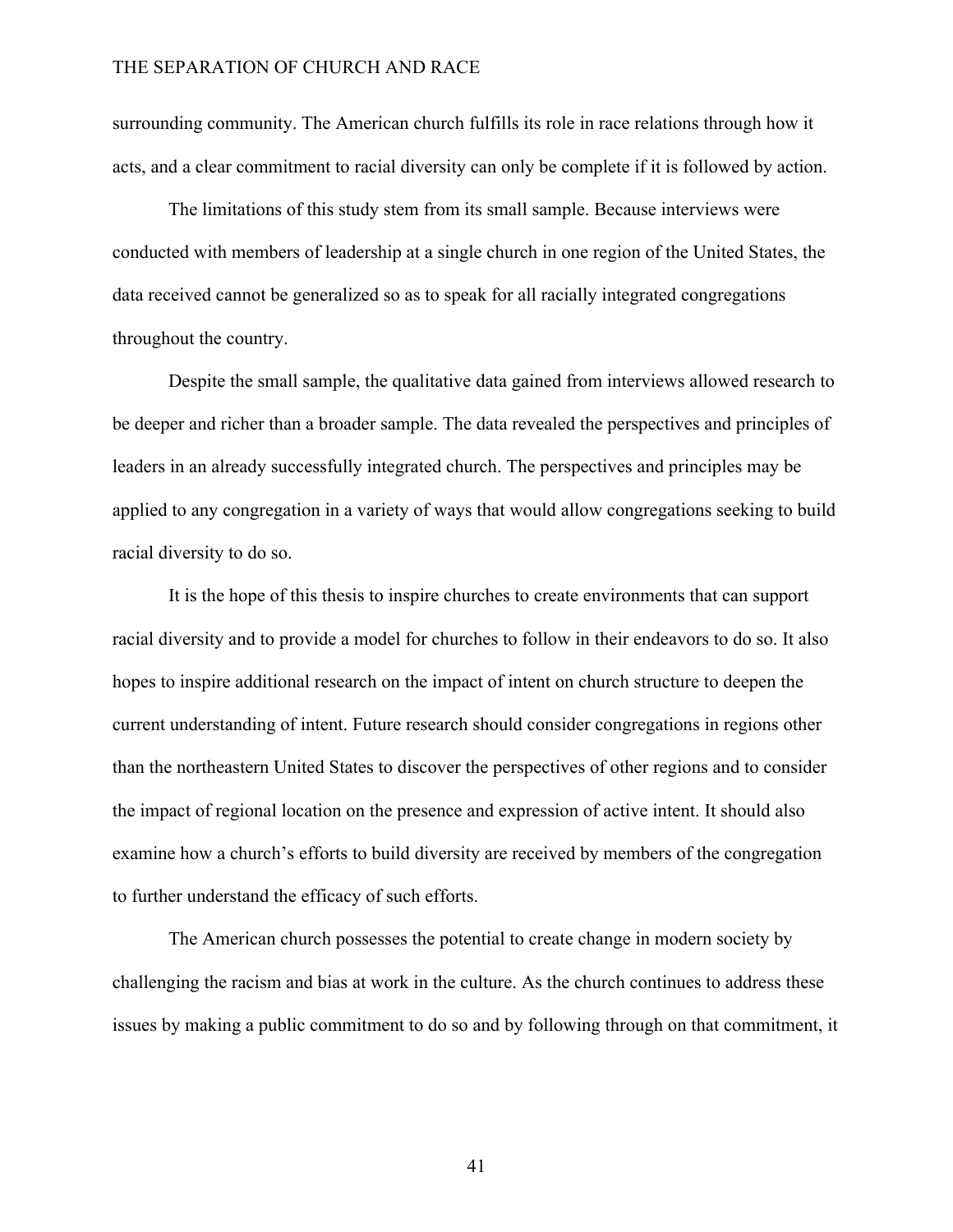will begin to see its congregations transform and fulfill its potential within the surrounding culture.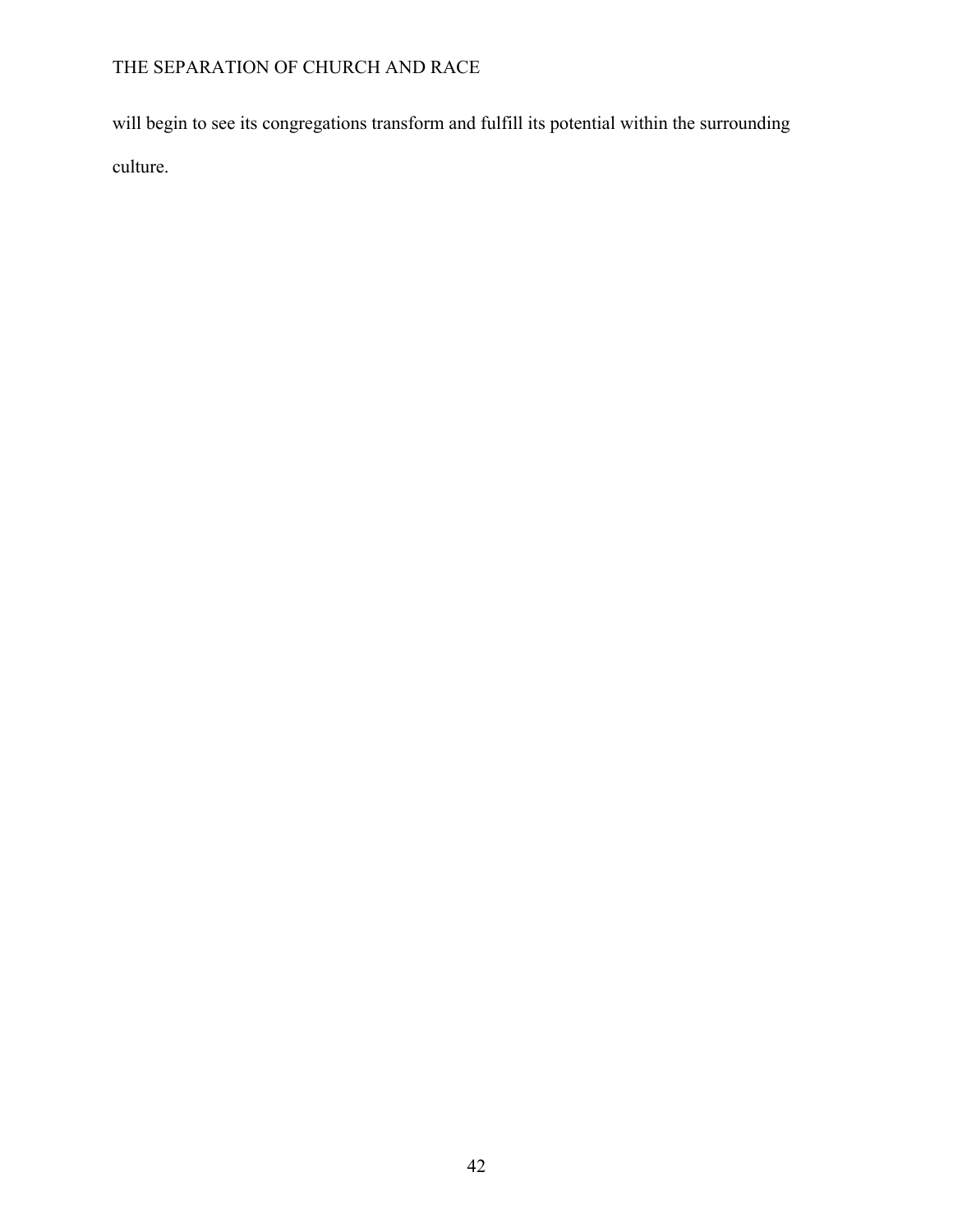#### **References**

- Barndt, J. (2007). *Understanding and dismantling racism: The twenty-first century challenge to white America*. Minneapolis, MN: Fortress Press.
- Barron, J. M. (2016). Managed diversity: Race, place, and an urban church. *Sociology of Religion*, *77*(1), 18–36. doi: https://doi.org/10.1093/socrel/srv074
- Bonilla-Silva, E. (2003). *Racism without racists*. New York, NY: Rowman & Littlefield Publishers.
- Bracey, G. E., & Moore, W. L. (2017). "Race tests": Racial boundary maintenance in white Evangelical churches. *Sociological Inquiry*, *87*(2), 282–302. doi:

https://doi.org/10.1111/soin.12174

- Brown, A. W. (2019). Racism and the Christian Church in America: Caught between the Knowledge of Good and Evil. *Social Work in Public Health*, *34*(1), 134–144. doi: https://doi.org/10.1080/19371918.2019.1566111
- Buswell, J. (1964). *Slavery, segregation, and scripture*. Grand Rapids, MI: William B. Eerdmans Publishing Company.
- Christerson, B., & Emerson, M. O. (2003). The costs of diversity in religious organizations: An in-depth case study. *Sociology of Religion*, *64*(2), 163–181. doi: https://doi.org/10.2307/3712369
- Cobb, R. J., Perry, S. L., & Dougherty, K. D. (2015). United by faith? Race/ethnicity, congregational diversity, and explanations of racial inequality. *Sociology of Religion*, *76*(2), 177–198. doi: https://doi.org/10.1093/socrel/sru067
- Creswell, J. (2014). *Research design: Qualitative, quantitative, and mixed methods approaches*. Thousand Oaks, CA: Sage Publications, Inc.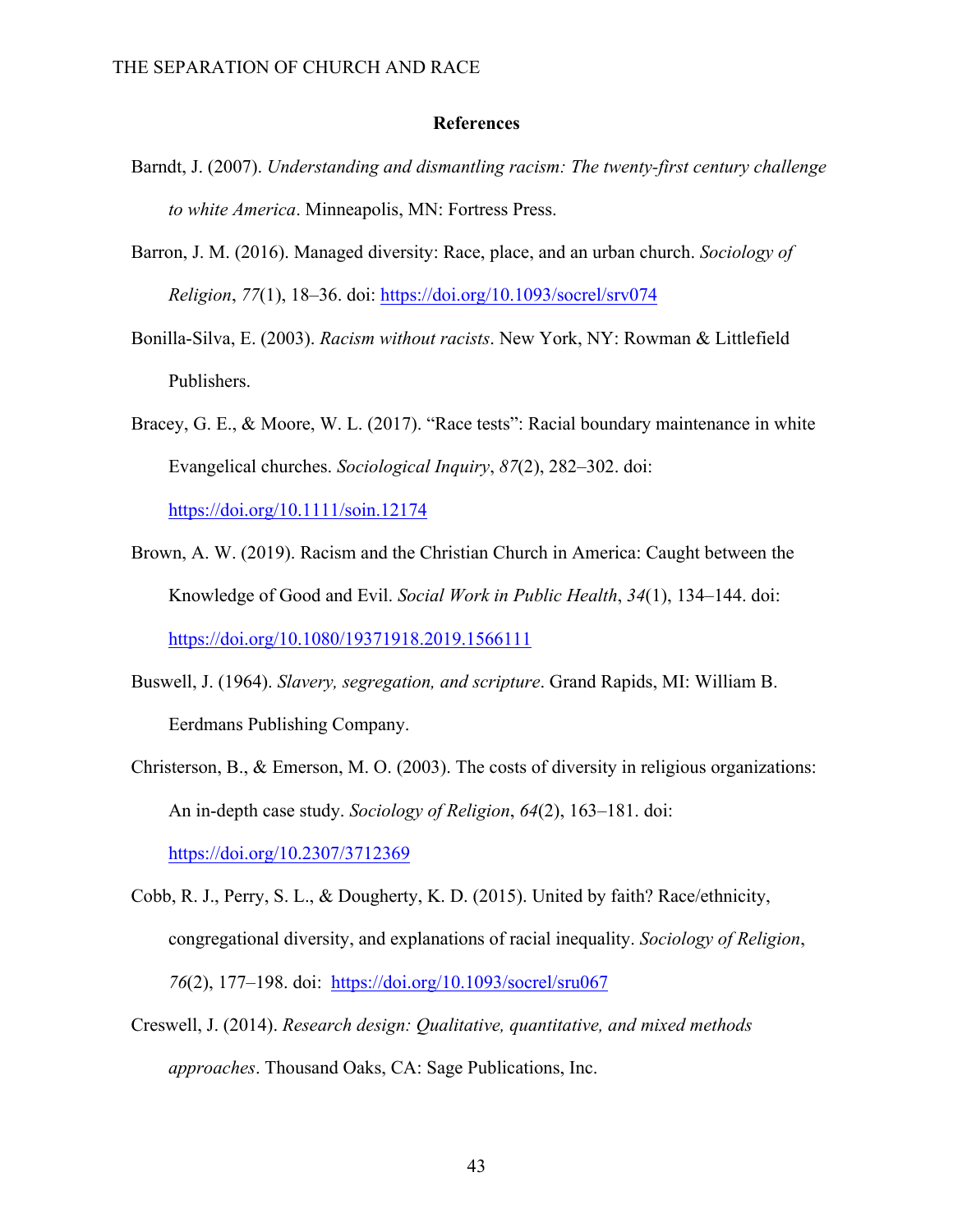- DeYoung, C. P., Emerson, M. O., Yancey, G., & Kim, K. C. (2003). *United by faith: The multiracial church as an answer to the probem of rae*. New York, NY: Oxford University Press.
- Dougherty, K. D., & Emerson, M. O. (2018). The changing complexion of American congregations. *Journal for the Scientific Study of Religion; Hoboken*, *57*(1), 24–38. doi: http://dx.doi.org/10.1111/jssr.12495
- Dougherty, K. D., & Huyser, K. R. (2008). Racially diverse congregations: Organizational identity and the accommodation of differences. *Journal for the Scientific Study of Religion*, *47*(1), 23–44. doi: https://doi.org/10.1111/j.1468-5906.2008.00390.x
- Emerson, M. O., & Kim, K. C. (2003). Multiracial congregations: An analysis of their development and a typology. *Journal for the Scientific Study of Religion*, *42*(2), 217–227. doi: https://doi.org/10.1111/1468-5906.00174
- Emerson, M. O., & Smith, C. (2000). *Divided by faith: Evangelical religion and the problem of race in America*. New York, NY: Oxford University Press.
- Garces-Foley, K. (2008). Comparing Catholic and Evangelical integration efforts. *Journal for the Scientific Study of Religion*, *47*(1), 17–22. doi: https://doi.org/10.1111/j.1468- 5906.2008.00389.x
- Hatch, R. D. (1978). Integrating the issue of race into the history of Christianity in America. *Journal of the American Academy of Religion*, *46*(4), 545–569. Retrieved from https://seu.idm.oclc.org/login?url=https://search.ebscohost.com/login.aspx?direct=true&d b=lsdar&AN=ATLA0000770850&site=ehost-live&scope=site
- Hearn, M. (2009). Color-blind racism, color-blind theology, and church practices. *Religious Education*, *104*(3), 272–288. doi: https://doi.org/10.1080/00344080902881298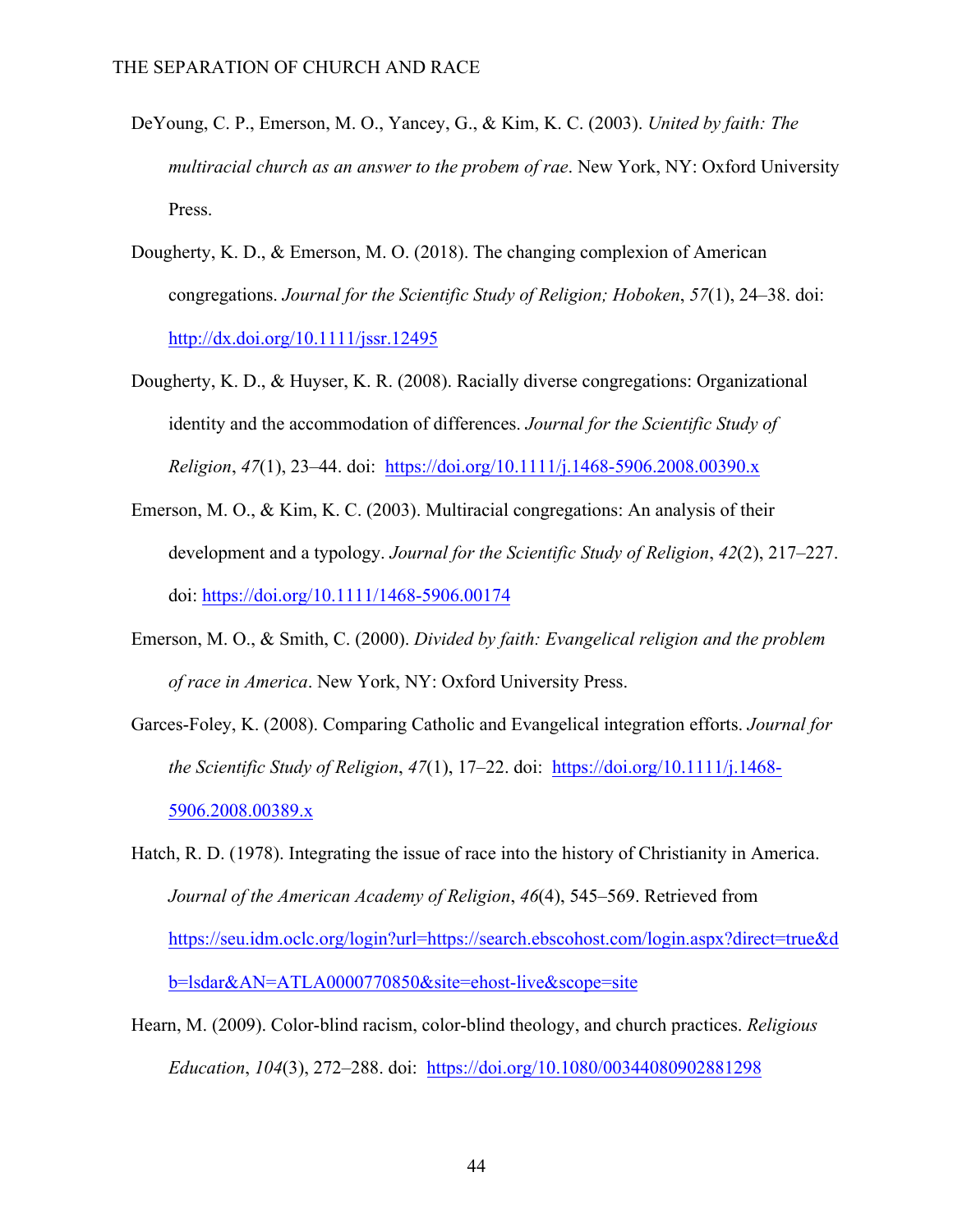- Heschel, S. (2015). The slippery yet tenacious nature of racism: New developments in critical race theory and their implications for the study of religion and ethics. *Journal of the Society of Christian Ethics*, *35*(1), 3–27. Retrieved from https://seu.idm.oclc.org/login?url=https://search.ebscohost.com/login.aspx?direct=true&d b=lsdar&AN=ATLAn3799587&site=ehost-live&scope=site
- Ingram, T. R. (Ed.). (1960). *Essays on segregation*. Houston: St. Thomas Press.
- Kelsey, G. (1965). *Racism and the Christian understanding of man*. New York, NY: Charles Scribner's Sons.
- Kennedy, S. (1959). *Jim Crow guide: The way it was*. Boca Raton, FL: Florida Atlantic University Press.
- Lloyd, V. W. (2014). Organizing race: Taking race seriously in faith-based community organizing. *Journal of Religious Ethics*, *42*(4), 640–660. Retrieved from https://seu.idm.oclc.org/login?url=https://search.ebscohost.com/login.aspx?direct=true&d b=lsdar&AN=ATLA0001997598&site=ehost-live&scope=site
- Marti, G. (2009). Affinity, identity, and transcendence: The experience of religious racial integration in diverse congregations. *Journal for the Scientific Study of Religion*, *48*(1), 53–68. doi: https://doi.org/10.1111/j.1468-5906.2009.01429.x
- Marti, G. (2010). The religious racial integration of African Americans into diverse churches. *Journal for the Scientific Study of Religion*, *49*(2), 201–217. doi: https://doi.org/10.1111/j.1468-5906.2010.01503.x

Robertson, C. (2018, March 9). A quiet exodus in white Evangelical churches: Black worshipers say too few pastors are addressing racism. *New York Times*. Retrieved from https://www.nytimes.com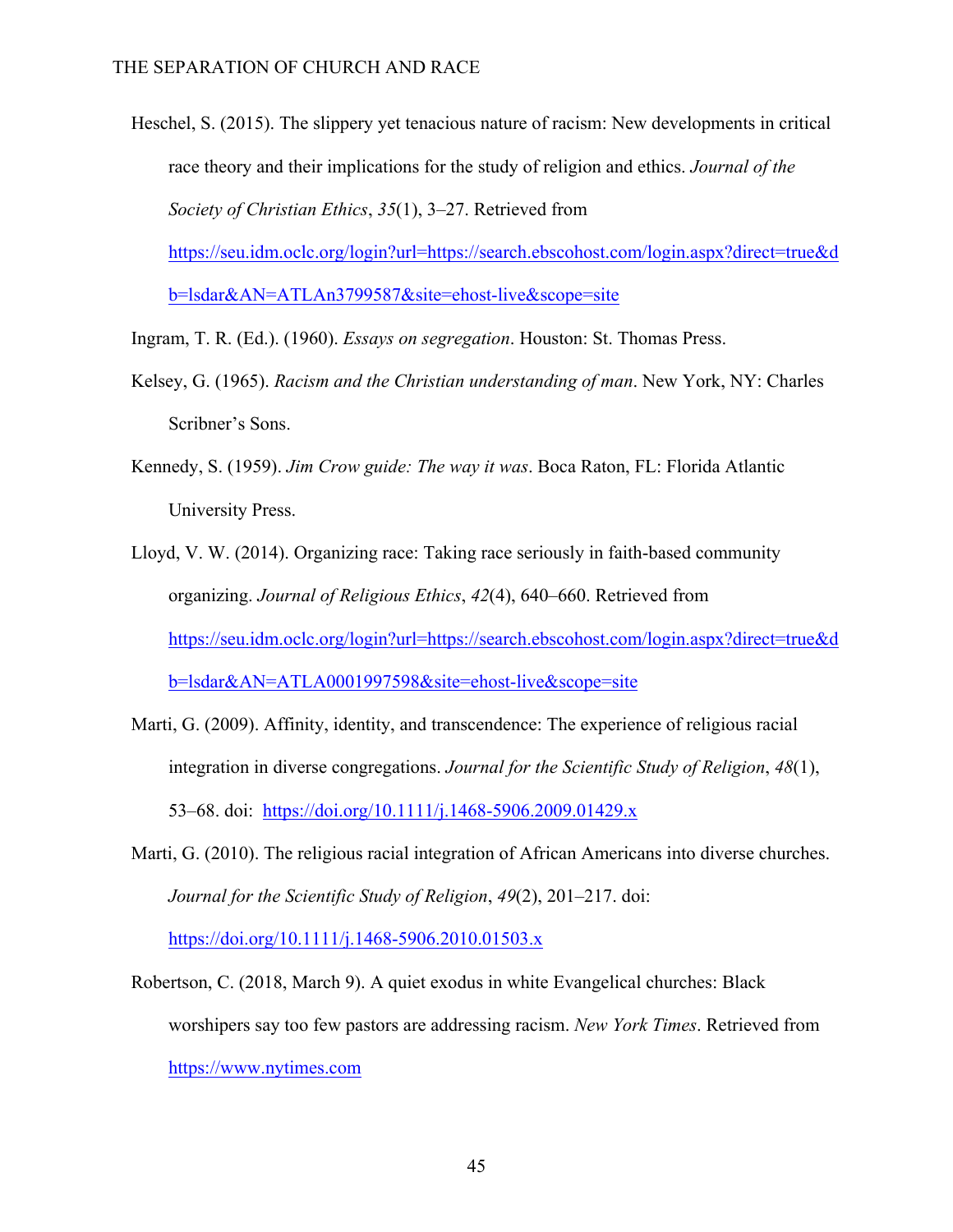- Taylor, M. C., & Merino, S. M. (2011). Assessing the racial views of white conservative protestants. *Public Opinion Quarterly*, *75*(4), 761–778. doi: https://doi.org/10.1093/poq/nfr038
- Wadsworth, N. (2010). Bridging racial change: Political orientations in the United States Evangelical multiracial church movement. *Politics and Religion*, *3*(03), 439–468. doi: https://doi.org/10.1017/S1755048310000131
- Whitford, D. (2010). A calvinist heritage to the "Curse of Ham": Assessing the accuracy of a claim about racial subordination. *Church History and Religious Culture*, *90*(1), 25–45. doi: https://doi.org/10.1163/187124110X506509
- Wright, B., Wallace, M. E., Wisnesky, A. S., Donnelly, C. M., Missari, S., & Zozula, C. (2015). Religion, race, and discrimination: A field experiment of how American churches welcome newcomers. *Journal for the Scientific Study of Religion*, *54*(2), 185–204. doi: https://doi.org/10.1111/jssr.12193

Yancey, G. (n.d.). *Beyond racial gridlock*. Downers Grove, IL: InterVarsity Press.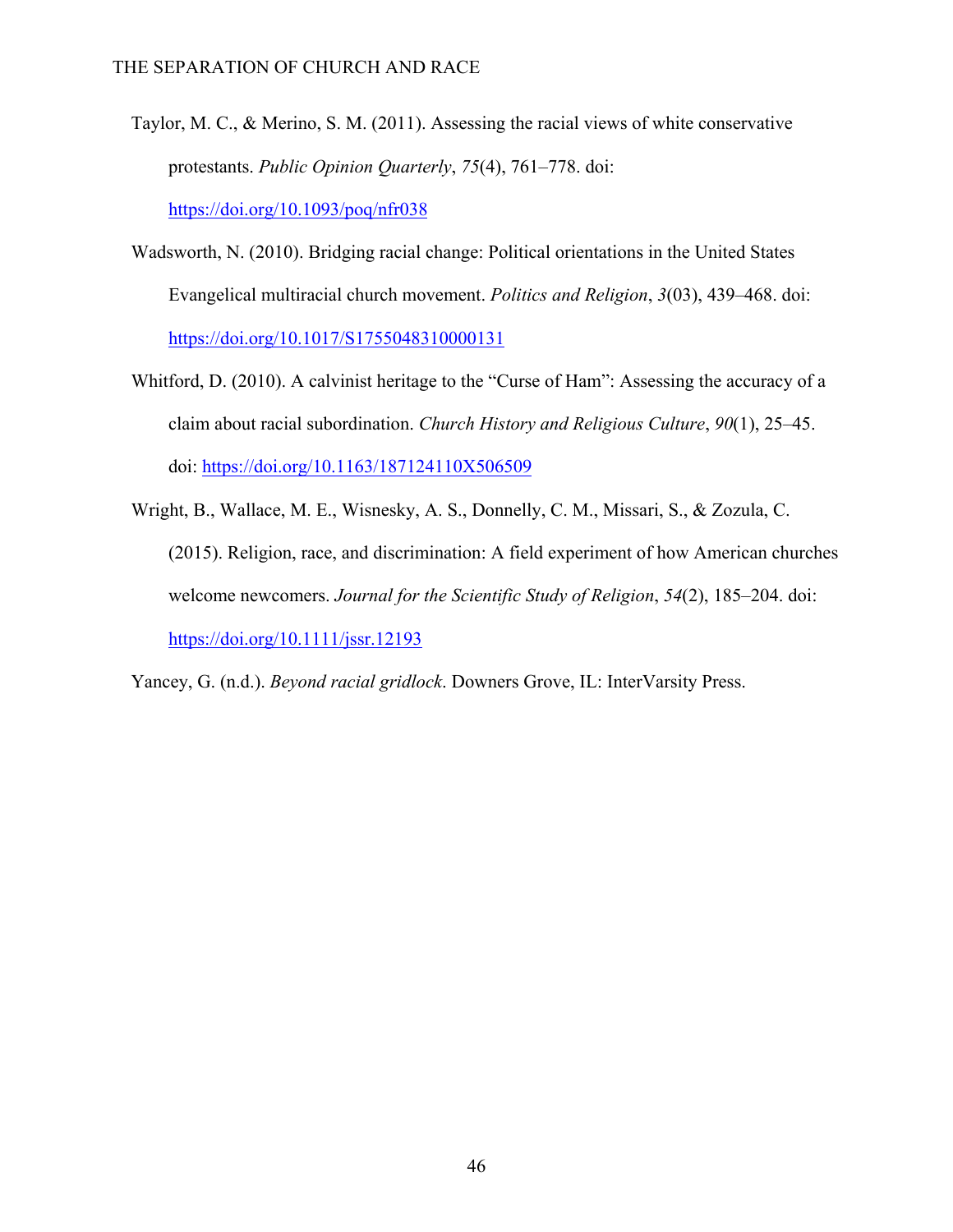#### **Appendix A: Interview Questions**

- 1. What is your race?
- 2. What is your age?
- 3. What is your religious background?
- 4. What is your position at [church name]? What does that entail?
- 5. How long have you served in your position?
- 6. What goes into choosing an individual to be on the team of elders? On the council of women? On the executive team? One the team of ministers and pastors? On the staff?
- 7. How often do you think about race when carrying out the responsibilities of your position?
- 8. What specific actions of the church have been the most effective in increasing the diversity of your congregation?
- 9. What kinds of things do you consider when creating a community outreach or event? Has the subject of race influenced any of the outreaches and events that you have done as a church?
- 10. When you were in the process of creating the first version of the church's website, how did you decide what to highlight? How has the content concerning race and "*unracism*" changed since that first version?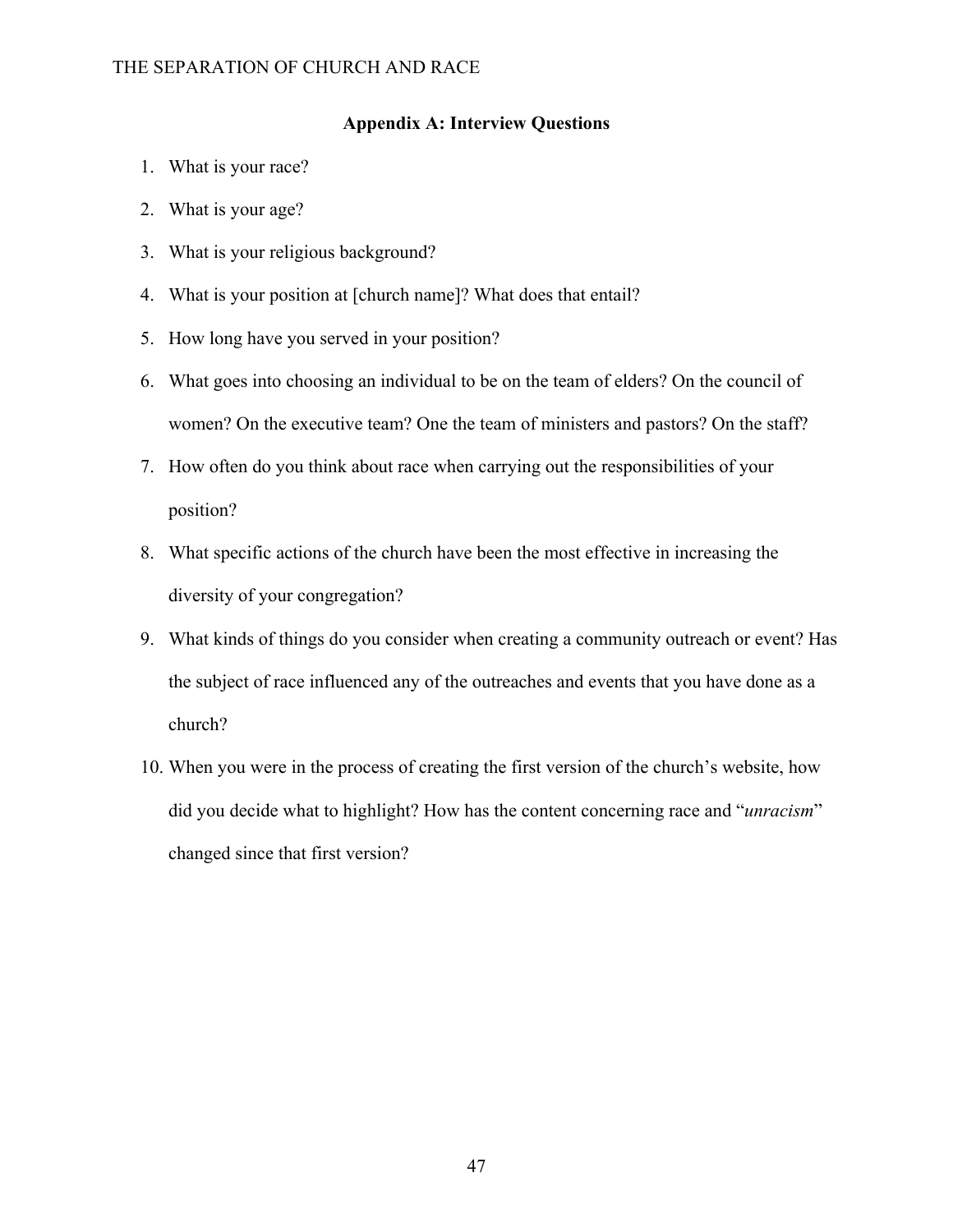#### **Appendix B: Recruitment Email and Oral Consent Statement**

#### **Recruitment Email**

Hello, My name is Shannon Wolf, and I am a student with the School of Honors at Southeastern University. Would you consider giving a few minutes of your time to take part in a one-on-one interview concerning the racial diversity of [church name]? The purpose of the interview is to collect information for a research project conducted by myself as part of my thesis under the School of Honors. The primary investigator at Southeastern University is Dr. Richard Harris, Associate Professor in the College of Arts and Media. Dr. Kevin Weaver, Associate Professor in the College of Education, is also an investigator on this project.

The purpose of this study is to identify the role of intent in creating a multiracial church congregation.

Participation in the interview is completely voluntary. Refusal to participate or the choice to withdraw from the study will not affect the individual in a negative manner.

The 10-question interview should take about 30-60 minutes of your time and will further the understanding of the effects of a church's mission to be racially diverse on the church itself. Please respond truthfully to every question. Responses of individuals during the interviews will be completely confidential and will only be used for reporting the collective results in the thesis. Interviews will be audio recorded to ensure accurate collection and interpretation of your responses. There are no anticipated risks associated with this study.

If you have any questions related to this study, please contact Shannon Wolf at smwolf@seu.edu and/or Dr. Harris at rcharris@seu.edu. You may also contact Dr. Weaver at kweaver@seu.edu. The Institutional Review Board may be contacted at  $irb@$ seu.edu with any questions or concerns related to the interview.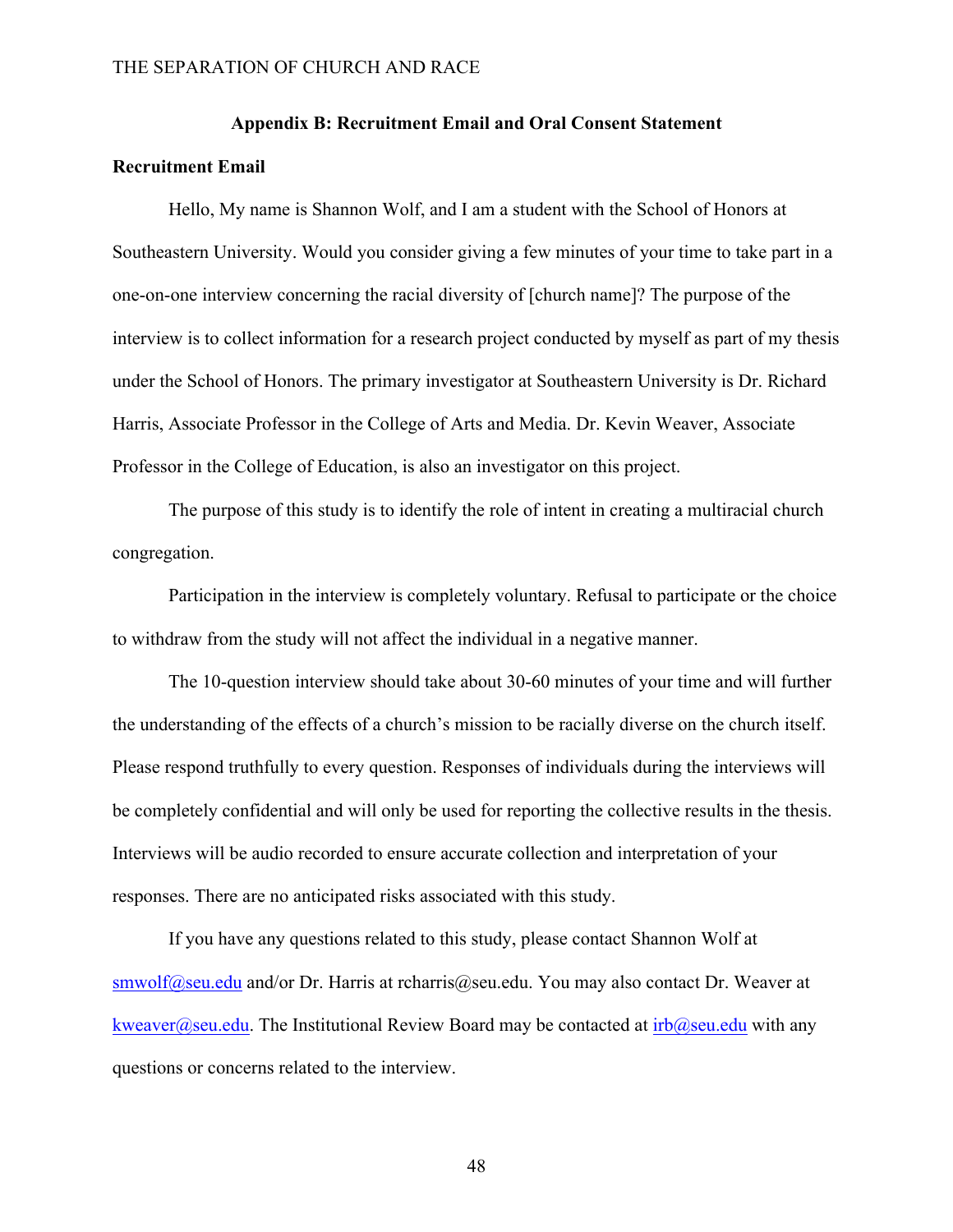Thank you for your time and consideration. I would appreciate your experience and knowledge to assist me in the completion of my thesis.

### **Oral Consent Statement**

By participating in this interview, you certify that you are 18 years of age or older, that you consent to participate, and that you consent to the use of audio recording to collect and interpret your responses.